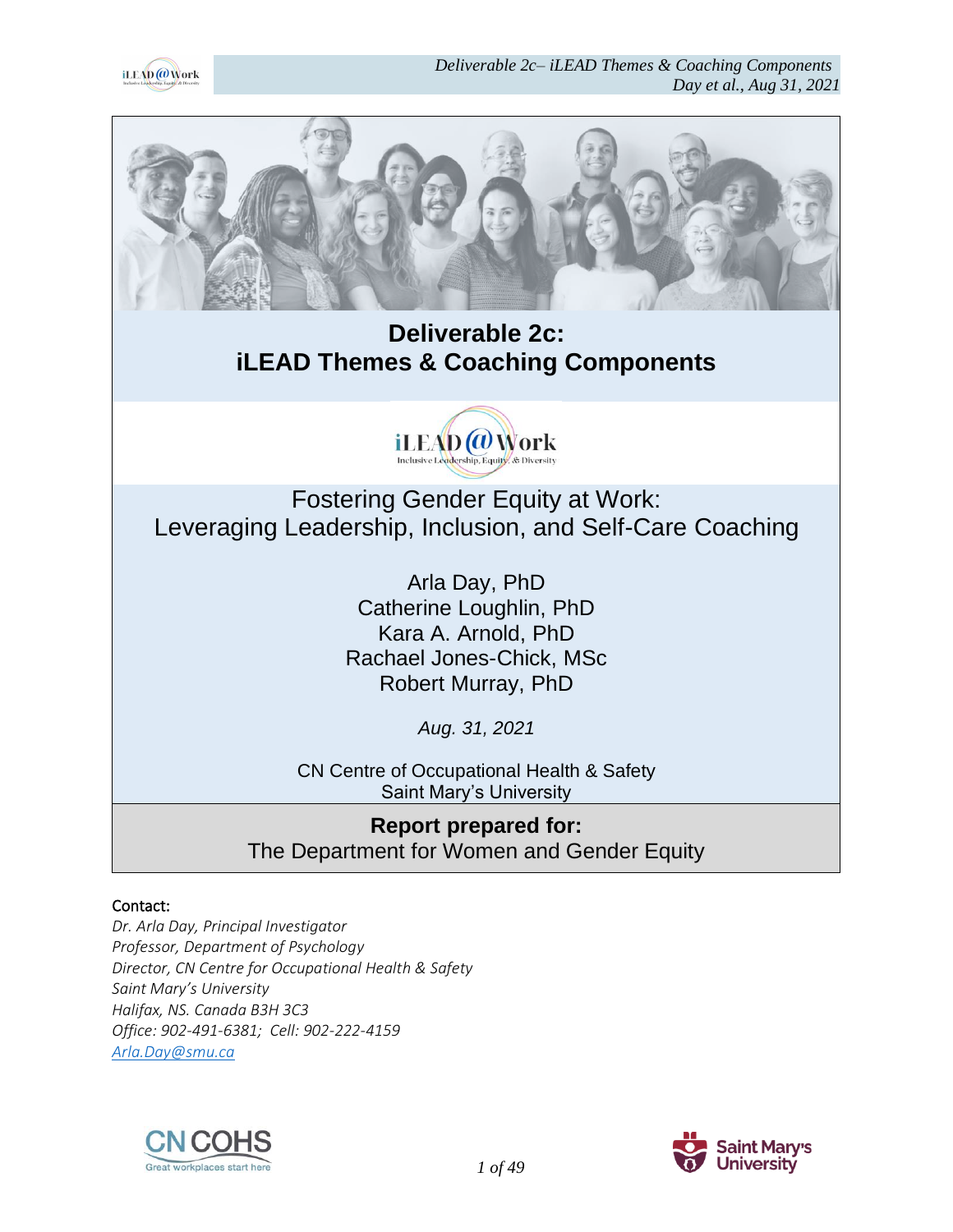



# **iLEAD Themes & Coaching Components**

| <b>Table of Contents</b>                                                                                   |        |  |  |
|------------------------------------------------------------------------------------------------------------|--------|--|--|
|                                                                                                            | Page # |  |  |
| <b>Executive Summary</b><br>1.                                                                             | 3      |  |  |
| Project Background<br>2.                                                                                   | 5      |  |  |
| Focus Group & Interview Methodology<br>3.                                                                  | 6      |  |  |
| Overview of Primary Questions<br>$\bullet$                                                                 | 6      |  |  |
| Process<br>$\bullet$                                                                                       | 6      |  |  |
| Table 1: Thematic Analysis Steps<br>i.                                                                     | 8      |  |  |
| Participants<br>$\bullet$                                                                                  | 9      |  |  |
| Focus Group & Interview Results: Inclusive Leadership & Culture Themes<br>$\overline{4}$ .                 | 11     |  |  |
| Theme 1: Inclusive Leadership Behaviours<br>$\bullet$                                                      | 18     |  |  |
| Table 2: Thematic Analysis: Overall Themes & Subthemes<br>i.                                               | 13     |  |  |
| Table 3: Inclusive Leadership Behaviour Themes and Comments<br>ii.                                         | 21     |  |  |
| Theme 2: Coaching & Training<br>$\bullet$                                                                  | 25     |  |  |
| i.<br>Table 4: Need for Training on Awareness of Inclusive Leadership<br><b>Behaviours/Characteristics</b> | 26     |  |  |
| Table 5. Best Practices in Training and Coaching and Participant<br>ii.<br>Comments                        | 32     |  |  |
| Theme 3: Organizational Culture & Context<br>$\bullet$                                                     | 35     |  |  |
| Theme 4: Coworker & Group Behaviours<br>$\bullet$                                                          | 39     |  |  |
| Theme 5: Challenges for Women $&$ Inclusion<br>$\bullet$                                                   | 41     |  |  |
| Theme 6: Self-Care, Balance, & Wellbeing<br>$\bullet$                                                      | 42     |  |  |
| Table 6: Self-Care, Balance, and Wellbeing Themes<br>i.                                                    | 42     |  |  |
| 5. Conclusion and Moving Forward                                                                           | 44     |  |  |
| Table 7: Tentative Process in Developing an Inclusive Workplace<br>i.                                      |        |  |  |
| Summary<br>6.                                                                                              | 48     |  |  |
| 7.<br>Bibliography                                                                                         | 49     |  |  |



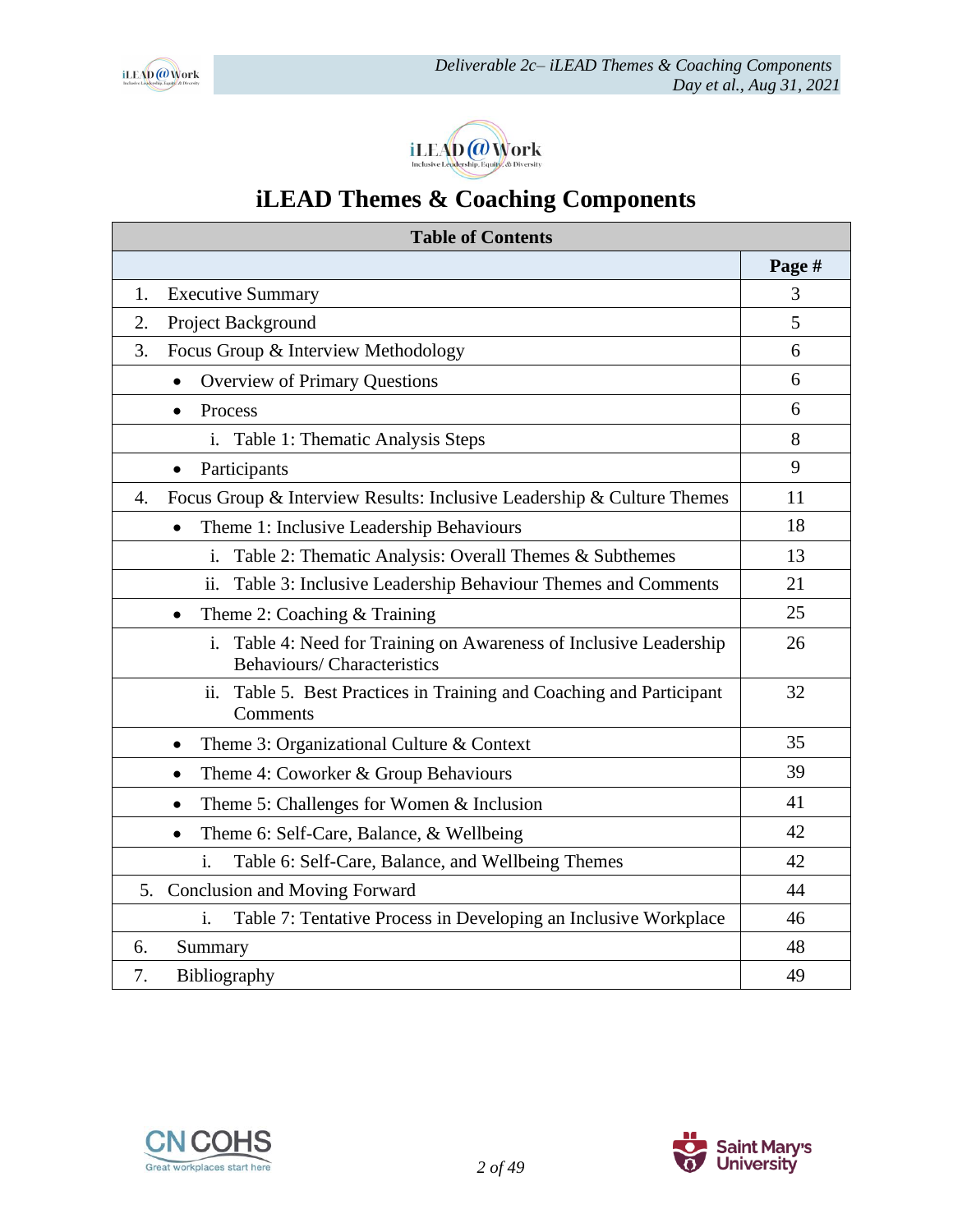

# **EXECUTIVE SUMMARY**

In this report, we provide the background and data from the Phase 2 focus groups and interviews (FGIs) of subject matter experts on inclusive leadership. The FGIs were based on the questions we submitted as Deliverable 2b.

#### **Methods & Participants**

- We recruited men and women from a variety of occupations and industries and backgrounds to participate in either a focus group (of 2-5 people) or individual interviews (FGIs).
- We conducted Zoom-based interviews and focus groups with these subject matter experts to identify behaviours and organizational practices and policies that either helped or hindered developing inclusion and self-care.
- We then asked some of the participants to extract key themes, behaviours, and best practices from the data they had discussed.
- We continued collecting data through focus groups and interviews until we reached saturation in the comments and themes identified by participants. That is, we finished data collection at the point at which no new themes or comments/issues/etc. were identified.
- The research team analyzed data and created themes.
- We organized and integrated the data into six main areas, highlighting the key behaviours to support inclusive workplaces as well as the challenges, process, group, and organizational factors that influence effective inclusive leadership and inclusive workplace culture:

| <b>Overall Themes</b>               |
|-------------------------------------|
| Inclusive Leadership Behaviours     |
| 2. Coaching $&$ Training            |
| 3. Organizational Culture & Context |
| 4. Coworker & Group Behaviours      |
| 5. Challenges for Women & Inclusion |
| 6. Self-Care, Balance, & Wellbeing  |

Within these 6 overall themes, we identified key sub-themes:

|             | 1. Inclusive Leadership Behaviours Sub-Themes      |
|-------------|----------------------------------------------------|
| a.          | (Re) defining Good Leadership                      |
|             | b. Modeling-Leading by Example                     |
|             | c. Taking action (self)                            |
|             | d. Communication                                   |
|             | e. Confidence, Courage, & Perseverance             |
| f.          | Supportive, Empowering, & Accommodating Behaviours |
|             | 2. Coaching & Training Sub-Themes                  |
| a.          | Awareness & Education: The "WHAT" of Training      |
|             | b. Skill Development: The "HOW" of Training        |
| $c_{\cdot}$ | <b>Target of Training</b>                          |
|             | d. Training Best Practices                         |



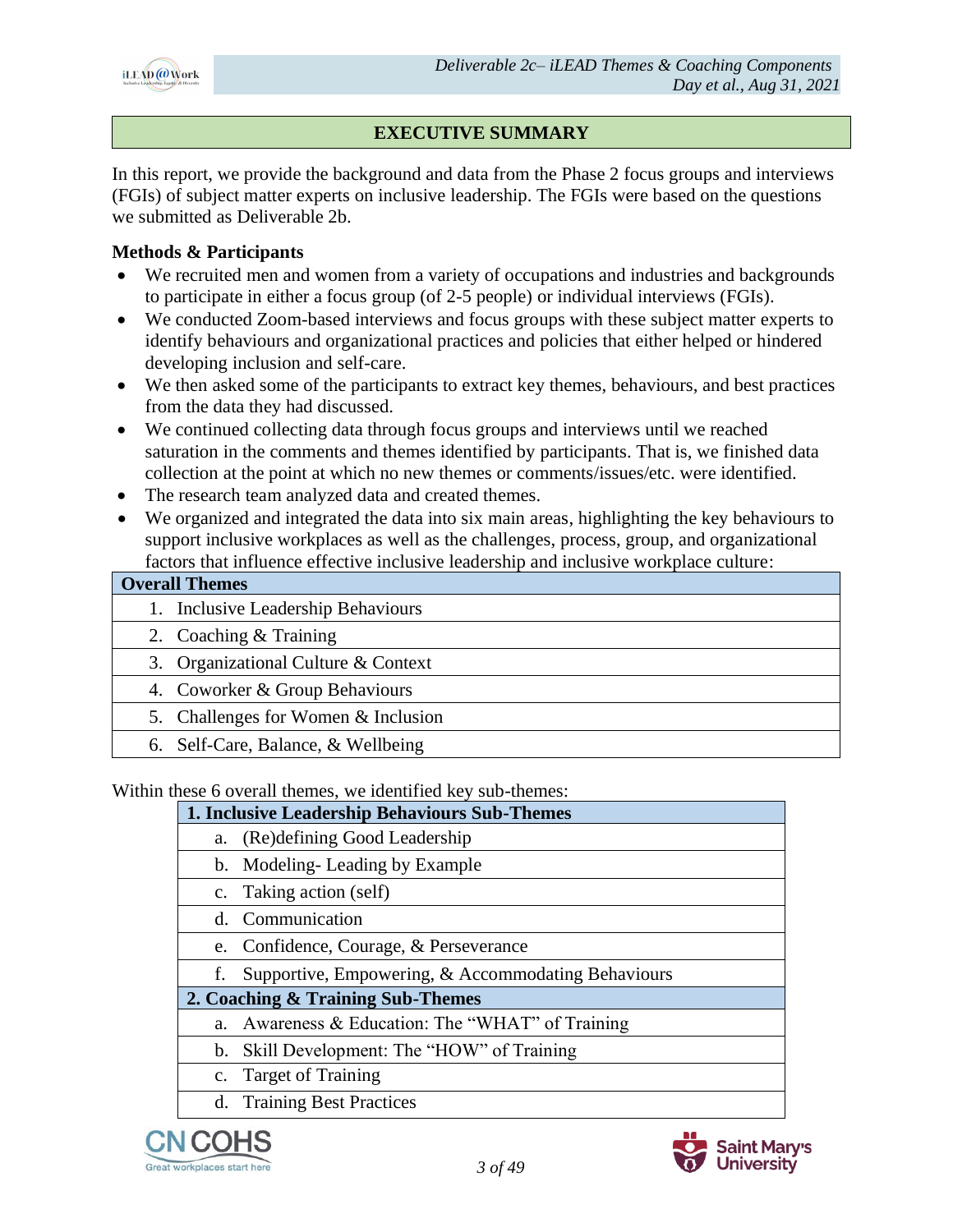

|             | 3. Organizational Culture & Context Sub-Themes    |
|-------------|---------------------------------------------------|
| a.          | Culture & Culture Change                          |
|             | b. Direct vs. Systemic Discrimination             |
| $c_{\cdot}$ | <b>Organizational Support &amp; Fairness</b>      |
|             | d. Inclusive Representation                       |
|             | 4. Coworker & Group Behaviours Sub-Themes         |
| $a_{-}$     | Allies & Mentors                                  |
|             |                                                   |
|             | 5. Challenges for Women & Inclusion Sub-Themes    |
| a.          | Challenges for Women & Inclusion                  |
|             | 6. Self-Care, Balance, & Wellbeing Sub-Themes     |
| a.          | Organizational Support & Training                 |
| $b_{\cdot}$ | Modeling & Reinforcing Self-Care & Accountability |
|             | c. Work-Nonwork Balance                           |

#### **Study Limitations**

Due to employees on summer holidays and transitioning back to work, the timing of the data collection limited our access to employees. Despite our efforts to ensure a diverse sample, we had fewer minorities and fewer workers from male-dominated organizations and blue-collar occupations than expected. Nonetheless, the information we received was relatively consistent across all participants, lending confidence that we had fully addressed the issues.

#### **Implications and Moving Forward**

This study has systematically reviewed and identified key themes in developing and fostering inclusive leadership and organizational culture. Participants also provided many practical best practices based on their experiences and expertise. The themes can help organizations identify areas they need to address, and the best practices can provide examples of initiatives they may implement to help support their inclusive workplace actions. In moving forward, we recognize that change can be challenging on everyone. Thus, we examined self-care of both of leaders and direct reports. The support and resources provided by the overall organization can't be overstated: They are integral to the healthy and effective functioning of the workplace.

Finally, we are integrating the skills, behaviours, training suggestions, and processes identified in this study into the coaching aspects of Phase 3. We are creating a manual of the themes, stories, examples, etc. to share with participants. Because of the leader- and group-centric nature of the proposed coaching, we will tailor the content and process to meet individual needs. We will then further analyze the efficacy of the components, in terms of perceived utility, satisfaction, and individual leadership and wellbeing outcomes.



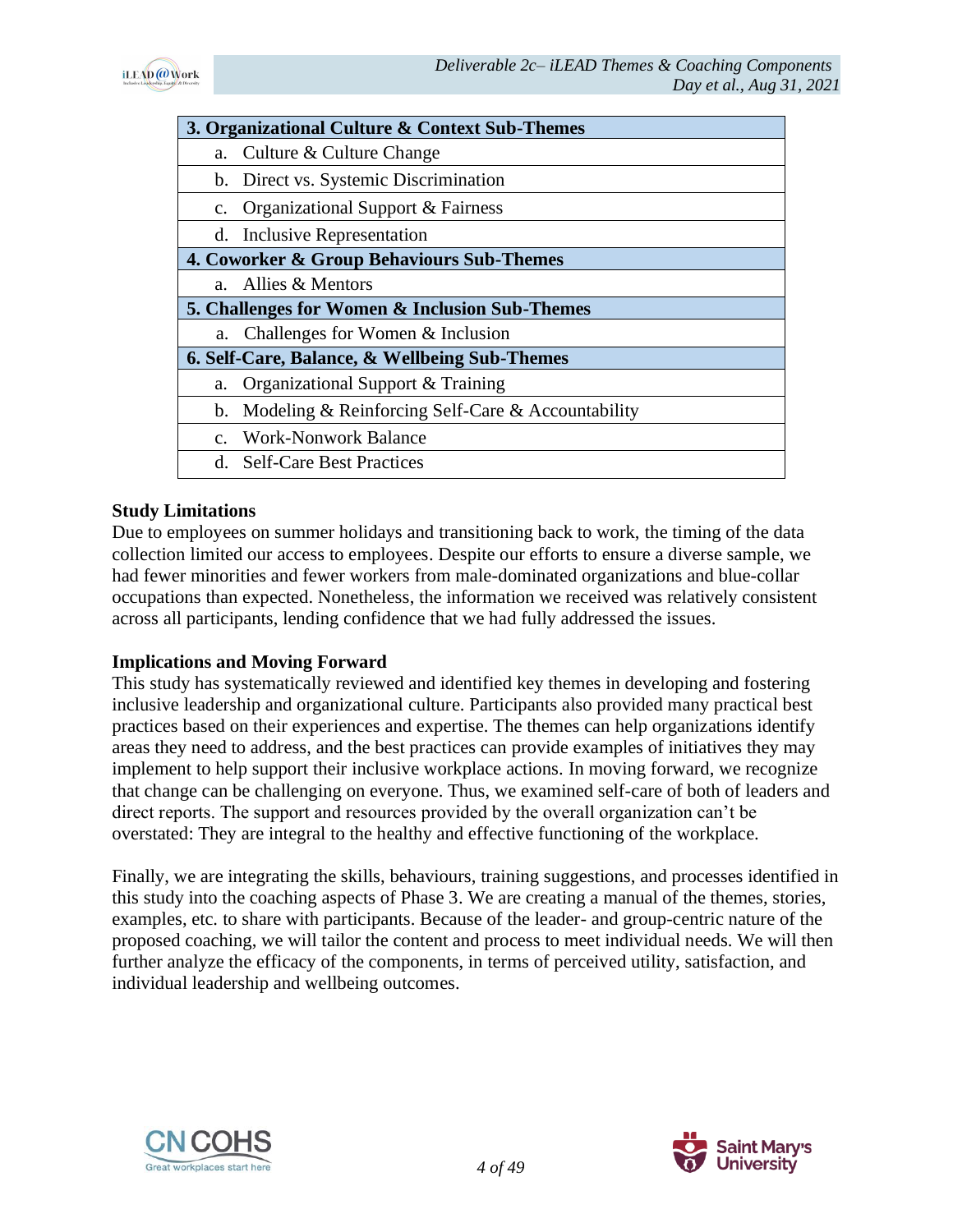

# **PROJECT BACKGROUND**

The focus groups and interviews are part of Phase 2 of a larger project for Women and Gender Equality Canada, Government of Canada. This report was developed based on the Phase 1 Literature Review, using the questions developed in the first part of Phase 2.

The goal of this phase of the project was to conduct qualitative focus groups and interviews (FGIs) of leaders and direct reports in various organizations and develop themes about inclusive leadership, culture, and wellbeing based on data from these FGIs.

The goal of the focus groups and interviews was to examine the issues of inclusive culture in more depth, allowing discussion and in-depth responses by subject matter experts (SMEs) both in terms of their academic knowledge and experience in organizational contexts.

This report addresses four of the Gender Equity areas in terms of:

- 1. Leadership and involvement of women in leadership roles
- 2. Education and skills development
- 3. Health and well-being of women
- 4. Examining interventions to promote gender equity in senior management and board of director positions

This report on the focus group and interview findings addresses these four areas by:

- 1. Asking workplace SMEs to report on workplace behaviours and practices from leaders, themselves, and colleagues that directly and indirectly promote gender equity and inclusion and support women in leadership roles.
- 2. Asking SMEs to comment on their experiences with interventions/protocols aimed at the individual and team levels that are designed to reduce discrimination and other barriers that limit effective involvement and development of female leaders.
- 3. Asking SMEs for examples and best practices (of either themselves or others) for how to protect female leader's health in current workplaces.

We conducted a multi-faceted examination of the barriers and resources related to gender in leadership roles to foster equality and inclusion for women in these roles and the promotion of self- care in these roles.

#### **Definitions:**

- **Ally**: an individual who proactively supports you and advocates for you.
- **Culture:** the essence of an organization ranging from visible, tangible artifacts to underlying values, beliefs, and assumptions about people and things.
- **Diversity**: the differences that people have based on demographics (e.g., sex, race, etc.) or based on deeper level values and beliefs.



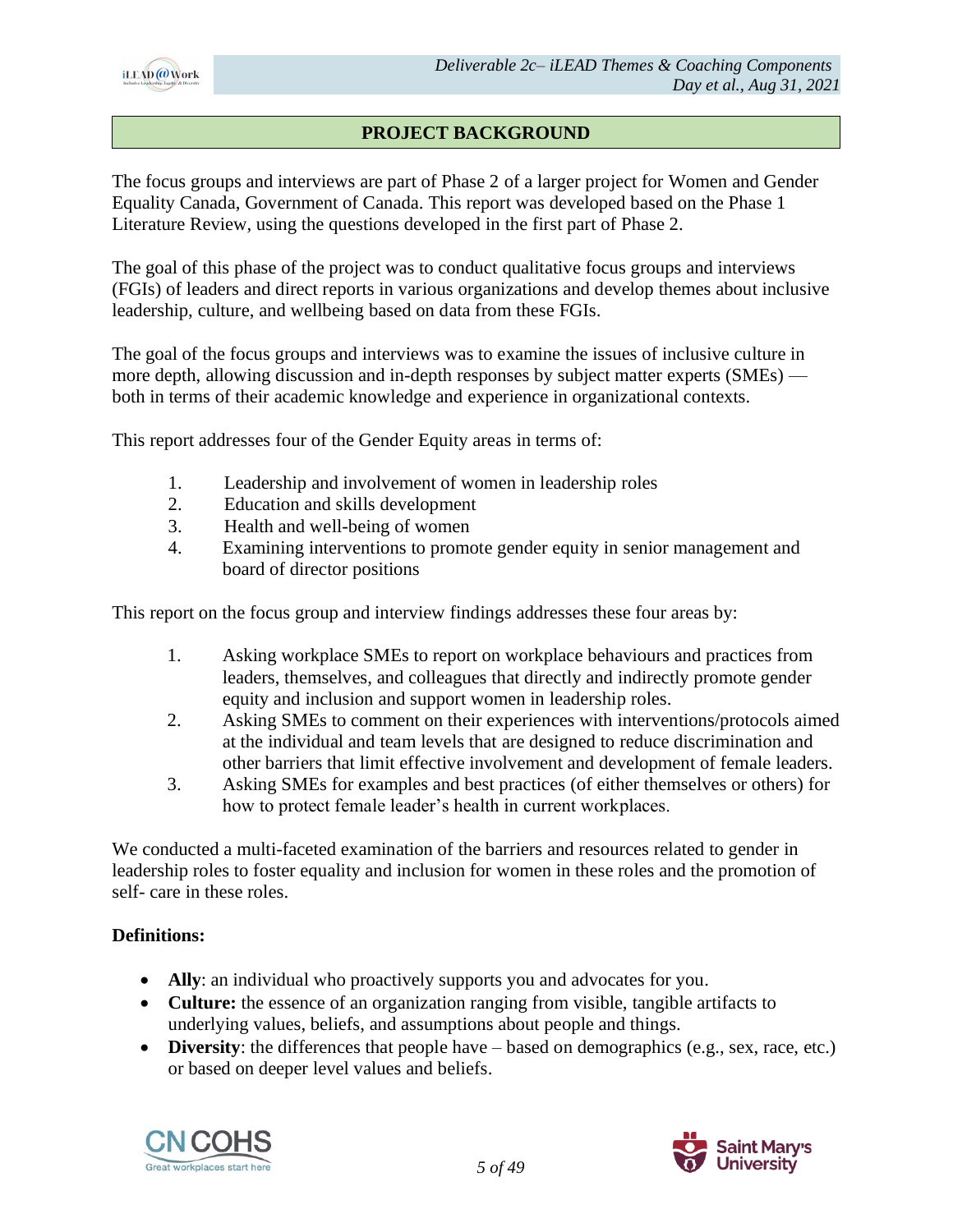

- **Inclusion**: a feeling one can bring their full self to work and contribute fully and are respected and feel safe.
- **Equity**: treating all employees fairly and providing supports to them, regardless of individual characteristics, to ensure that workers have equal access to work resources and opportunities to succeed and grow.
- **Mentor**: an experienced & trusted advisor who provides guidance, motivation, emotional support, and role modeling.
- **Self-Care**: the actions taken to improve and sustain one's own psychological and physical health, particularly during times of stress.
- **Sponsor**: someone in a position of influence or authority to advocate for you and provide career opportunities for you.

Note that some of the differences in defining roles of individuals (i.e., sponsor, ally, mentor) may solely be a matter of semantics and may not reflect real behavioural differences. Therefore, we accepted all terms and labels and encouraged people to describe the behaviours (instead of just the term) to ensure that we focused on what people did rather than simply on the labels.



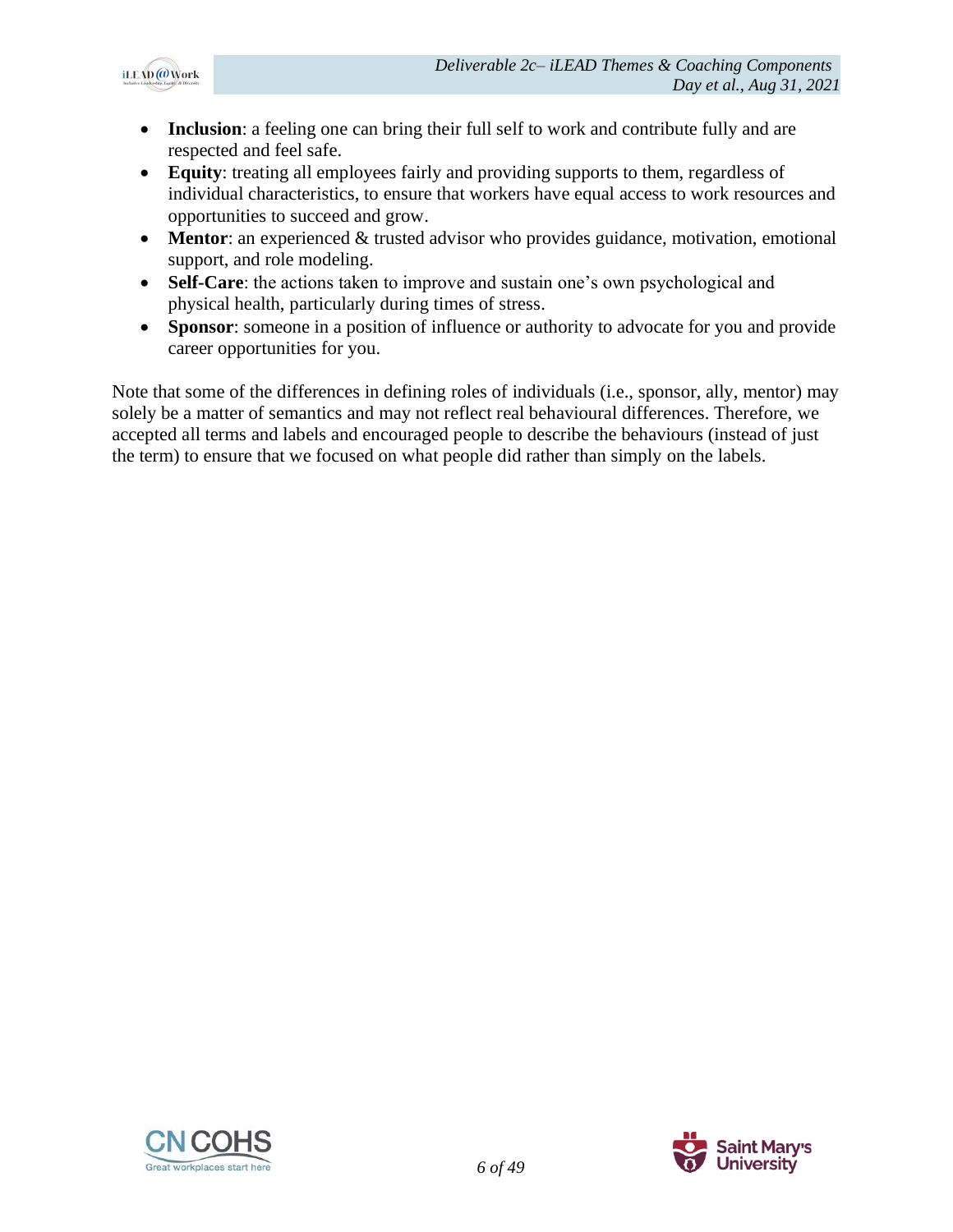

### **FOCUS GROUP & INTERVIEW METHODOLOGY**

#### **FOCUS GROUPS & INTERVIEW QUESTIONS & PROCEDURES**

Based on the literature review (see Phase 1), we identified key terms and general topic areas. Given this information and the intent of the project (i.e., to inform training/coaching at Phase 3), the focus groups and interviews concentrated on four key areas in Phase 2:

- 1. Leader/Manager Behaviours– Handling equity/diversity/inclusion
- 2. Supportive Behaviours of Group Members (Allies Mentors Sponsors)
- 3. Organizational Policies & Practices
- 4. Wellbeing & Self-Care

To gather data through FGIs in Phase 2 of the research project, we conducted multiple steps in recruitment and data collection and analysis:

- 1. We worked with partner organizations to recruit participants from a variety of workplaces and occupations.
- 2. We sent out notes on social media to seek out leaders and direct reports from different industries and geographical locations across Canada. People who were interested in participating sent an email to the project coordinator, who arranged a suitable time for the interview or focus group. These individuals were then sent an email with information on the session, a link to the online anonymous consent form and demographic questions, and a link to the Zoom session.
- 3. We developed a SME Focus Group and Interview guide (Deliverable 2a).
- 4. We received Ethics approval to conduct the focus groups and interviews (Deliverable 2b).
- 5. We obtained informed consent from all participants.
- 6. We conducted Zoom-based interviews and focus groups with these subject matter experts to identify behaviours and organizational practices and policies that either helped or hindered developing inclusion and self-care. We then asked some of the participants to extract key themes, behaviours, and best practices from the data they had discussed.
- 7. We continued collecting data through focus groups and interviews until we reached saturation in the comments and themes identified by participants. That is, we finished data collection at the point at which no new themes or comments/issues/etc. were identified.
- 8. The research team analyzed data and created themes. Please refer to Table 1 for more details on the analytic process.

Participants were then asked to reflect on the information from the session and to provide any final take-home messages, including general themes, trends, suggestions for training/coaching, and suggestions for organizations.



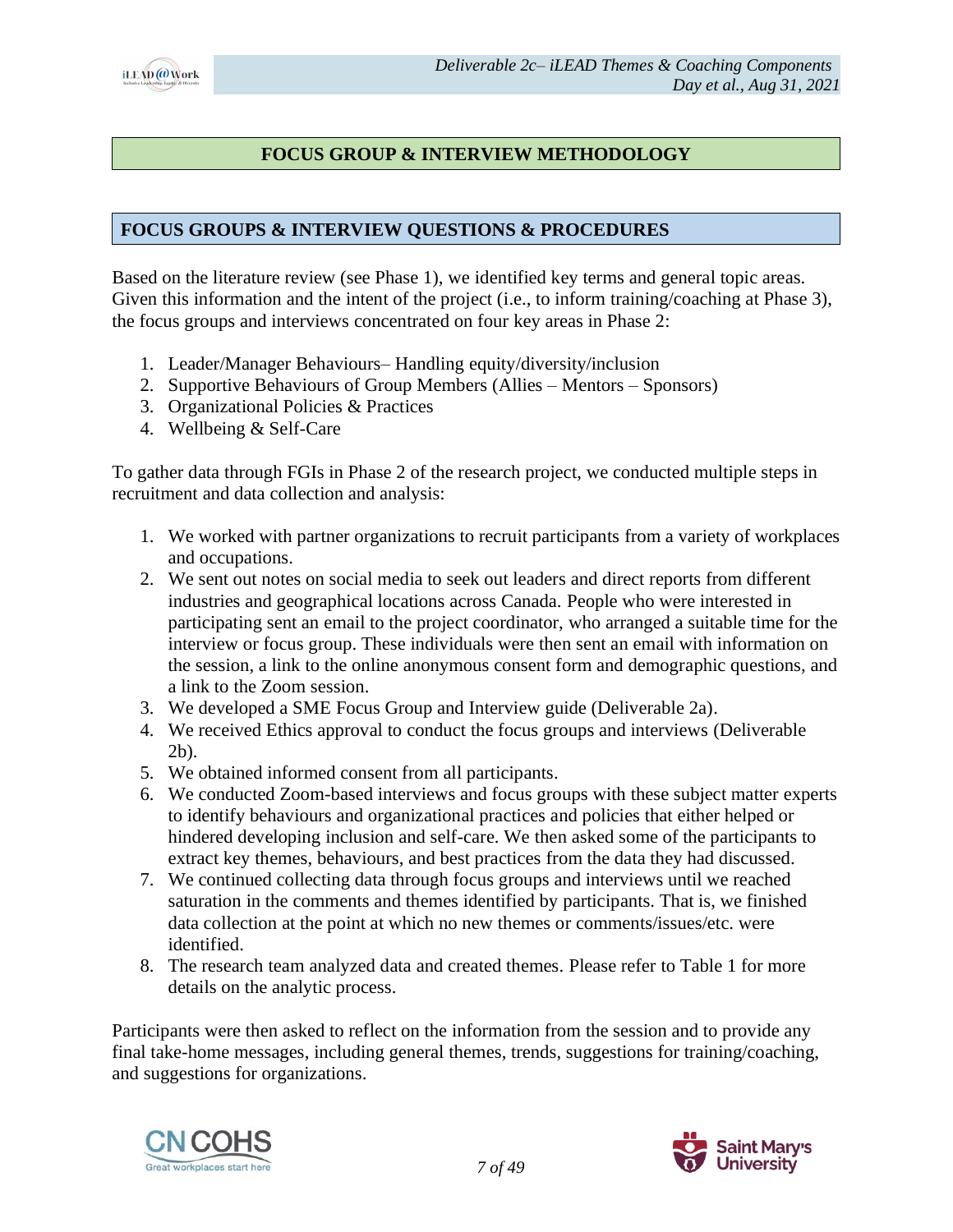

There were 2-3 facilitators for every session (either two junior researchers, or two junior and one senior, or one junior and one senior researcher), with one person being the main facilitator, and the other team member(s) taking notes and noting any follow-up questions. Therefore, there were 2-3 separate sets of data from each focus group and interview. These notes were written up and proofed for clarity, comprehension, breadth of information, and accuracy. The two junior researchers also extracted themes from their notes, and they created an overall list of themes and quotes that reflected each theme and subtheme (based on their own notes). Two of the project senior researchers then reviewed all notes and independently created themes based on the data. These two senior researchers then reviewed all of these independent files, and identified commonalities and exclusions to create a short list of themes (both a macro and micro list). They then met and reconciled any discrepancies in their themes and ratings.

| <b>Step</b>                       | <b>Task</b>                                                                                                                                                                                              | <b>Participants &amp; Team</b><br><b>Members</b>                         |
|-----------------------------------|----------------------------------------------------------------------------------------------------------------------------------------------------------------------------------------------------------|--------------------------------------------------------------------------|
| 1. Recruitment                    | Ensured a broad recruitment and selection of<br>male and female leaders and direct reports<br>from a variety of industries across Canada                                                                 | All team members                                                         |
| 2. Focus Groups<br>& Interviews   | Conducted FGIs, and recorded in writing all<br>data from these sessions                                                                                                                                  | 2 Junior researchers $+1$<br>Senior researcher                           |
| 3. Saturation<br><b>Check</b>     | Brief review of content and tentative themes<br>to check amount of reliability across sessions<br>and reviewers, and to assess whether any<br>'new' information was being collected in later<br>sessions | 2 Junior researchers $+1$<br>Senior researcher                           |
| 4. Theming<br>(within session)    | Identified key themes across individual<br>sessions                                                                                                                                                      | Participants (with help of<br>facilitators)                              |
| 5. Theming<br>(initial)           | Identified key themes across all data and<br>linked to participant data                                                                                                                                  | 2 Junior Researchers & 2<br><b>Senior Researchers</b><br>(independently) |
| 6. Theming<br>(Integration)       | Reviewed all four independent theming<br>documents, identified 6 key themes across<br>these documents, integrating researcher notes<br>and themes (see Table 2)                                          | <b>Senior Researchers</b><br>(independently)                             |
| 7. Theming<br><b>Confirmation</b> | Reviewed the 6 themes and sub-themes;<br>confirmed the interpretations and data for<br>each theme; provided examples for each<br>theme and subtheme                                                      | 2 Junior Researchers & 2<br><b>Senior Researchers</b><br>(independently) |
| 8. Final Theming<br><b>Steps</b>  | Confirmed the themes, and reviewed for<br>clarity, comprehension, and construct<br>coverage                                                                                                              | All team members<br>(independently $\&$ jointly)                         |

# **Table 1: Thematic Analysis Steps**

*NOTE: Please refer Phase 2: Focus Group & Interview Guideline document for more information on the specific questions and prompts used in the FGIs.*



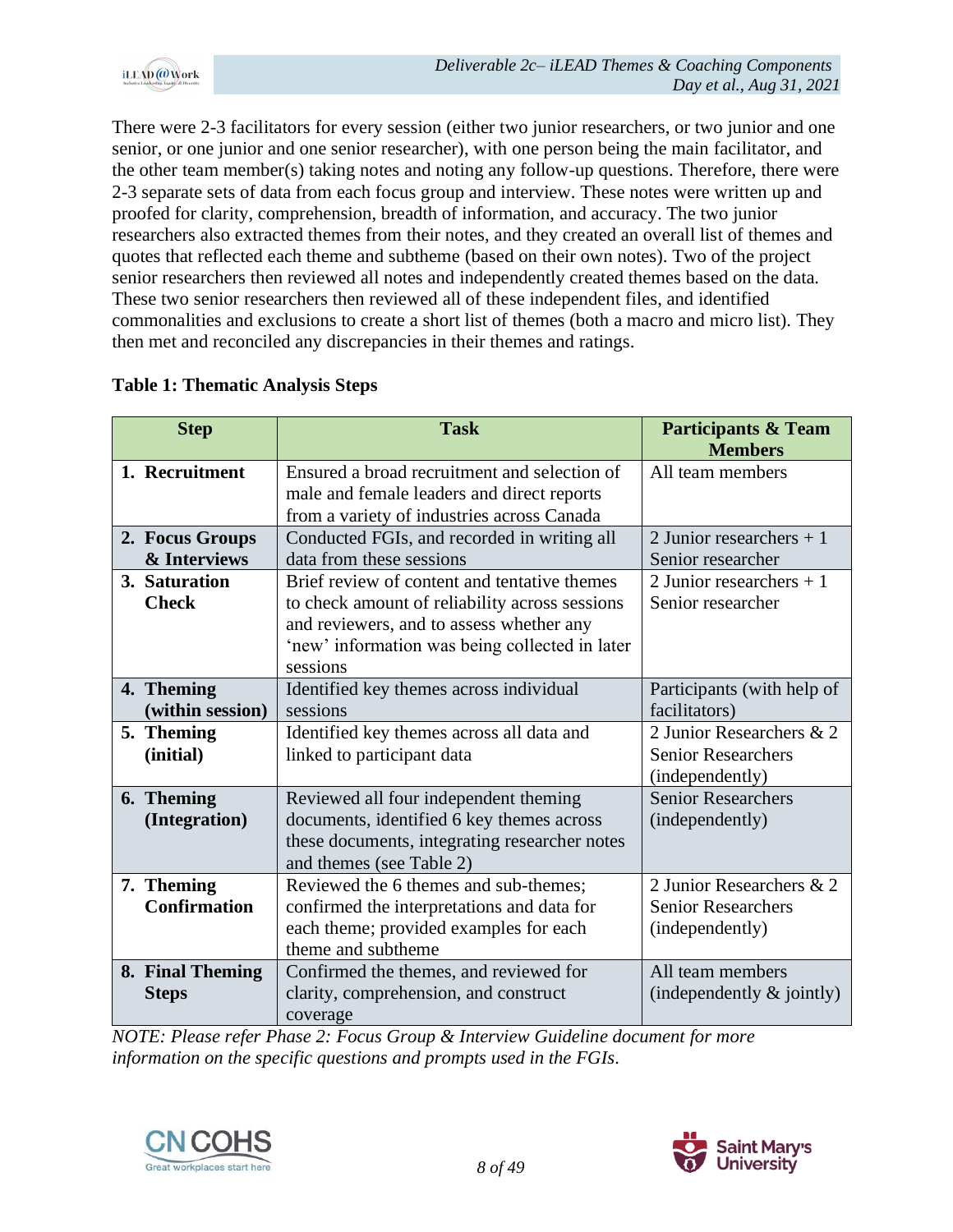

# **LEADER & EMPLOYEE PARTICIPANTS**

Participants consisted of 32\* Canadian leaders and employees (19 women; 13 men; 20 of whom chose to report their demographics\*\*). The ages of participants ranged from 33 years old to 66 years old, with a mean age of 45 years old. In terms of ethnicity, 65% of participants identified as Caucasian or European descent, 20% identified as Canadian, 5% identified as Black/African, 10% did not respond.

#### **Occupations**

Participants were employed in a variety of occupations with a variety of job titles, including: CEO, VP - Client Experience, Senior Manager - Colleague Engagement & Insights, Organizational Effectiveness & Decision Support Specialist, Assistant Deputy Minister, Director of Finance, Director - Centre for Entrepreneurship, Organizational Psychology Consultant, Game Director and Game Presentation Manager, Coach/Consultant, RN/Educator/Project Coordinator/Project Consultant, Manager of Psychometrics, Relationship Manager, Executive Director, Manager Learning & Organizational Development, Senior Manager, Chief People Officer, Charity Leader, Lead - Partnership Development, Librarian.

They had worked in their jobs for a mean of 7.3 years (SD=3.97), ranging from 15 months to 15 years.

#### **Leadership:**

- 50% had a female direct supervisor or manager, 39% had a male supervisor, and 11% did not have a direct supervisor.
- 75% of participants had direct reports: The number of direct reports ranged from 1 to 38 with a mean of 5 direct reports.

#### **Training**

- 80% of participants reported having received training in equity, inclusion, and diversity.
- Additionally, 75% of participants received general equity, inclusion, and diversity training (e.g., what it is; why it is important)
- 65% had received general leadership training (e.g., what it is; why it is important; skills development)
- 30% had received inclusive leadership training (e.g., how to foster and lead inclusive workplaces)
- 35% had received mentorship/ally/sponsorship training to develop female leaders (e.g., specific behaviour/skills training)
- 25% received leader self-care training
- 10% reported having received anti-racism training
- 10% received bias/unconscious bias training
- 10% received training on Indigenous practices and spirituality
- 5% received training on leading virtual teams
- 5% received communication training



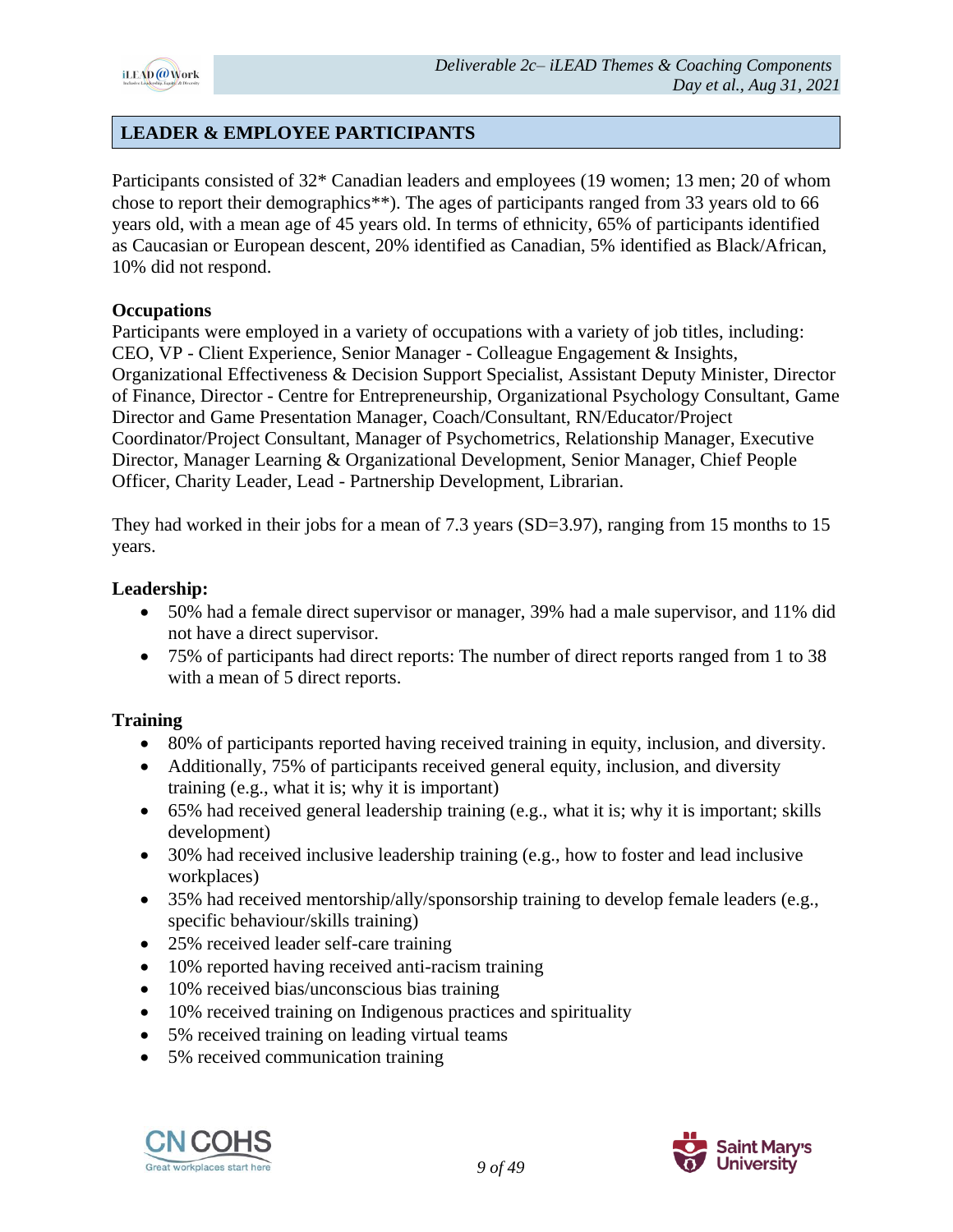

Most participants reported that all the training they have received was helpful, especially in terms of awareness, empathy, attitudes, and systems of thinking. However, some comments from participants stated that not all training is equally beneficial, with bias training 'not hitting the mark' and some inclusive leadership training being too generic and therefore less impactful. Additionally, although participants noted the benefit of training to improve general awareness ('the what'), it was noted that this training outcome alone did not equip employees with tangible skills to improve equity and inclusion ('the how'). Leadership training was noted as being beneficial for awareness, but also for equipping participants with tools and confidence.

#### *NOTE:*

*\*We reached saturation of information and themes in the FGIs after the first 20-25 FGIs, such that at that time, additional participants were not developing new themes or subthemes and were confirming the information presented by the previous participants.* 

*\*\*Only 20 participants chose to report their demographics, so there will be more variability in participant characteristics than is reported here.*

*See Deliverable 2C for more information on the specific items developed based on the themes identified here, in which separate subject matter experts helped to link the items with the themes (i.e., subscales).*



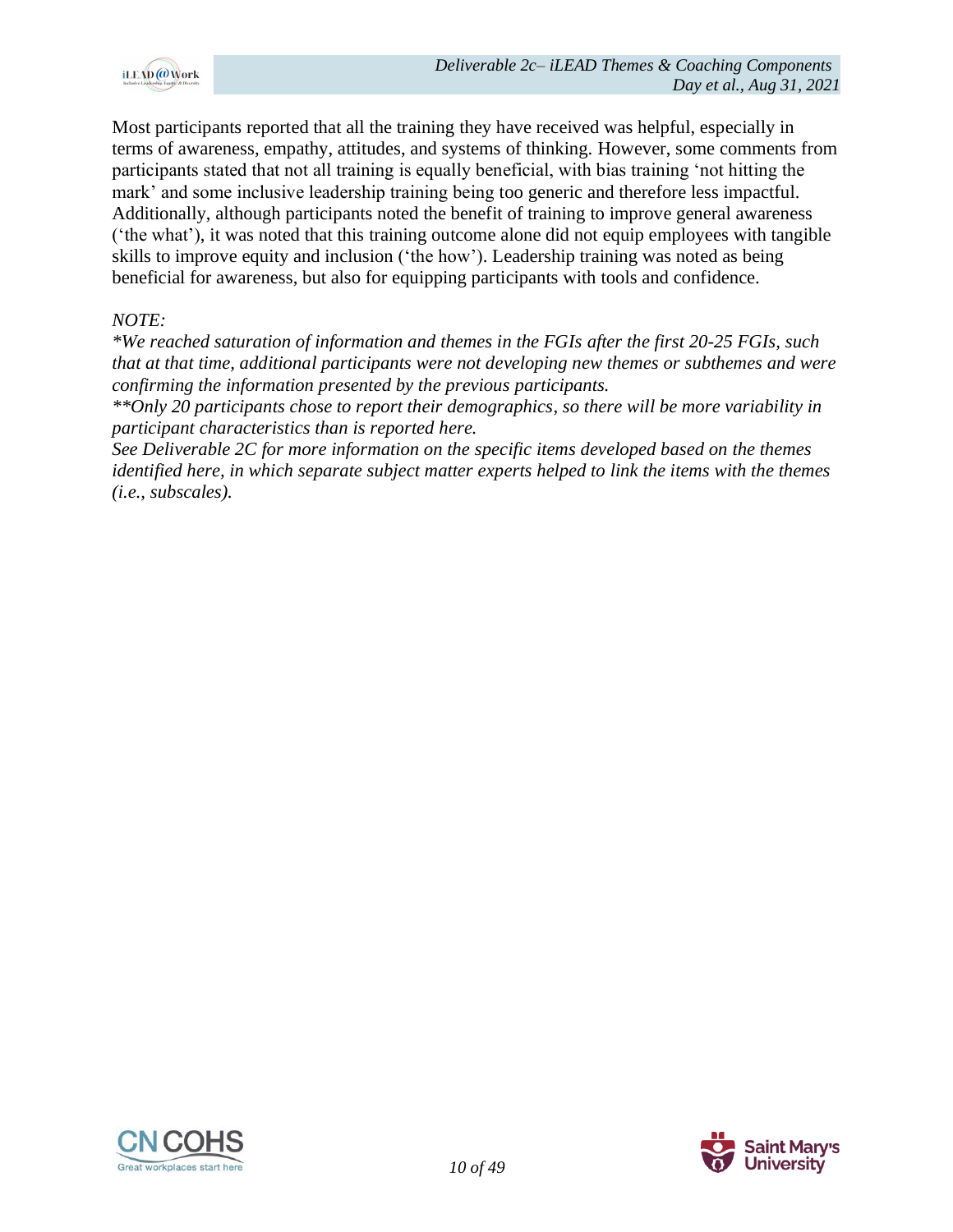

# **FOCUS GROUP & INTERVIEW RESULTS: INCLUSIVE LEADERSHIP & CULTURE THEMES**

Our focus groups and interviews were centred around the four major questions of inclusive leadership behaviours, supportive group behaviours, organizational support (& practices), and wellbeing and self-care of leaders. We independently reviewed the data and extracted common topics and themes throughout the FGI data (see Table 1).

Based on our independent and collaborative reviews of the FGI data, we created six main themes that represent inclusive leadership and culture.

| <b>Overall Themes</b>               |
|-------------------------------------|
| 1. Inclusive Leadership Behaviours  |
| 2. Coaching & Training              |
| 3. Organizational Culture & Context |
| 4. Coworker & Group Behaviours      |
| 5. Challenges for Women & Inclusion |
| 6. Self-Care, Balance, & Wellbeing  |

Within these 6 overall themes, there were several key sub-themes that reflected the details of each of the overall themes:

|    | 1. Inclusive Leadership Behaviours Sub-Themes      |  |  |  |
|----|----------------------------------------------------|--|--|--|
| a. | (Re)defining Good Leadership                       |  |  |  |
|    | <b>b.</b> Modeling-Leading by Example              |  |  |  |
|    | c. Taking Action (self)                            |  |  |  |
|    | d. Communication                                   |  |  |  |
|    | <b>e.</b> Confidence, Courage, & Perseverance      |  |  |  |
| f. | Supportive, Empowering, & Accommodating Behaviours |  |  |  |
|    |                                                    |  |  |  |

| 2. Coaching & Training Sub-Themes                |
|--------------------------------------------------|
| a. Awareness & Education: The "WHAT" of Training |
| b. Skill Development: The "HOW" of Training      |
| c. Target of Training                            |
| d. Training Best Practices                       |



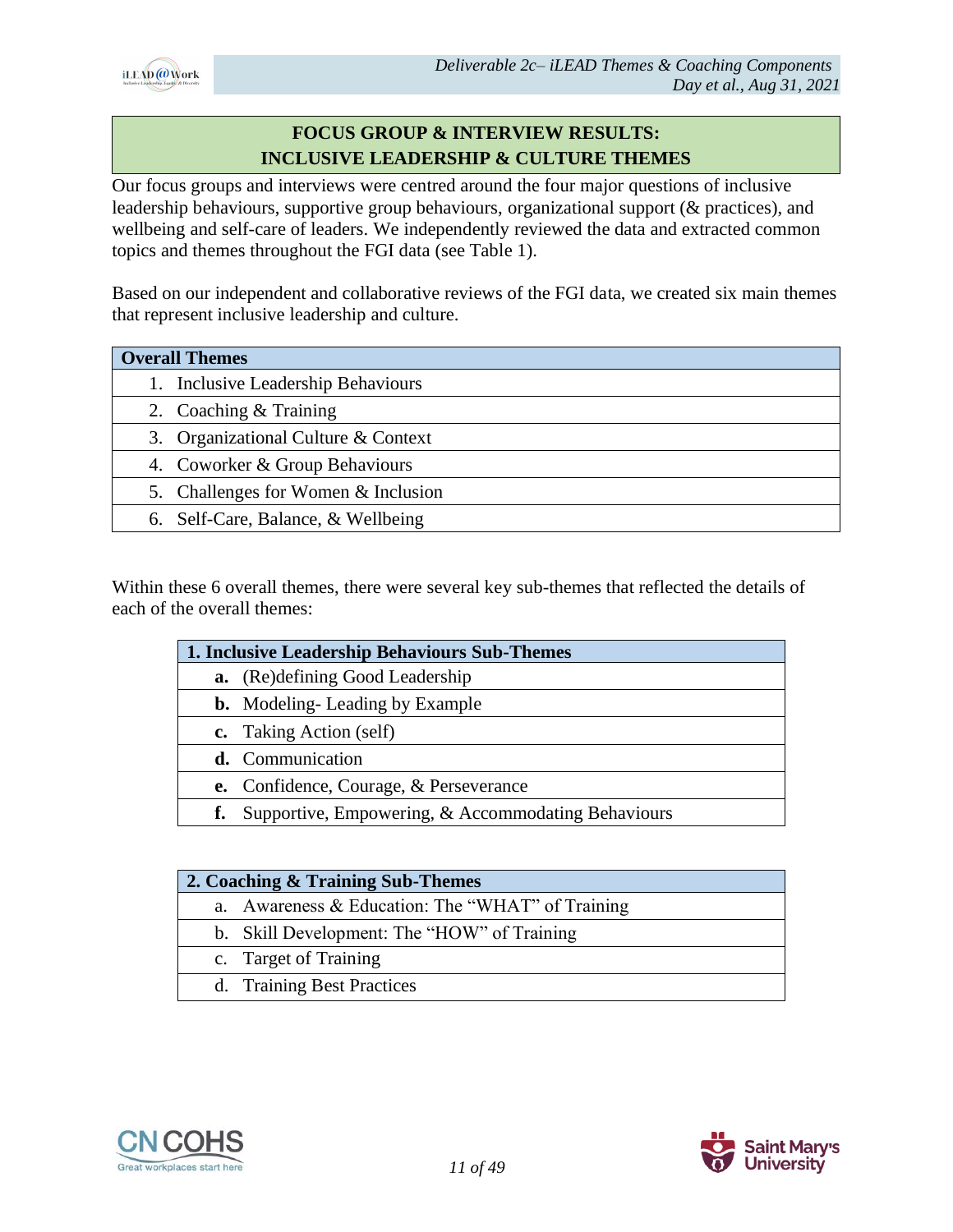

#### **3. Organizational Culture & Context Sub-Themes**

- a. Culture & Culture Change
- b. Direct vs. Systemic Discrimination
- c. Organizational Support & Fairness
- d. Inclusive Representation

#### **4. Co-worker & Group Behaviours Sub-Themes**

a. Allies & Mentors

#### **5. Challenges for Women & Inclusion Sub-Themes**

a. Challenges for Women & Inclusion

#### **6. Self-Care, Balance, & Wellbeing Sub-Themes**

- a. Organizational Support & Training
- b. Modeling & Reinforcing Self-Care & Accountability
- c. Work-Nonwork Balance
- d. Self-Care Best Practices



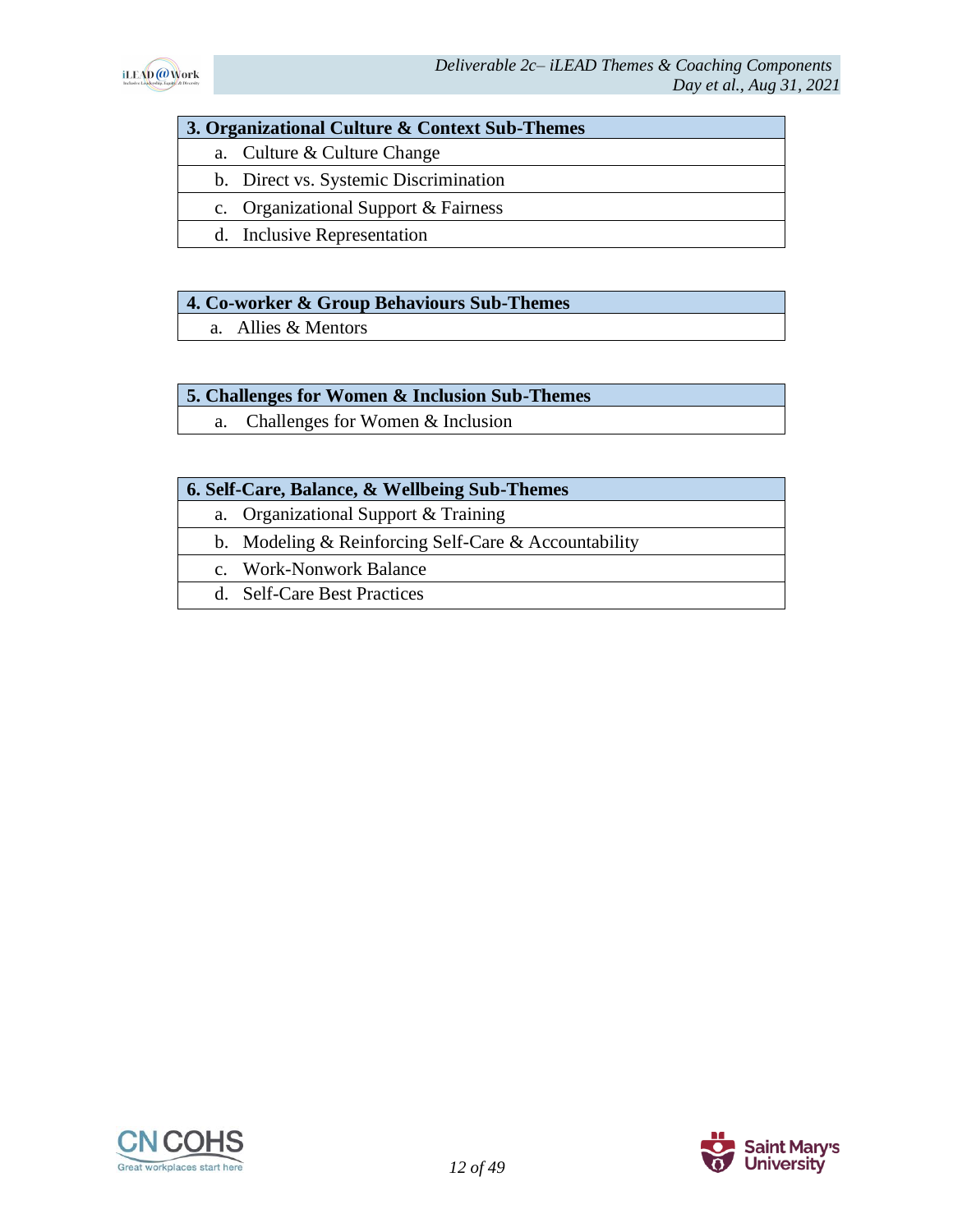

| Table 2: Thematic Analysis: Overall Themes & Subthemes |  |  |
|--------------------------------------------------------|--|--|
|--------------------------------------------------------|--|--|

| <b>OVERALL</b>                                                   | <b>SUB-THEME</b>                                                             | <b>Individual Reviewer Themes &amp; Examples</b>                                                                                                                                                   |                                                                                                                                                 |                                                                                                                                                                                                                                                          |                                                                                                                                                                                                                                                 |
|------------------------------------------------------------------|------------------------------------------------------------------------------|----------------------------------------------------------------------------------------------------------------------------------------------------------------------------------------------------|-------------------------------------------------------------------------------------------------------------------------------------------------|----------------------------------------------------------------------------------------------------------------------------------------------------------------------------------------------------------------------------------------------------------|-------------------------------------------------------------------------------------------------------------------------------------------------------------------------------------------------------------------------------------------------|
| <b>THEME</b>                                                     |                                                                              | <b>Reviewer 1</b>                                                                                                                                                                                  | <b>Reviewer 2</b>                                                                                                                               | <b>Reviewer 3</b>                                                                                                                                                                                                                                        | <b>Reviewer 4</b>                                                                                                                                                                                                                               |
|                                                                  | a. (Re)defining<br>good leadership                                           | Leader behaviours to<br>support inclusion                                                                                                                                                          | Need for agentic and<br>communal behaviour                                                                                                      | · Effective leadership<br>· Inclusive workplace<br>· Person-focused                                                                                                                                                                                      | Challenging<br>definitions of<br>leadership re: being<br>inclusive                                                                                                                                                                              |
|                                                                  | b. Modeling-<br>Leading by<br><b>Example</b>                                 | Modeling & Leading<br>by Example                                                                                                                                                                   | Need for role models                                                                                                                            | · Accountability<br>· Holding one's self<br>accountable<br>· Role model                                                                                                                                                                                  | Mentoring and Role<br>models (need to pay<br>for development)                                                                                                                                                                                   |
|                                                                  | c. Taking Action<br>(self)                                                   | · Be vocal about it                                                                                                                                                                                | Need for Role Models<br>Active Leadership                                                                                                       | Accountability<br>· Moving into action                                                                                                                                                                                                                   | Need for policies                                                                                                                                                                                                                               |
|                                                                  | d.<br>Communication                                                          | Communication to<br>leaders (training)                                                                                                                                                             | Need to Listen                                                                                                                                  | · Communication skills                                                                                                                                                                                                                                   | Communicate values<br>and standards                                                                                                                                                                                                             |
| 1.<br><b>INCLUSIVE</b><br><b>LEADERSHIP</b><br><b>BEHAVIOURS</b> | e. Confidence,<br>Courage, &<br>Perseverance                                 | Confidence & trust in<br>self and employees                                                                                                                                                        | Being courageous &<br>assertive                                                                                                                 | · Confidence<br>Courage $&$<br>Perseverance &<br>Acceptance of Failure                                                                                                                                                                                   | Recognize<br>imperfection and<br>need to change                                                                                                                                                                                                 |
|                                                                  | f. Supportive,<br>Empowering, &<br><b>Accommodating</b><br><b>Behaviours</b> | Authenticity<br>Allyship/<br>Mentorship/<br>Sponsorship<br>· Respect, trust,<br>· Vulnerability<br>Empathy<br>Self-insight/<br>reflection/self-<br>awareness<br>Confidence<br>· Voice<br>· Passion | Need to be open,<br>vulnerable, listening<br>Value of mentors<br>Seeing is believing<br>Importance of pulling<br>others up<br>Active Leadership | Authentic<br>connections<br>· Cheerleader<br>· Fostering<br>voice/power<br>· Feeling valued &<br>respected<br>Offer opportunities<br>Accommodation<br>· Trust, empathy,<br>understanding, $&$<br>acceptance<br>· Providing flexibility<br>· Ally/ mentor | Being authentic<br>Self-awareness<br>Trustworthy<br>· Voice<br>Provide challenging<br>opportunities<br>Inclusive behaviours<br>(listen, respect,<br>fairness, & equity<br>Sensitivity to family<br>issues<br>Attentive to people's<br>struggles |

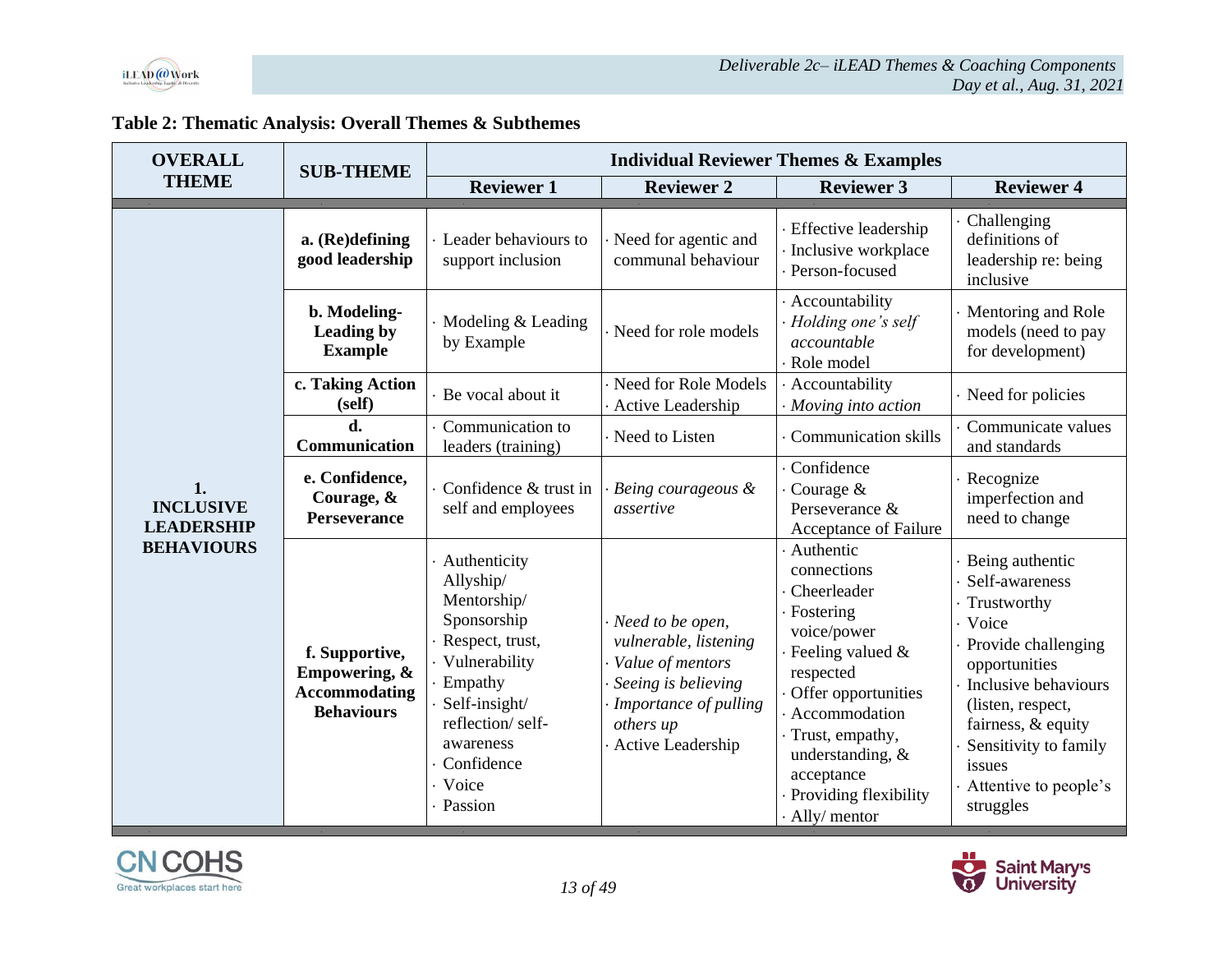

| <b>OVERALL</b>                                 | <b>SUB-THEME</b>                                                       | <b>Individual Reviewer Themes &amp; Examples</b>                                                                                                                 |                                                                                                                                                                     |                                                                           |                                                                                                                                                                                                                            |  |  |
|------------------------------------------------|------------------------------------------------------------------------|------------------------------------------------------------------------------------------------------------------------------------------------------------------|---------------------------------------------------------------------------------------------------------------------------------------------------------------------|---------------------------------------------------------------------------|----------------------------------------------------------------------------------------------------------------------------------------------------------------------------------------------------------------------------|--|--|
| <b>THEME</b>                                   |                                                                        | <b>Reviewer 1</b>                                                                                                                                                | <b>Reviewer 2</b>                                                                                                                                                   | <b>Reviewer 3</b>                                                         | <b>Reviewer 4</b>                                                                                                                                                                                                          |  |  |
|                                                | a. Awareness &<br><b>Education</b><br>The "WHAT" of<br><b>Training</b> | Awareness $\&$<br>understanding of<br>sponsor behaviours                                                                                                         | <b>Creating Awareness</b><br>Need to raise<br>awareness & ally<br>behaviours<br>Being aware of<br>challenges                                                        | Education/awareness                                                       | <b>Need for Awareness</b><br>Self-awareness                                                                                                                                                                                |  |  |
|                                                | b. Skill<br>Development:<br>The "HOW" of<br><b>Training</b>            | Focus on the "How"                                                                                                                                               | The 'how' matters<br>Need for coaching                                                                                                                              | Practicing $&$ applying<br>skills<br>Skill development                    | Need to know 'how'<br>to change/behave/<br>speak/manage/etc.<br>Need for repetition<br>Sharing stories &<br>vision                                                                                                         |  |  |
| 2.<br><b>COACHING &amp;</b><br><b>TRAINING</b> | c. Target of<br><b>Training</b>                                        | Manage training<br>Feeling included in<br>training                                                                                                               | Recommendation re:<br>participants – should<br>focus on men; should<br>focus on women;<br>mixed training                                                            | Group training<br>Train all in<br>organization<br>Train males             | Inclusive training<br>Who are you<br>training?<br>Shouldn't solely<br>target women to<br>change                                                                                                                            |  |  |
|                                                | d. Training Best<br><b>Practices</b>                                   | Allow time for<br>change to happen<br>(won't be immediate<br>after training)<br><b>DEI</b> Training;<br>Advancement<br>Programs;<br>Female leader<br>development | Training<br>recommendations<br>(Broaden training)<br>EDI coaches (Need<br>for toolkit / Feedback)<br>Recommendations for<br>training content<br>(Focus on fairness) | Educate leader &<br>group awareness of<br><b>EDI</b><br>Skill development | Providing space to<br>learn best practices<br>Internal or external<br>EDI coach<br>Need for Inclusive<br>Training<br>Broaden training &<br>development (i.e.,<br>intersectionality)<br>Providing/paying for<br>development |  |  |

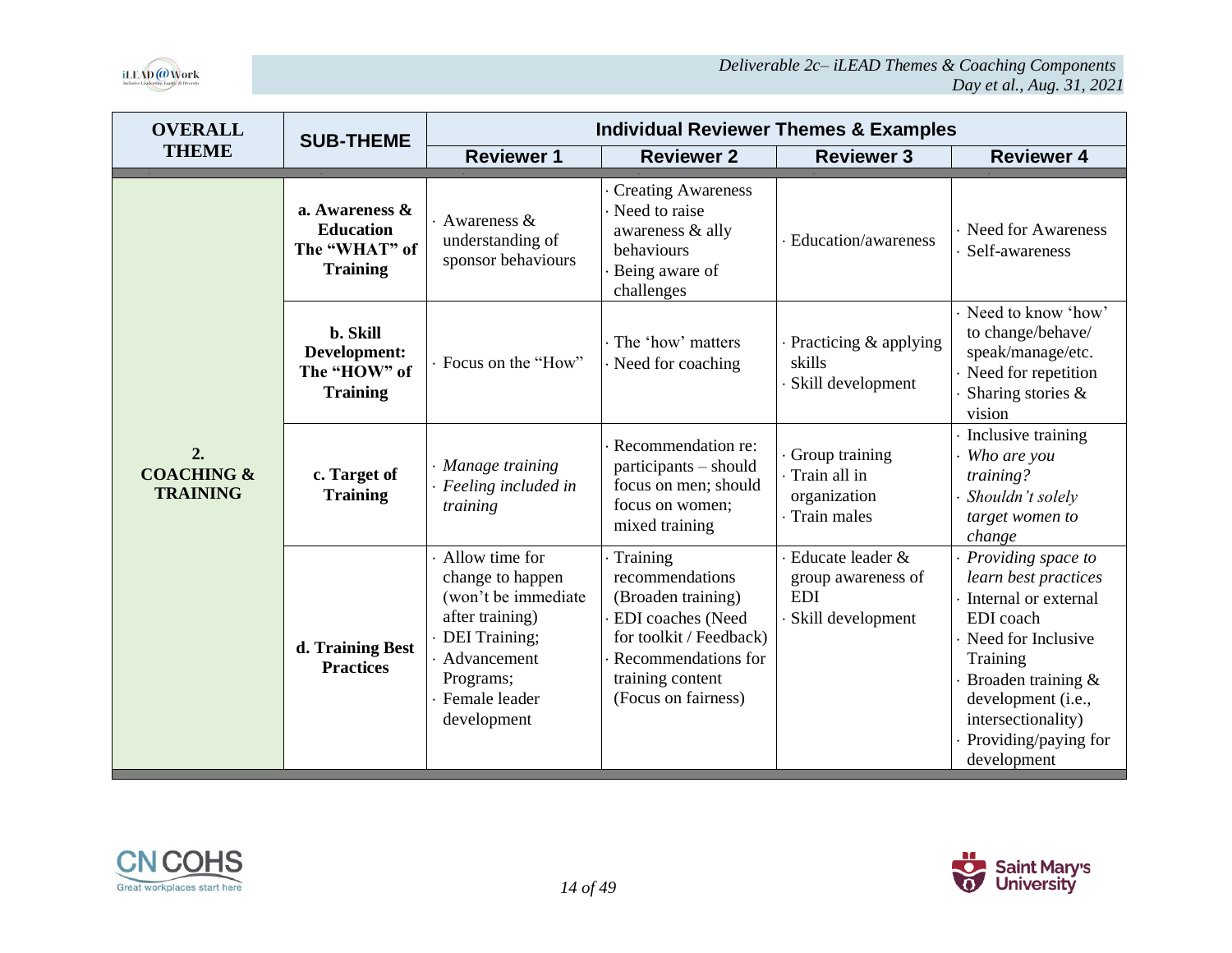

| <b>OVERALL</b>                                                        | <b>SUB-THEME</b>                                          | <b>Individual Reviewer Themes &amp; Examples</b>                                                                                  |                                                                                                                                                                                         |                                                                                     |                                                                                                                                                                                                                                                           |
|-----------------------------------------------------------------------|-----------------------------------------------------------|-----------------------------------------------------------------------------------------------------------------------------------|-----------------------------------------------------------------------------------------------------------------------------------------------------------------------------------------|-------------------------------------------------------------------------------------|-----------------------------------------------------------------------------------------------------------------------------------------------------------------------------------------------------------------------------------------------------------|
| <b>THEME</b>                                                          |                                                           | <b>Reviewer 1</b>                                                                                                                 | <b>Reviewer 2</b>                                                                                                                                                                       | <b>Reviewer 3</b>                                                                   | <b>Reviewer 4</b>                                                                                                                                                                                                                                         |
|                                                                       | a. Culture &<br><b>Culture Change</b>                     | Training should<br>address how leaders<br>can influence<br>organizational culture<br>Equity and inclusion<br>as a strength        | Organizational culture<br>- Context Matters                                                                                                                                             | · Leverage change from<br>the pandemic<br>Real willingness to<br>change<br>· Values | <b>Culture Matters</b><br>Times are changing<br>Systemic org change<br>matters<br>Create clear plan<br><b>Start initiatives</b><br>Openness to<br>change/voice                                                                                            |
| 3.<br><b>ORGANIZATIONAL</b><br><b>CULTURE &amp;</b><br><b>CONTEXT</b> | b. Direct vs.<br><b>Systemic</b><br><b>Discrimination</b> | · Language<br>Representation<br>Assumptions<br>Removing bias<br>Identifying red flags<br>& bias                                   | Need to acknowledge<br>stereotypes & bias;<br>selection; reactions to<br>targeted hires<br>Defining competence<br>Exclusion (based on<br>assumptions of what<br>others can or can't do) | · Legal responsibilities<br>$&$ equity<br>· Sexism<br>Inclusion vs.<br>paternalism  | Openness to<br>challenging all<br>assumptions and<br>language & practices                                                                                                                                                                                 |
|                                                                       | c.<br>Organizational<br>Support &<br><b>Fairness</b>      | Flexible work hours<br>Remote work<br>Policies &<br>encouragement for<br>parental leave<br>Organizational<br>support of self-care | Need to take tangible<br>action - Policies must<br>support inclusive HR<br>practices<br><b>Eliminate Barriers</b>                                                                       | Buy-In from the top<br>Real willingness to<br>change                                | Culture/Policies<br>Transparent policies<br>$(fair-equitable)$<br>EDI-part of a broader<br>org. fairness initiative<br>Senior management<br>support<br>policies to support<br>self-care<br>Family-Friendly<br>policies - childcare;<br>maternity benefits |
|                                                                       | d. Inclusive<br><b>Representation</b>                     | · Representation                                                                                                                  | Need for<br>representation                                                                                                                                                              | $\cdot$ Diversity &<br>representation                                               | Quotas                                                                                                                                                                                                                                                    |



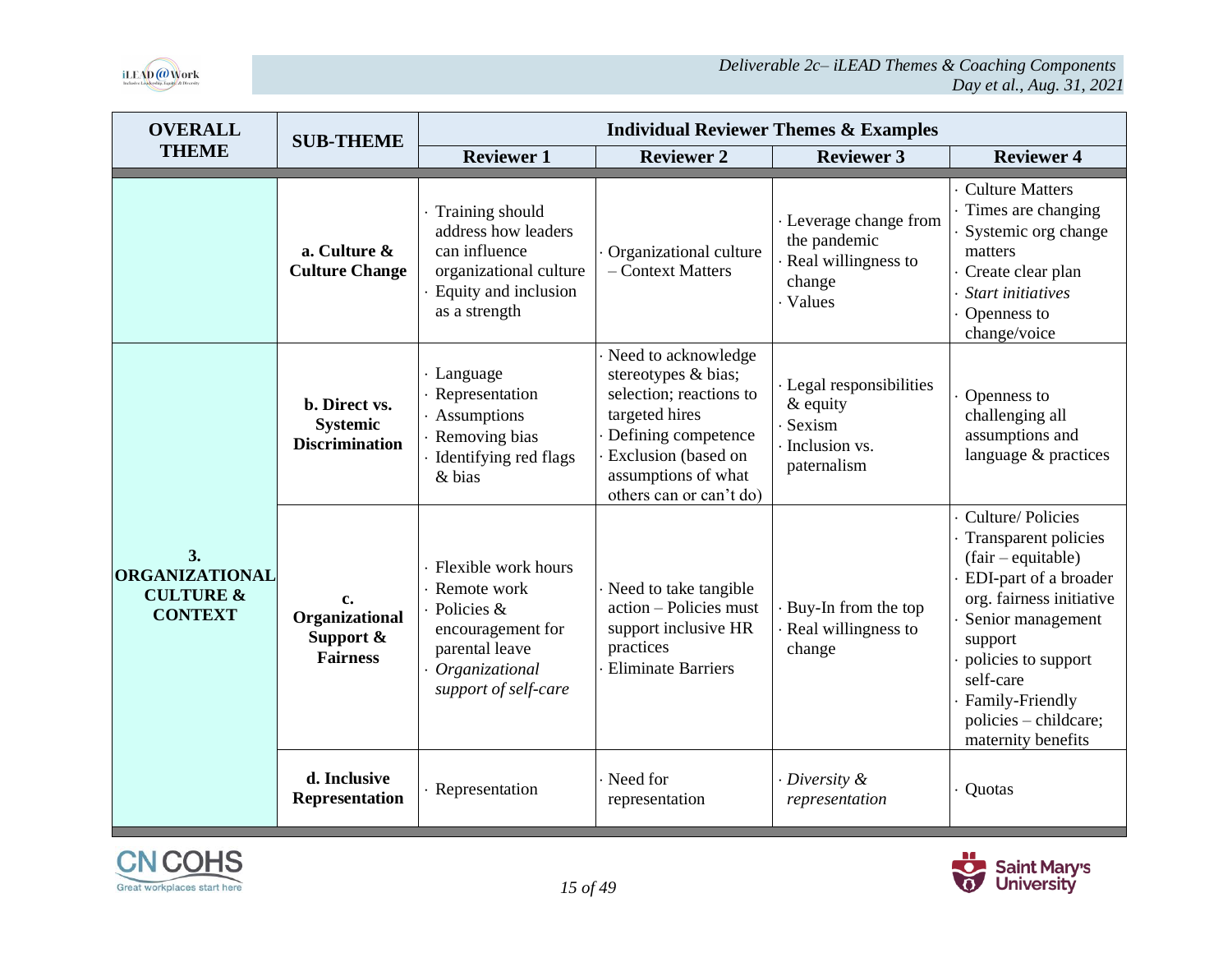

| <b>OVERALL</b>                                                                                | <b>SUB-THEME</b>                                 |                                                                                                                                                                                                               |                                                                                                                                        | <b>Individual Reviewer Themes &amp; Examples</b>                                                                                                                                              |                                                                                                                                                                                                              |
|-----------------------------------------------------------------------------------------------|--------------------------------------------------|---------------------------------------------------------------------------------------------------------------------------------------------------------------------------------------------------------------|----------------------------------------------------------------------------------------------------------------------------------------|-----------------------------------------------------------------------------------------------------------------------------------------------------------------------------------------------|--------------------------------------------------------------------------------------------------------------------------------------------------------------------------------------------------------------|
| <b>THEME</b>                                                                                  |                                                  | <b>Reviewer 1</b>                                                                                                                                                                                             | <b>Reviewer 2</b>                                                                                                                      | <b>Reviewer 3</b>                                                                                                                                                                             | <b>Reviewer 4</b>                                                                                                                                                                                            |
| 4.<br><b>COWORKER &amp;</b><br><b>GROUP</b><br><b>BEHAVIOURS</b>                              | a. Allies $\&$<br><b>Mentors</b>                 | · Male allyship;<br>Mentorship &<br>Sponsorship                                                                                                                                                               | Need to raise<br>awareness & ally<br>behaviours                                                                                        | Train males to make<br>room for females<br>$\cdot$ Group support<br>· Develop relationships                                                                                                   | · Mentoring/Sponsor<br>Ally                                                                                                                                                                                  |
| 5.<br><b>CHALLENGES</b><br><b>FOR WOMEN &amp;</b><br><b>IN DEVELOPING</b><br><b>INCLUSION</b> | a. Challenges for<br>Women &<br><b>Inclusion</b> | · Problems women<br>encounter at work<br>· Language -in<br>policies, training, etc.<br>• Difficult for women<br>to build social capital<br>· Lack of org buy-in<br>· Not willing to change<br>· Doing nothing | Need to acknowledge<br>stereotypes and bias<br>Lack of action<br>Lack of desire to<br>change in some cases<br>(e.g., cultural beliefs) | Lack of awareness in<br>own behaviour & of<br>discrimination<br>· Sole focus on<br>'changing' women<br>· Silence 'inner critic'<br>Courage to stand up<br>· Biases, exclusion,<br>stereotypes | Unwitting/unthinking<br>behaviours, language,<br>policies create<br>barriers & perpetuate<br>exclusion. Once<br>aware, excuses must<br>be addressed as to<br>why such<br>issues/language/<br>barriers remain |



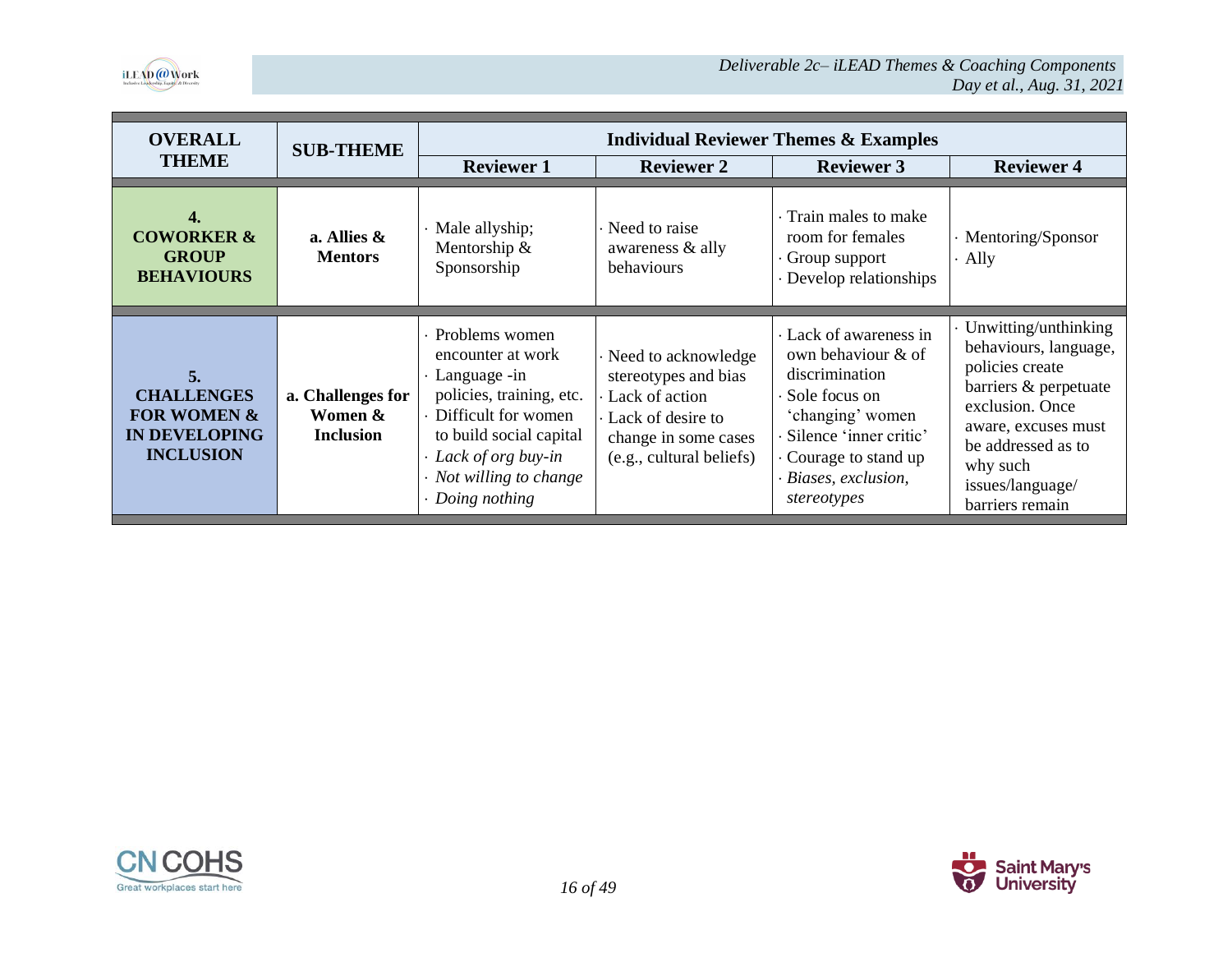

| <b>OVERALL</b>                                                       | <b>SUB-THEME</b>                                                                   | <b>Individual Reviewer Themes &amp; Examples</b>                                                                                                                      |                                                                     |                                                                                                                       |                                                                                                                 |
|----------------------------------------------------------------------|------------------------------------------------------------------------------------|-----------------------------------------------------------------------------------------------------------------------------------------------------------------------|---------------------------------------------------------------------|-----------------------------------------------------------------------------------------------------------------------|-----------------------------------------------------------------------------------------------------------------|
| <b>THEME</b>                                                         |                                                                                    | <b>Reviewer 1</b>                                                                                                                                                     | <b>Reviewer 2</b>                                                   | <b>Reviewer 3</b>                                                                                                     | <b>Reviewer 4</b>                                                                                               |
|                                                                      | a.<br>Organizational<br>Support $\&$<br><b>Training</b>                            | self-care initiatives<br>must not only be<br>available but also<br>supported by the<br>organization so that<br>employees will<br>actually use them                    | Organizational culture<br>Context matters                           | Organizational-led<br>initiatives<br>Overall organization<br>must support<br>inclusive initiative                     | Transparent<br>organizational<br>practices                                                                      |
| 6.<br><b>SELF-CARE,</b><br><b>BALANCE, &amp;</b><br><b>WELLBEING</b> | b. Modeling $\&$<br><b>Reinforcing Self-</b><br>Care $\&$<br><b>Accountability</b> | Leaders leading by<br>example-self-care<br>Accountability<br>Organizational<br>support of self-care<br>Checking in with<br>colleagues to help<br>prioritize wellbeing | Leaders need to model<br>self-care<br>Leaders must walk the<br>talk | · Accountability in own<br>self-care<br>Supporting need for<br>wellbeing & self-care<br>'Owning' our own<br>self-care | · Need for<br>accountability<br>Accountability $(\&$<br>policies)<br>· Modeling                                 |
|                                                                      | c. Work-<br><b>Nonwork</b><br><b>Balance</b>                                       | Flexible work hours<br>Remote work                                                                                                                                    | Work time/boundary/<br>balance                                      | <b>Balance between</b><br>work & family                                                                               | · Flexibility<br>Childcare/Family<br>friendly policies                                                          |
|                                                                      | d. Self-Care Best<br><b>Practices</b>                                              | Change environment/<br>deliverables<br>Address actual<br>stressor                                                                                                     |                                                                     | Corporate check-ins<br>Self-care & Colleague<br>Support                                                               | · Develop resilience<br>Establish org. stds<br>Worker check-ins<br>Self-care behaviours<br>(e.g., Sport; EAPs). |

**NOTE:** Regular font indicates a reviewer's theme or subtheme; *Italicized font indicates a lower-order theme or comment that was highlighted by the reviewer and/or through participant quotes.*



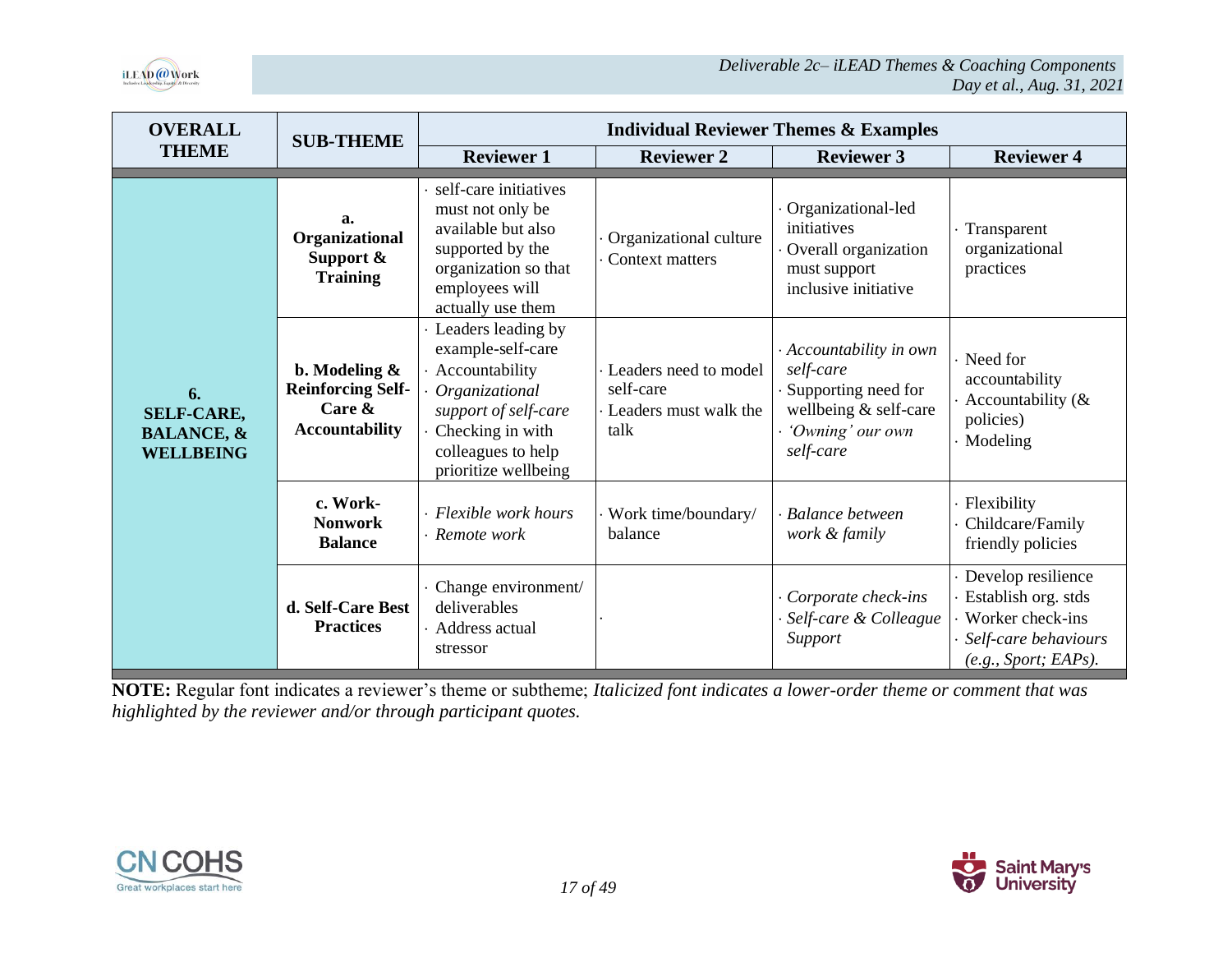

### **THEME 1: INCLUSIVE LEADERSHIP BEHAVIOURS**

|--|

a. (Re)defining Good Leadership

b. Modeling- Leading by Example

c. Taking action (self)

d. Communication

- e. Confidence, Courage, & Perseverance
- f. Supportive, Empowering, & Accommodating Behaviours

Not surprisingly, one of the key themes that emerged was around how we define inclusive leadership and workplaces. It was explicitly addressed in several interviews, and it was implicit in discussions around how we identify 'good' (and bad) leaders. We address this theme first because it sets the stage for the other subthemes involving the specific sub-themes of inclusive leadership behaviours.

# **1.a. (Re)defining Good Leadership**

In conducting the FGIs, one of the underlying themes was about how we have viewed leadership and inclusion in the past, and how we need to view it in the future. Importantly, several participants talked about how we needed to challenge our notion of 'good leadership.' There are several comments about redefining effective leadership. As one participant noted:

*"I think there is an opportunity for us to define leadership in a better way, more people-centric… more senior female leaders [have] had to adapt more 'strong' or 'male' traits to be successful, but … newer leaders … seem to be able to be more authentic self as leaders… [We are looking at] how to be more real as leaders–not toxic positivity and stoicism, but also keeping it together.*

As an example, transformational leadership is defined as occurring when leaders "broaden and elevate the interests of their employees, when they generate awareness and acceptance of the purposes and mission of the group, and when they stir their employees to look beyond their own self-interest for the good of the group" (Bass, 1990, p. 21). However, Transformational Leadership Theory was developed based on a notion of leadership that may have gender and racial biases. Transformational leadership has been criticized on several counts, including that it is too generic to be useful (Currie & Lockett, 2007), its potential for the abuse of power (Hay, 2006), and its lack of explicit focus on EDI issues (see for example, Cooper et al., 2020).



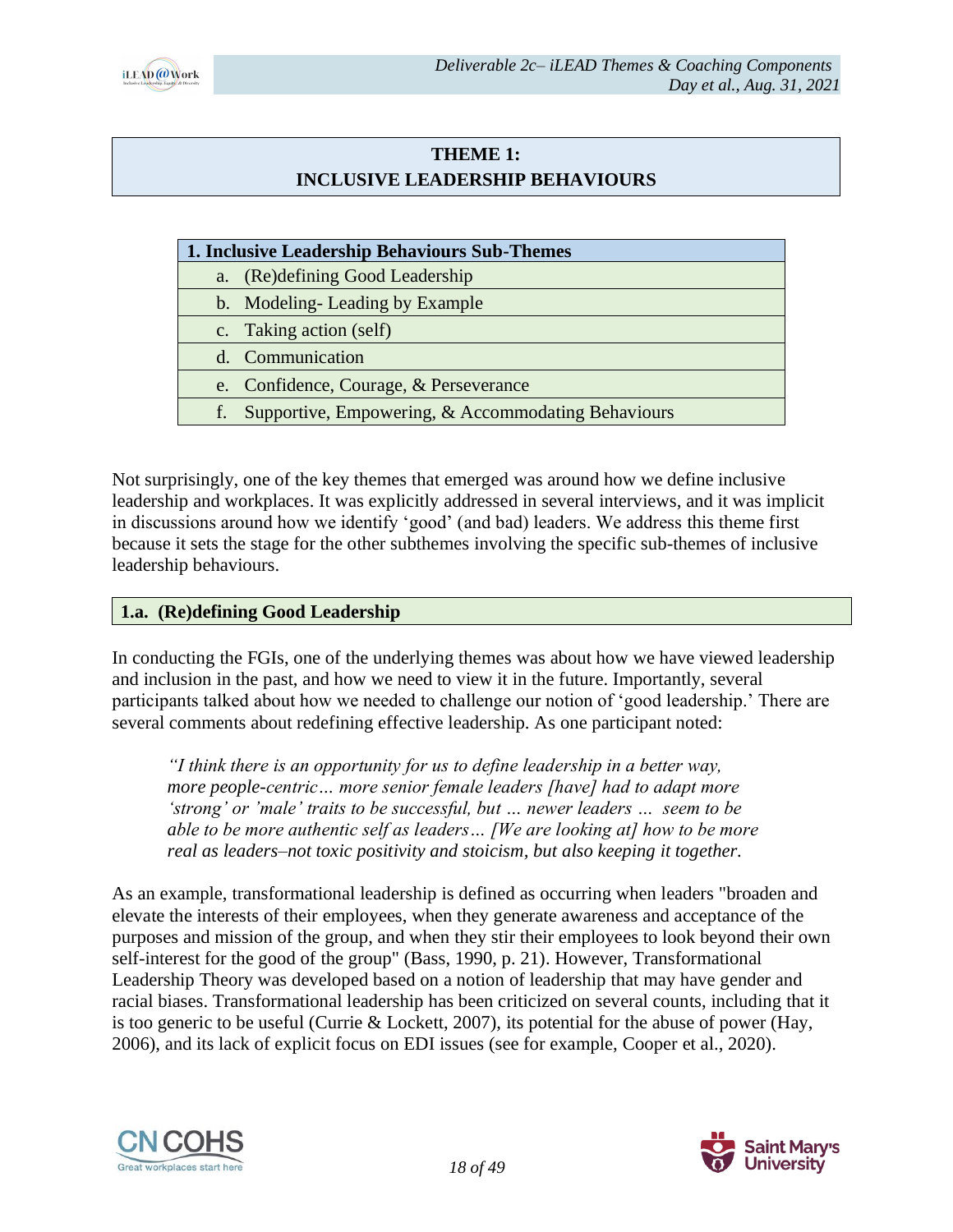

That is, the issue of EDI is not typically central to existing theories of leadership. For example, to be considered a 'good (transformational) leader', one must focus on individual differences; however, inclusion, diversity, and equity, are not typically an explicit focus:

*"With individual consideration as "a pivotal construct [in transformational leadership], we can focus our sights on leadership that addresses the differences across individuals, the development of those individuals, and the qualitative transformation that occurs from basing human interactions on self interest to basing them on an interest in others, and ultimately on principles that guide the leader to do what's best for his/her group. Indeed, it would be difficult, if not impossible, to understand fully the transformation that takes place without understanding the role that individualized consideration plays in development at the individual, group and/ or organizational level." (Avolio & Bass, 1995, p. 201).*

Our participants did indeed talk about the need for Individual Consideration, for example:

*"We are the same, women and men, it is about who is willing to do the job; it is about respect and listening, it is important to listen, and this impacts people's life. Sometimes it does not take much to listen, be respectful, be a good leader."*

Participants also identified other leadership characteristics that overlap with transformational leadership behaviours. For example, in terms of Idealized Influence:

"*The vulnerability of a leader to admit mistakes and be willing to change (our charter). Being vulnerable to admit that we were off the mark."*

However, they mostly talked about the need for an explicit diversity, equality, and inclusion focus in (transformational) leadership practices and behaviours. For example:

*"Use of preferred pronouns, is something we have started, leaders need to be vulnerable that [they] do not know everything with regards to EDI…[our] CEO was a transformative leader, he made everyone feel welcome. I always felt we could speak up."* (Individual Consideration with an EDI focus)

*"Our CFO is female, for young females to see a female leader rocking the position, it great to see, it's great to see this change over time." (Idealized Influence with an EDI focus)*

*"How do they mentor each other; age diversity is a great example. I ask senior leaders, 'Wouldn't it be great to have a young 24-year old tell you how it is'? Typical response, 'YES nobody tells me anything' When it is done well, it works well. There was a young male who was gay, and a senior female (64) leader, she learned as much as the young mentees."* (Intellectual Stimulation with an EDI focus)

*"Being put in those prominent roles and being empowered is crucial, letting others see women driving the bus/leading."* (Inspirational Motivation with an EDI focus)



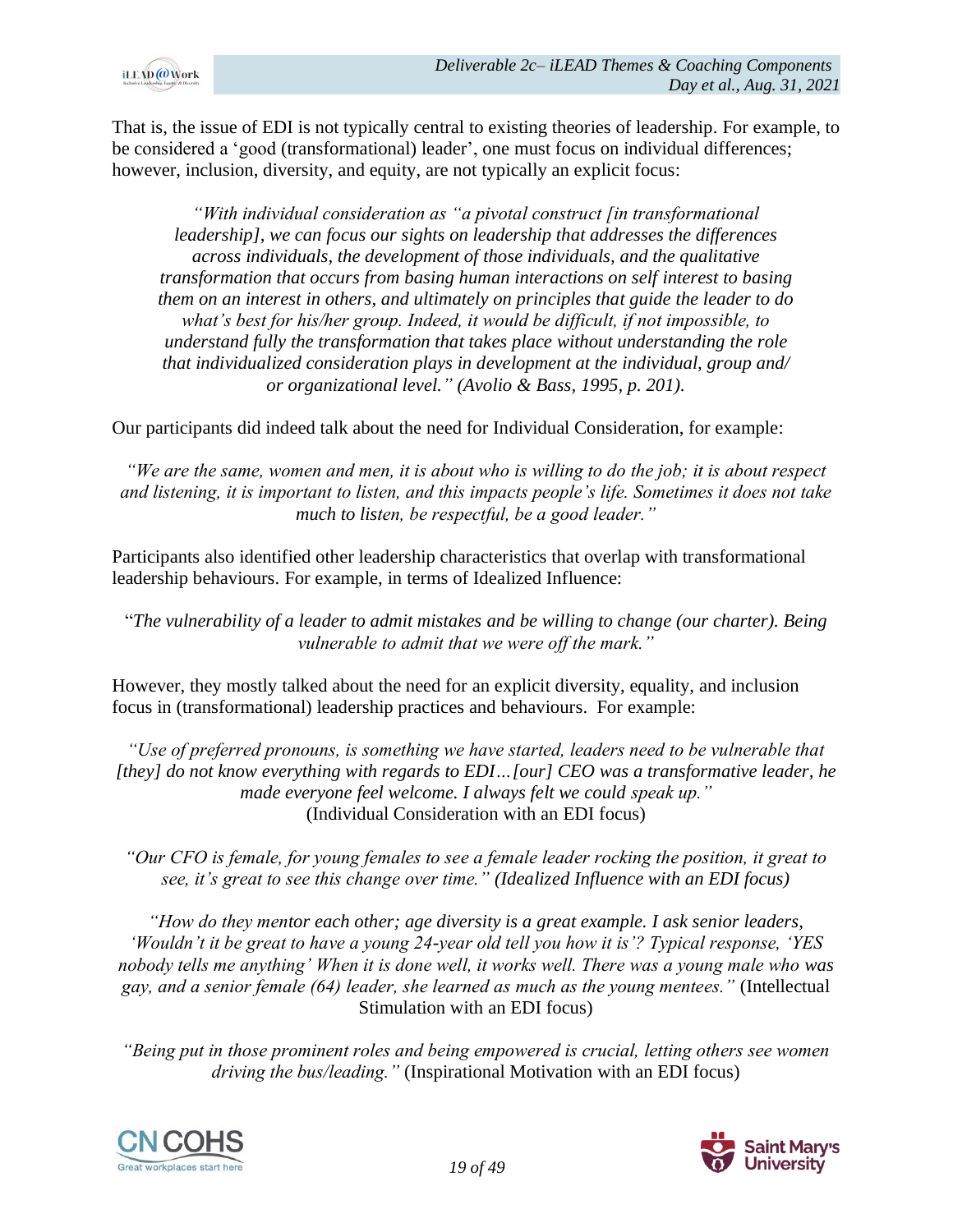

For the purpose of this report, however, we are less focused on the theoretical divide between transformational leadership and inclusive leadership and more on identifying practical ways these leadership behaviours can be integrated. That is, an inclusive workplace must support expanding the definition of leadership to include an EDI focus.

Another of the underlying premises in the FGIs pertaining to inclusive leadership definitions was how 'inclusion' and inclusive workplaces were defined and assessed. A few participants noted that although representation was important, true inclusion needs to be defined beyond simple representation, and move beyond focusing on numbers and simple diversity in selection and recruitment to focusing on how people are treated in the workplace.

One participant talked about their organization, saying that:

*"…we recruit successfully, but if the environment is not receptive, people will not stay."*

*"There were some situations where females said something only for it to be mentioned by males and heard; effectively having to go through a male to get things done. I have some pessimism regarding the ability of training to change the above issues."*

*"I would go to the shop floor and there is pornography everywhere, So we were asking people to remove some pornography every day. I would say, 'If you don't know how it will make others [women] feel to see that stuff, I will put pornography on my office door and see how it affects how you feel'."*

*"We try to help people, we are not working with machines we are working with humans, we have to think ahead and organize so that we can handle issues better. We have a meeting: If we have a person with children, we have a children crisis."*

*"Allowing everyone to contribute and being inclusive; For example, getting the pulse of the teams to make sure that everyone is treating people well outside of the senior team. Celebration of various events; even small and impromptu events, employees have a voice and [we/I] want information to flow to the top."*

This theme set the stage for the other subthemes of leadership behaviours. Participants identified these 'effective' leadership behaviours, and we clustered them into 5 sub-themes:

| 1.b. Modeling-Leading by Example                        |
|---------------------------------------------------------|
| 1.c. Taking Action (self)                               |
| 1.d. Communication                                      |
| 1.e. Confidence, Courage, & Perseverance                |
| 1.f. Supportive, Empowering, & Accommodating Behaviours |

We developed overviews of each of these leadership behaviours, and provided examples based on participant quotes (see Table 3).



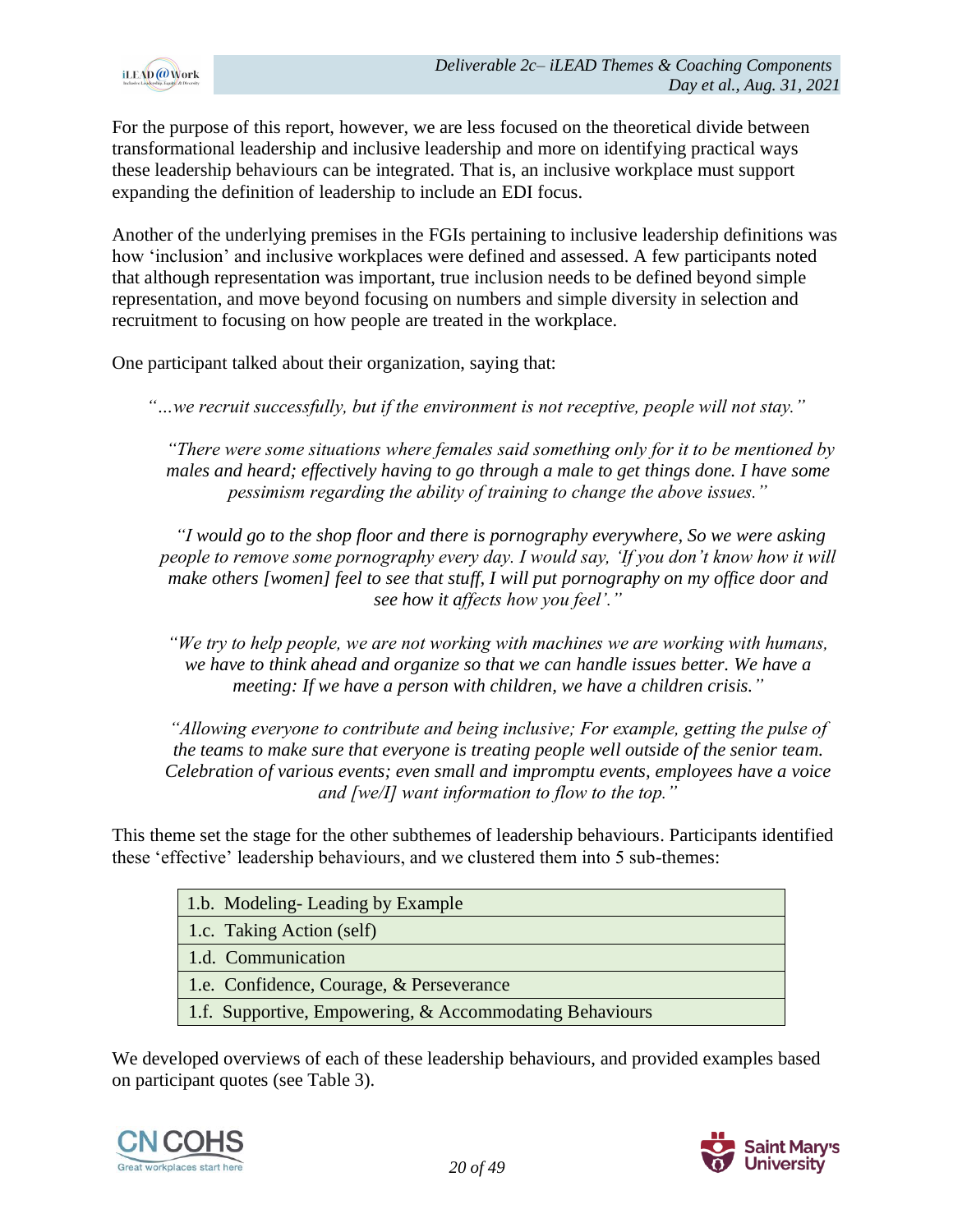

# **Table 3: Inclusive Leadership Behaviour Themes and Comments**

| <b>Leadership Behaviour</b>                                       | <b>Dimensions &amp; Participant Comments</b>                                                                                                                                                                                                                                                                                                                                                          |
|-------------------------------------------------------------------|-------------------------------------------------------------------------------------------------------------------------------------------------------------------------------------------------------------------------------------------------------------------------------------------------------------------------------------------------------------------------------------------------------|
| <b>Sub-Themes</b>                                                 | (direct quotes are in italics)                                                                                                                                                                                                                                                                                                                                                                        |
|                                                                   | One of the recurrent themes was the importance of leaders modeling the desired behaviours.                                                                                                                                                                                                                                                                                                            |
|                                                                   | Tied in with this theme of 'Leading by Example' was the idea of being authentic and holding                                                                                                                                                                                                                                                                                                           |
|                                                                   | oneself accountable for one's actions, both of which were mentioned several times.                                                                                                                                                                                                                                                                                                                    |
|                                                                   | "I worked with two women who  have been mentors guides<br>throughout my career. I am in an industry that is male dominated<br>[These women] taught me that my perspective is important, that you<br>can impact things. Women role models are lacking, [but] when they<br>are available, it is amazing. [It] reminds me that I am bringing a<br>women's perspective."                                  |
| 1.b.<br><b>Modeling – Leading</b><br>by Example<br>& Authenticity | Our leaders "say exactly what they are supposed to say, but at same<br>time reinforcing behaviours that go against this" (for examples,<br>rewarding and praising overworking when also saying to take as<br>much time as need for self-care).                                                                                                                                                        |
|                                                                   | "As leaders, we must hold ourselves accountable."                                                                                                                                                                                                                                                                                                                                                     |
|                                                                   | "Our CFO is female, for young females to see a female leader                                                                                                                                                                                                                                                                                                                                          |
|                                                                   | rocking the position. It is great to see. It's great to see this change                                                                                                                                                                                                                                                                                                                               |
|                                                                   | over time."                                                                                                                                                                                                                                                                                                                                                                                           |
|                                                                   | "Authenticity, the word of the year, how do you create or facilitate an<br><i>authentic relationship with people?"</i>                                                                                                                                                                                                                                                                                |
| workplaces and not be passive.                                    | A key theme was that effective leadership had to involve taking action to support inclusive                                                                                                                                                                                                                                                                                                           |
|                                                                   | In dealing with a case of biased treatment of a female employee, the<br>leader "shut down the meeting, restructured the process and<br>restarted the investigation with people aware that the process was<br>previously sexist/bias. He was leaning in to support women. Once he<br>was aware of the sexism he changed the process."<br>"My female boss in a male-dominated industry started a Friday |
|                                                                   | women's group where they discussed how to handle difficult male<br>customers who would try to demand male salesperson"                                                                                                                                                                                                                                                                                |
| 1.c.<br><b>Taking Action</b>                                      | "leaders  have a role to play–create action plans,<br>connect to DEI initiative"                                                                                                                                                                                                                                                                                                                      |
|                                                                   | "They set targets for safety, performance, etc. etc., why don't we set<br>targets for diversity?" We need to set targets. They would say, 'But<br>what if we don't meet them', I would say, 'so we keep trying'."                                                                                                                                                                                     |
|                                                                   | "[We had a] leadership program with only 20% being women, we<br>asked, 'what is the problem, why is it so low?'                                                                                                                                                                                                                                                                                       |
|                                                                   | We provided child-care, as soon as this was done, it flipped<br>the women enrolment went to 80% females."                                                                                                                                                                                                                                                                                             |



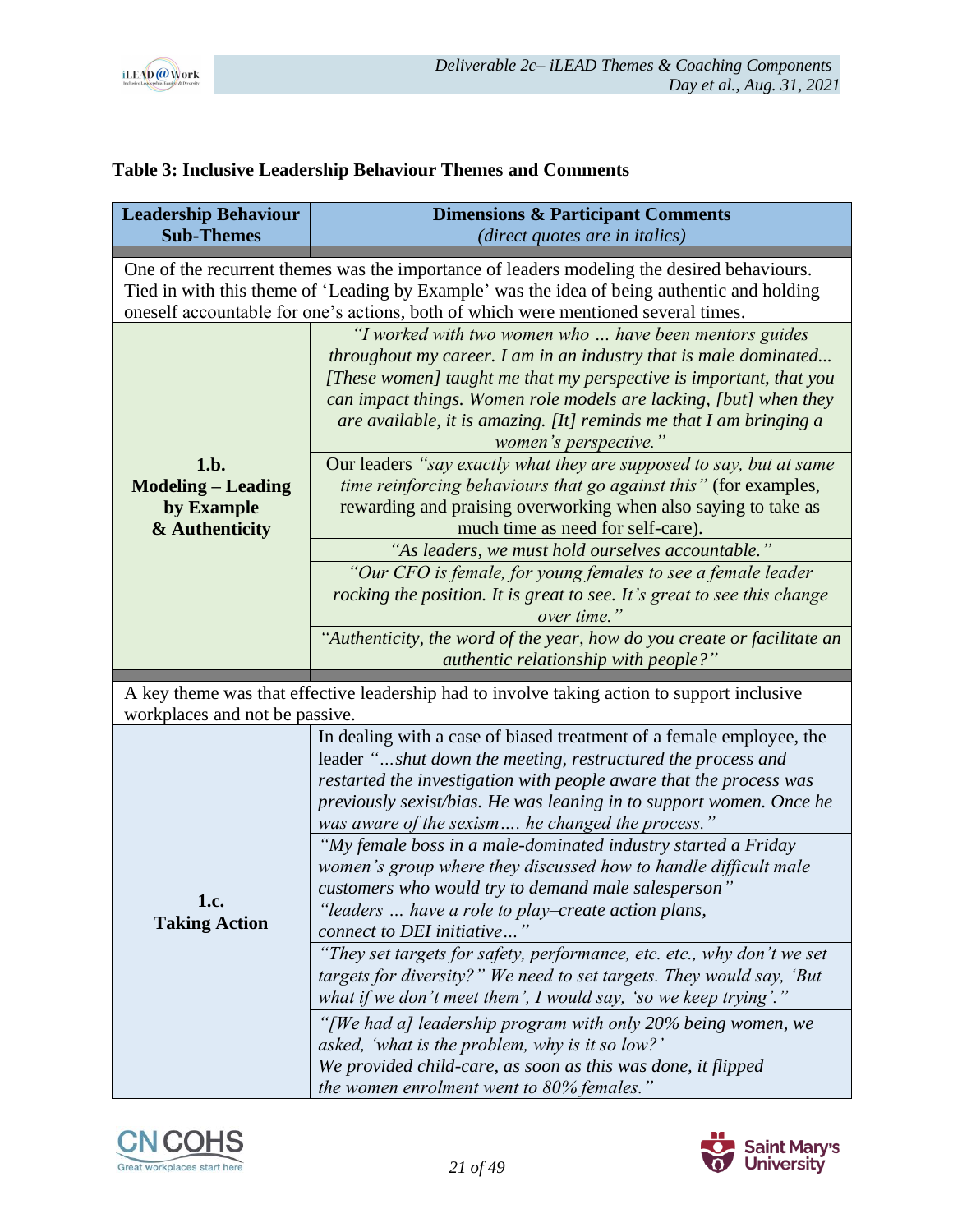|                                             | ideally there is someone senior and with                                                                                               |
|---------------------------------------------|----------------------------------------------------------------------------------------------------------------------------------------|
|                                             | authority to get things done."                                                                                                         |
|                                             | "It's easy to put values & mission statements on the wall,<br>but do they get lived".                                                  |
|                                             | "Making sure the recruitment process and wording is inclusive                                                                          |
|                                             | But we all know there are there are no women with 20 years pipe                                                                        |
|                                             | fitting experience, so I would ask, 'do we need 20 years experience?'                                                                  |
|                                             | Clearly we do not."                                                                                                                    |
|                                             | "Blind screening process, now HR does it and hands the list of                                                                         |
|                                             | candidates to managers. So that if they do not select qualified                                                                        |
|                                             | applicants, there is some accountability."                                                                                             |
|                                             | "Pay transparency. Asking candidates what they want to get paid, is                                                                    |
|                                             | horrible. It amplifies pay differences. You must provide transparency                                                                  |
|                                             | on pay, it can be a range. Pay is typically 'hush hush',                                                                               |
|                                             | but it is only so, so that inequities can be sustained."                                                                               |
|                                             | Developing effective communication (along with the trust, empathy, and understanding/                                                  |
|                                             | perspective taking) is an essential component of an inclusive workplace, and it was identified as                                      |
| a key characteristics of inclusive leaders. |                                                                                                                                        |
|                                             | My leader "encouraged employees to have a voice. [For example],                                                                        |
|                                             | employees were encouraged to suggest things to celebrate and share<br>accomplishments. [My leader] genuinely wanted to know how things |
|                                             | were going and how that affected organizational output."                                                                               |
|                                             | Actively seeking out opinions/ideas: "Listen, check that everyone is                                                                   |
|                                             | having same chance to get what they need and get support they                                                                          |
|                                             | need.                                                                                                                                  |
|                                             | "Be respectful, good listeners, treat others how they want to be                                                                       |
|                                             | treated."                                                                                                                              |
|                                             | "My new boss [female] speaks to people equally, inclusive, treats                                                                      |
|                                             | others well, by conveying that others' opinions matter."                                                                               |
| 1.d.<br><b>Effective</b>                    | "Be respectful, good listeners, treat others how they want to be                                                                       |
| Communication                               | treated"                                                                                                                               |
|                                             | "Listen, check that everyone is having same chance to get what they<br>need and get support they need"                                 |
|                                             | "the person I was working with gave me a lot of latitude for EDI so                                                                    |
|                                             | we ended up with 50% womenLet's face it, the conversations                                                                             |
|                                             | change with more women in the room."                                                                                                   |
|                                             | "the person I was working with gave me a lot of latitude for EDI so                                                                    |
|                                             | we ended up with $50\%$ womenLet's face it, the conversations                                                                          |
|                                             | change with more women in the room."                                                                                                   |
|                                             | showing up as a powerful leader and how to communicate with                                                                            |
|                                             | others. [The company] asked those to be 'out' at work, this                                                                            |
|                                             | represented a fair amount of emotional labour. Yet communication is                                                                    |
|                                             | the key."                                                                                                                              |



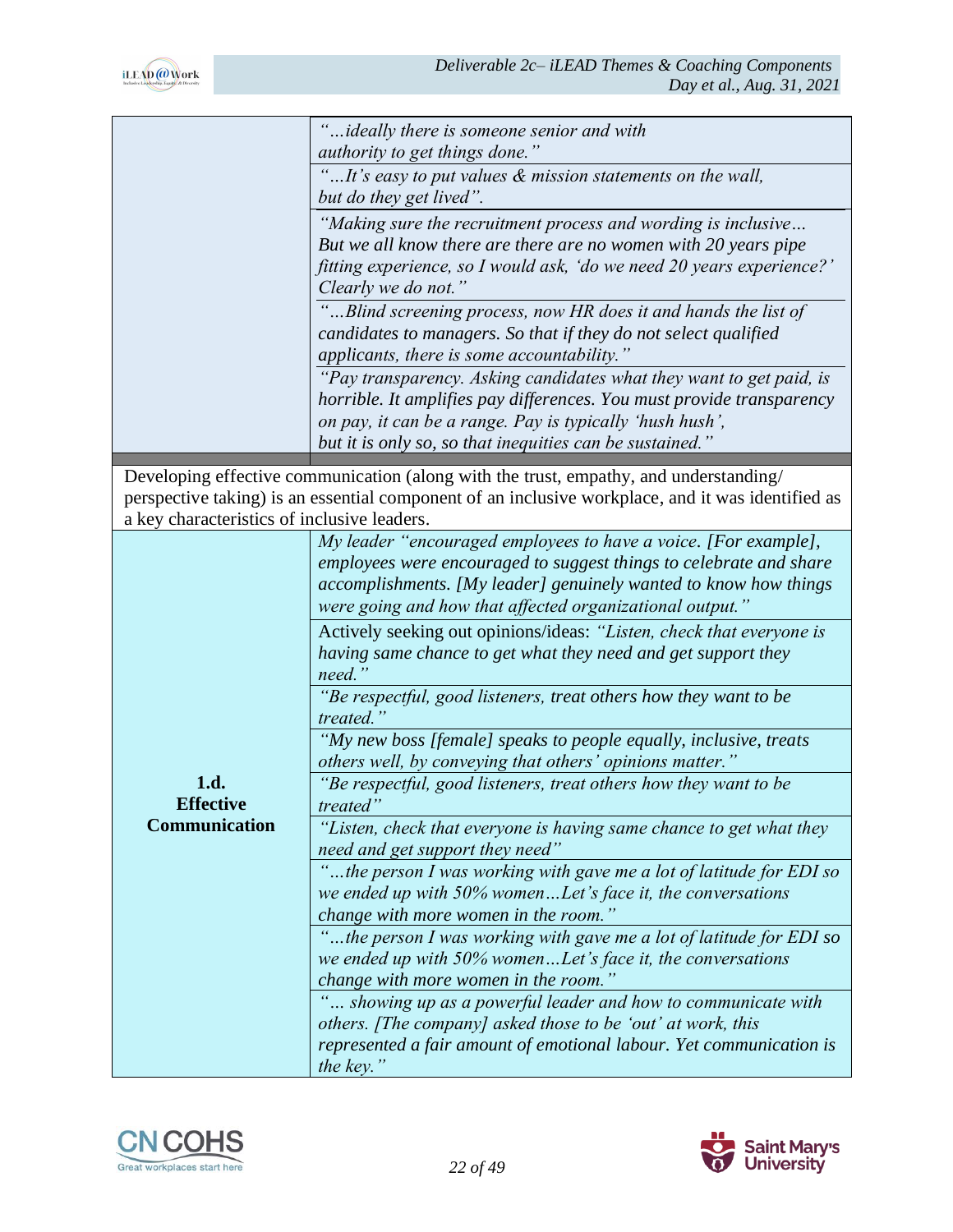

|                                                   | "We do not train managers on how to lead a diverse team. I asked<br>that they look at who you recruit, what role that is being filled, not<br>just filling a space, how to give feedback"                                                                                               |
|---------------------------------------------------|-----------------------------------------------------------------------------------------------------------------------------------------------------------------------------------------------------------------------------------------------------------------------------------------|
|                                                   | "Coaching leadership styles. Knowing how to listen. With everything<br>that needs to evolve, we need to actively listen, with curiosity and the<br>issue will move forward. A fundamental skill is how to listen to each<br>other and stay open, this would help us understand others." |
|                                                   |                                                                                                                                                                                                                                                                                         |
|                                                   | Many female leaders talked about their experiences in having to step up, challenge the status<br>quo, persevere, and not be deterred by failure (and sharing these lessons with other women).                                                                                           |
|                                                   | "having courage and silencing the inner critic"                                                                                                                                                                                                                                         |
|                                                   | "My experience is when women challenge dominant men in<br>workplace, they have to be really brave. My leader was not as<br>dominant and brought up in my performance review that I was very<br>courageous and brave to bring these issues up." $(J29-11a)$                              |
|                                                   |                                                                                                                                                                                                                                                                                         |
| 1.e.<br><b>Courage &amp;</b>                      | " have to fight for things; but sometimes<br>this does result in a better outcome"                                                                                                                                                                                                      |
| <b>Perseverance</b>                               | The "advice I was given was that the worst that could happen is that<br>they'll say no, so even if I [was] worried an idea will fail,<br><i>it is better to put it forth</i> "                                                                                                          |
|                                                   | "There needs to be training that says you do not have to take on                                                                                                                                                                                                                        |
|                                                   | male attributes to be perceived as having power."                                                                                                                                                                                                                                       |
|                                                   |                                                                                                                                                                                                                                                                                         |
|                                                   |                                                                                                                                                                                                                                                                                         |
|                                                   | The senior manager emailed, I was told 'never apologize for                                                                                                                                                                                                                             |
|                                                   | saying what you believe'                                                                                                                                                                                                                                                                |
|                                                   | A key component of inclusive leadership was identified in terms of not only individual                                                                                                                                                                                                  |
|                                                   | consideration of the work community members, but also in actively engaging and empowering                                                                                                                                                                                               |
| individuals, in terms of providing opportunities. |                                                                                                                                                                                                                                                                                         |
|                                                   | Offering opportunities (e.g., ("allow others to drive")                                                                                                                                                                                                                                 |
|                                                   | Encouraging women to apply for opportunities                                                                                                                                                                                                                                            |
|                                                   | When talking about a conference for women in the oil industry:                                                                                                                                                                                                                          |
|                                                   | '[Having] men in the room is about encouraging women in the oil                                                                                                                                                                                                                         |
|                                                   | <i>industry.</i> "                                                                                                                                                                                                                                                                      |
|                                                   | Providing flexibility (in working hours/location/etc.) to accommodate<br>individual workers, but also providing autonomy and giving workers                                                                                                                                             |
| 1.f.<br>Supportive,                               | the freedom to make decisions.                                                                                                                                                                                                                                                          |
| Empowering, &                                     | It is important to make "time to notice and offer opportunities"                                                                                                                                                                                                                        |
| <b>Accommodating</b>                              | "The best leaders I've had are the ones who are first to validate your                                                                                                                                                                                                                  |
| <b>Behaviours</b>                                 | experiences and feelings" $(i2911a)$                                                                                                                                                                                                                                                    |
|                                                   | "The way the female leader—and I now— address such issues is to                                                                                                                                                                                                                         |
|                                                   | say to males: 'she trained me and she knows what she is doing'. This                                                                                                                                                                                                                    |
|                                                   | conveys confidence in the female employ/leader. This is the culture                                                                                                                                                                                                                     |
|                                                   | we want created. Essentially, the leader was stating 'This person is                                                                                                                                                                                                                    |
|                                                   | good, you can trust them and their competence', then the                                                                                                                                                                                                                                |



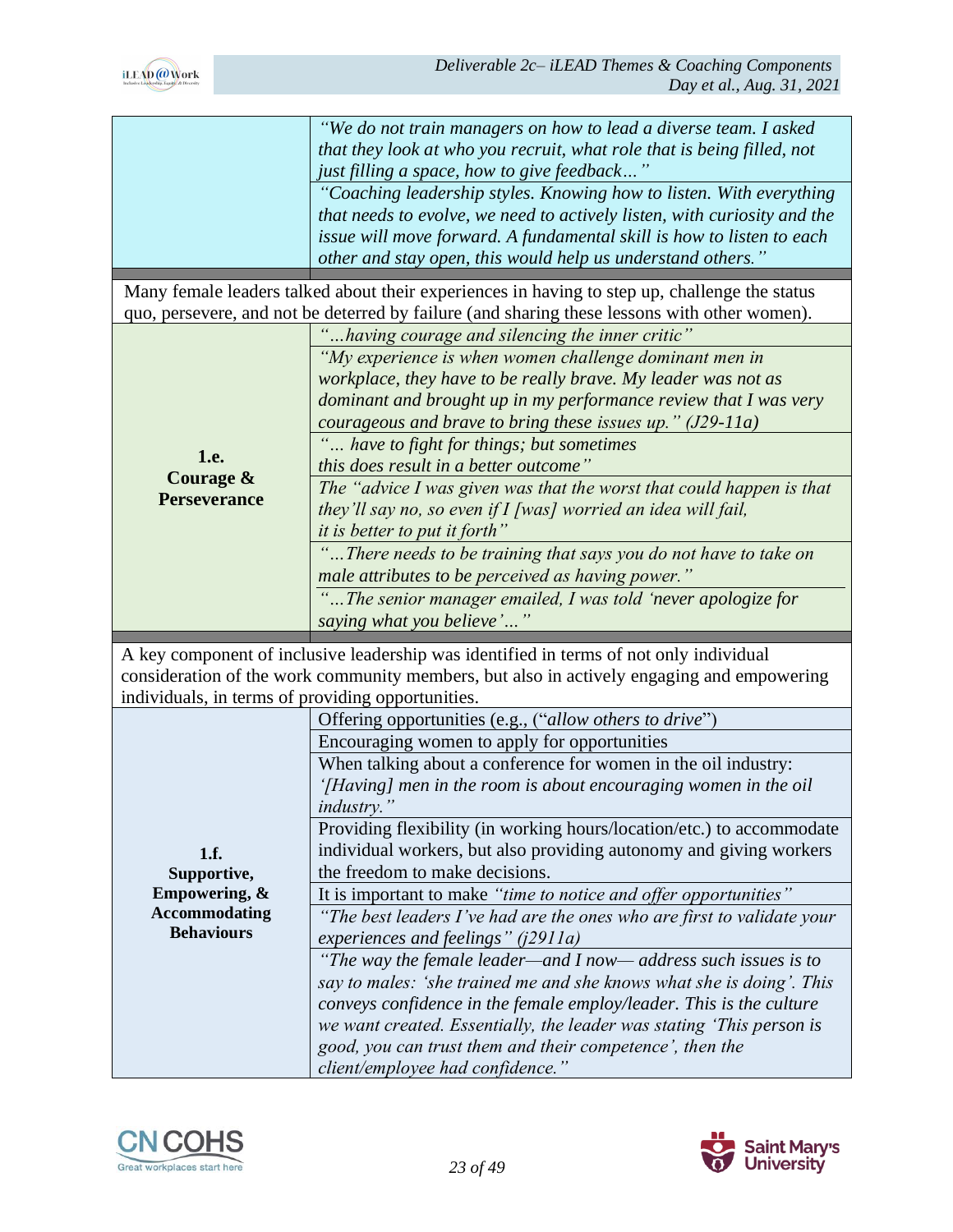

| "Supporting workers when they aren't successful: knowing how to let   |
|-----------------------------------------------------------------------|
| it go and chalk it up to experience"                                  |
| "Being able to talk to your employees and have an intuition as to how |
| they are doingAnd asking 'are you doing ok?' Very important"          |
| It is critical to have "a leader who absolutely loves their work and  |
| is enthusiastic about their goals works toward inclusion"             |
| We need to be "affirming staff constantly for their good work"        |
| Leaders must be "supporting them [even] when they aren't              |
| successful"                                                           |
| We "keep the group connected" through online meetings, informal       |
| gatherings, etc.                                                      |
|                                                                       |

The Leadership Behaviours theme logically led into the next theme focusing on the 'what' and 'how' of training/coaching when moving toward an inclusive culture and identifying content for coaching and training. That is, once we had identified 'effective' leadership in terms of equity, diversity, and inclusion (EDI), we had to address how to support and develop those behaviours through coaching and training.



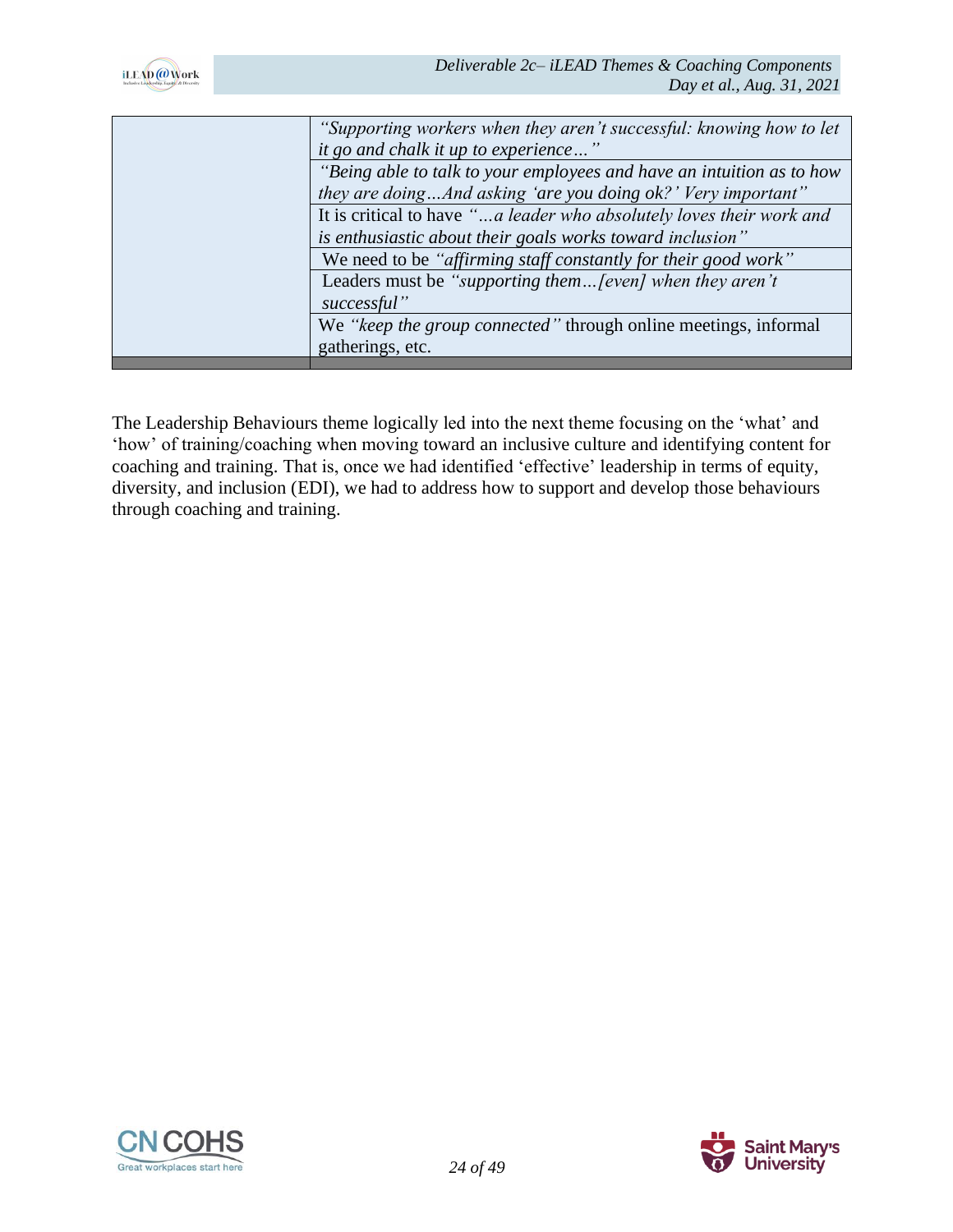

# **THEME 2: COACHING & TRAINING**

Many comments from the FGIs pertained to the actual content and process of developing inclusive leaders –as well as inclusive workplaces.

We first note that in discussing this training/coaching theme, there were a few participants who did not like the term 'training' because of poor training practices and experiences, and because of the perspective that it only involves short-term, one-way lectures that do not accommodate individual experiences and learning. For example, one participant noted that:

*The "notion of training rubs people the wrong way, especially when it is something they should already know—like being inclusive… People like to think that they are good people and inclusive" even if they might not be.*

Several people suggested that organizations should focus on learning and coaching, so we've integrated their perspective into this report. That is, we are taking the training best practices identified by participants, and we have integrated them with a coaching perspective, while focusing on continuous learning within an organization. Given that others may have the same reaction to this term, and given that our program (in Phase 3) will be more interactive and tailored, with opportunities to practice behaviours, we have opted to use the term 'coaching' to reflect the nature of the programs. For the purposes of this report, however, the terms training and coaching will be used interchangeably because many people still referred to the sessions as training.

Within this 'Coaching and Training' Theme, there were four areas that were developed from the data pertaining to the 'what' of training, the 'how' of training, the target of training, and best practices.

# **2.a. Awareness & Education: The "WHAT" of Training**

When asked what training needs to address, one of the male participants said:

*"Developing realistic, and increased awareness of the challenges for women's success. Provide methods for women to analyze their environment. Understanding decision making environments. … taking on traditionally male roles. Training participants …to be aware of unconscious bias."*

The Awareness and Education Theme encompasses three facets:

- a. an awareness of specific behaviours (e.g., what makes a good sponsor?; what behaviours do effective leaders need?)
- b. a more general awareness of EDI, biases, and challenges faced by women leaders
- c. self-awareness of the impact of one's behaviours on others.



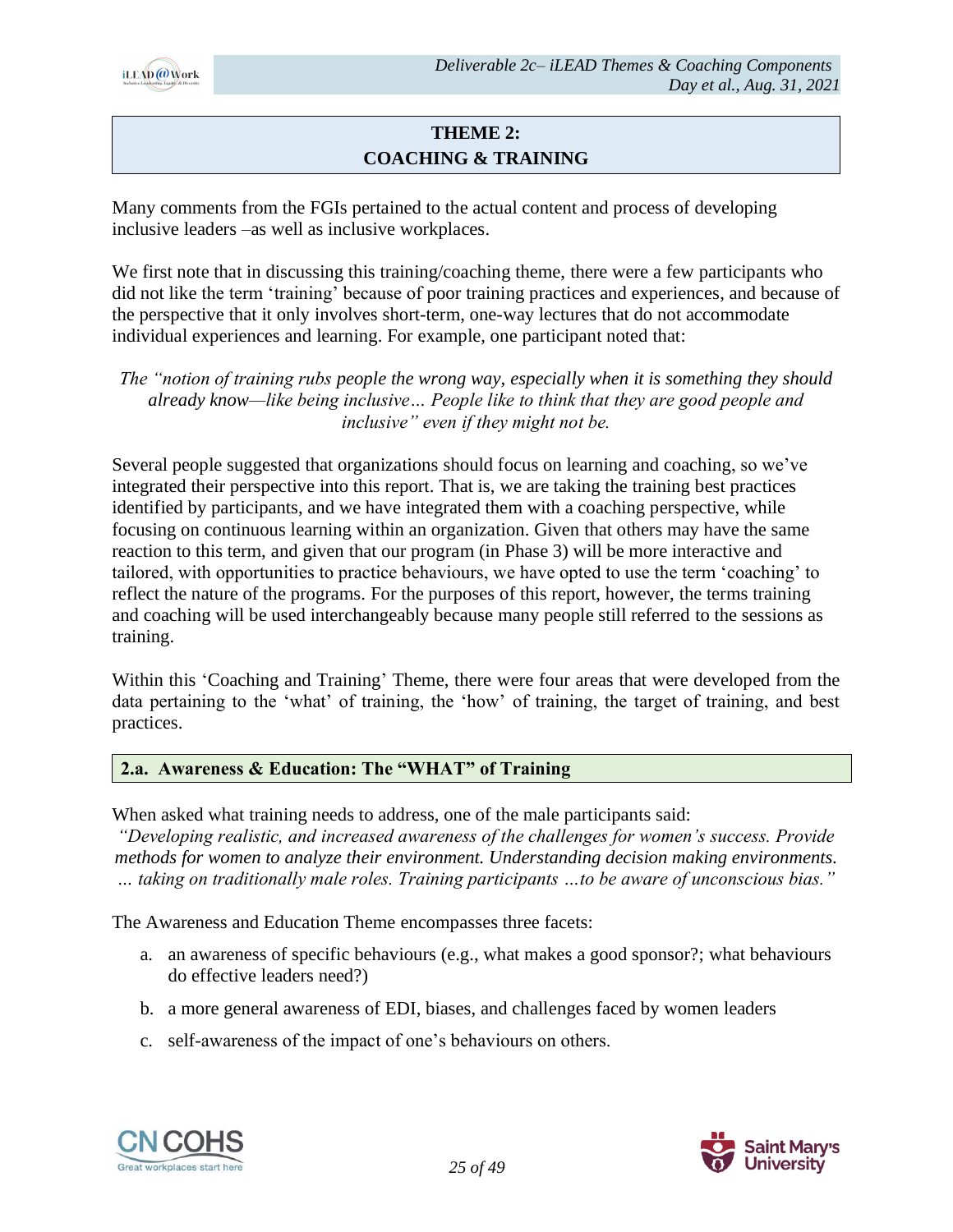

**a. Being aware of goals and inclusive leadership/culture characteristics.** 

In line with most models of training, education and awareness of the issues (e.g., what constitutes inclusive leadership; what are the goals of the organization) is a key first step. Participants identified the behaviours for inclusive leadership (reported in Theme 1), which led them to talk about the theme of training or coaching to develop these behaviours in leaders.

Moreover, the first step in coaching is creating an understanding/awareness of these behaviours that either reinforce or undermine inclusion and EDI initiatives before working on developing the behaviours. Instead of repeating the behaviours from Theme 1, we have presented a few of the quotes that demonstrated the theme of 'awareness' of these behaviours (see Table 4) and that dealt specifically with training, coaching, and supporting these leadership behaviours and training.

### **Table 4: Need for Training on Awareness of Inclusive Leadership Behaviours/ Characteristics**

| <b>Awareness as a Factor</b><br>of Training/Coaching      | <b>Participant Comments</b><br>(direct quotes are in italics)                                                                                                                                                                  |  |  |
|-----------------------------------------------------------|--------------------------------------------------------------------------------------------------------------------------------------------------------------------------------------------------------------------------------|--|--|
|                                                           |                                                                                                                                                                                                                                |  |  |
|                                                           | One basic tenet of training that was briefly discussed was the identification of the goal of<br>training and the goals of the organization in moving forward.                                                                  |  |  |
|                                                           |                                                                                                                                                                                                                                |  |  |
| Awareness of goal of<br>training & of the<br>organization | The "essential features of [our training program for women]—which<br>was based on focus groups with these women—are [to identify] the<br>learning goals for participants. That is, what do we want to train<br>women leaders?" |  |  |
|                                                           |                                                                                                                                                                                                                                |  |  |
| development                                               | There were many comments either pertaining to the lack of awareness – or need for<br>awareness—of the essential inclusive leadership behaviours as a key point for leadership                                                  |  |  |
| Awareness/<br><b>Understanding of</b>                     | "Understanding and self-awareness of the skills needed to be an<br>effective leader – how to behave to be an effective leader"<br>understanding of the attributes of successful leadership and able                            |  |  |
| inclusive leadership                                      | to identify your own"                                                                                                                                                                                                          |  |  |
| <i>characteristics</i>                                    | understanding the decision-making environments board,<br>operating structures"                                                                                                                                                 |  |  |
| others.                                                   | Part of this awareness came from one's own lived experiences as well as the experiences of                                                                                                                                     |  |  |
|                                                           | Training should provide "examples of lived experiences to all<br>genders"                                                                                                                                                      |  |  |
| <b>Awareness through</b><br>shared experiences            | "Perhaps pairing women up with men so they see what women are<br>dealing with"                                                                                                                                                 |  |  |
|                                                           | "I feel training programs have a problem around intersectionality,<br>that is where our system/programs fall apart. How do we make it                                                                                          |  |  |



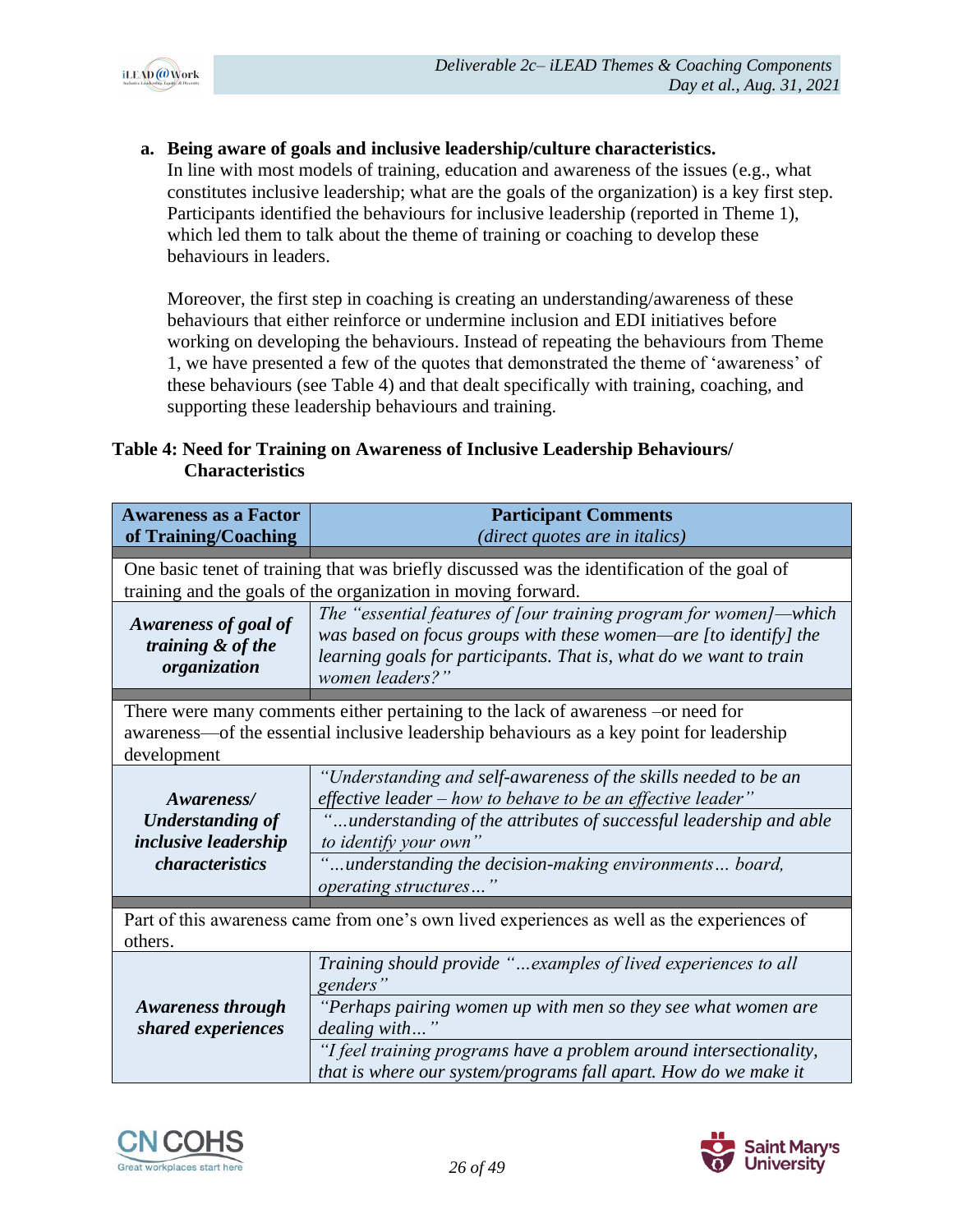

| inclusive to all those who may feel excluded in the female-only        |
|------------------------------------------------------------------------|
| <i>training program?"</i>                                              |
| "Difficult to have EDI training without discussing intersectionality.  |
| That is a limitation of EDI training [that is focused only on women]." |
| "There is a difference in how women act and speak and men act and      |
| speak (on the aggregate)I need to step in and say 'slow down' to       |
| men, and for women tell them to 'sell their idea quicker'. The         |
| challenge is finding the balance and staying away from confrontation   |
| and conflict."                                                         |
| "Indigenous communities were valuable because they had people          |
| who had credibilitypeople were forced to mix and communicate           |
| about the topicSmall groups allow for great discussions without        |
| people talking over each other."                                       |

#### **b. Being aware of challenges:**

There was a strong consensus among participants that a basic element of any training is educating the leaders and group members to develop awareness around EDI issues, including the challenges faced by women leaders (and women who are racial minorities or who have a disability face even greater challenges). Part of this awareness/education training involves identifying the value of diversity for the team and organization, and the role of diversity in the organization. That is, on the most fundamental level, there needs to be an understanding of the basic rights, legal issues, and employment law. Several participants gave examples of direct discrimination against women and other protected groups, and some emphasized that training needed to include *"Awareness of perceived and real challenges to success for women":*

#### **We need to be** *"training the organization to see some of the struggles"*

Increasing awareness of EDI issues is vital. However, some participants did not know how to create that initial awareness.

*(Female) "Standard sexual harassment behaviour… You need to show [men's] behaviour back to them and explain why this is inappropriate and what effect it … [has on others, on the organizational culture]. This training was based on trust, not sure this could be done with … those resistant to such training. We could not get … [the male worker who was behaving inappropriately] to understand. They simply laughed and did not take it seriously. Selfawareness is essential to begin training, but not sure how to create self-awareness."*

The idea of 'protective' discrimination, or paternalistic behaviours, came up several times, highlighting the discriminatory behaviours that may have been based on a lack of awareness of the situation and their own actions:

*"a friend of mine who has the same role as me on a different team was turned down for an opportunity because she was pregnant. It might have been because leader was trying to help her* 



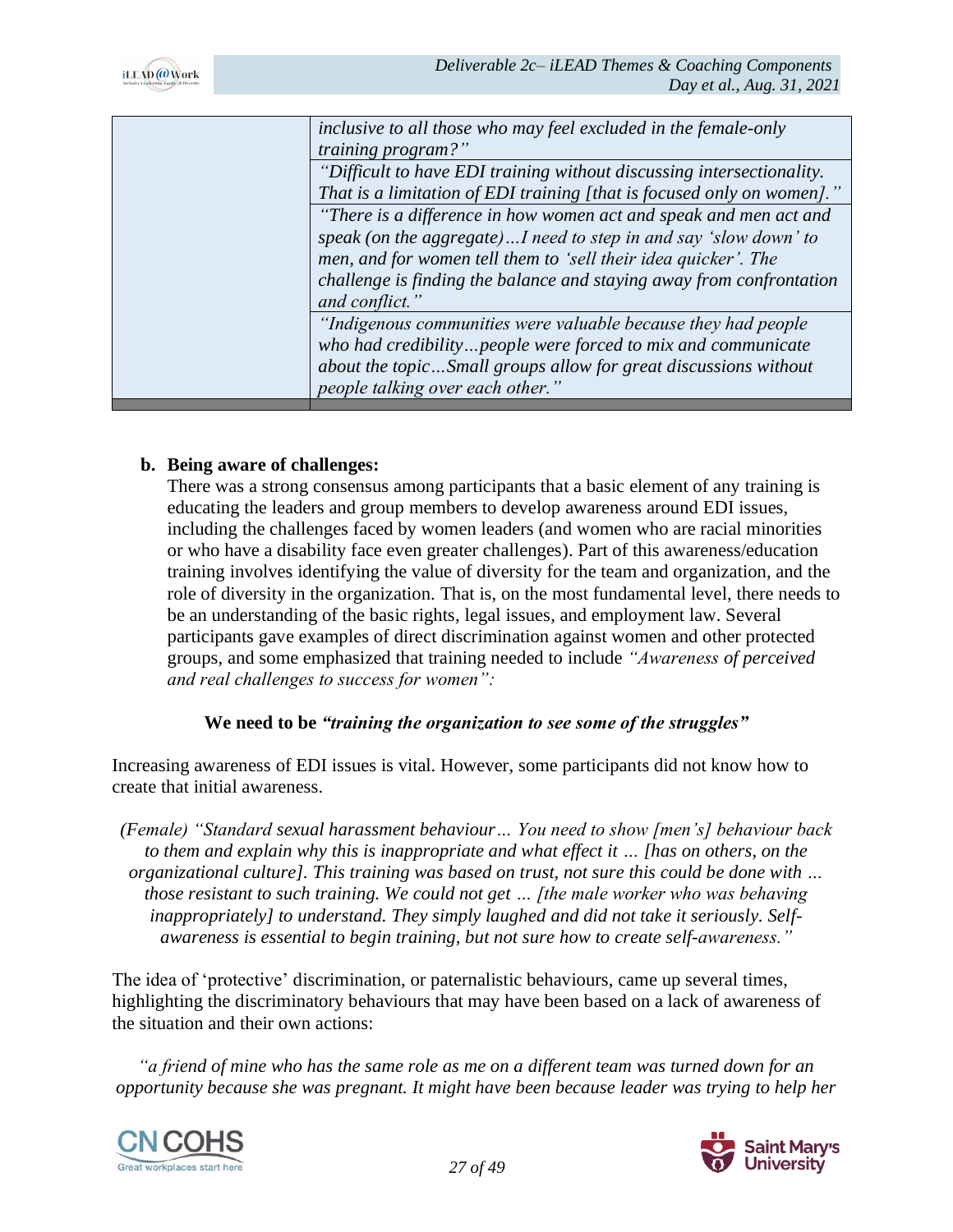

*and thought she wouldn't want to go to the States for undetermined amount of time while pregnant, but the decision was made for her"*

*"Women and men [in this organization] expected [poor treatment with regards to equity and inclusion], so there was little initiative surrounding this exclusion. There were cultural deepseated values and beliefs which precipitated how women were treated. Not sure how this could have been changed."*

*NOTE: Many of these comments about the 'awareness of challenges and discrimination issues' also appear in the organizational context issue in terms of direct and systemic bias and discrimination.*

#### **c. Leader self-awareness.**

Awareness also encompassed a self-awareness for leaders: Participants argued that until leaders understand their own behaviours and the impact of their behaviours on others, creating inclusive workplaces would be challenging.

Although most of the comments in this theme relate to leaders' assumptions and self-awareness, there also were a few comments about everyone's awareness of their own behaviours. That is, we all need to have an awareness of gender differences in leadership and how they interact with leadership (and our perceptions of leaders).

As one male participant noted:

People all have their own *"unconscious bias – [and are] so imbued with their own perspective that they don't see it viewed differently by others."*

Similarly, several comments were made about this awareness and mindfulness when it comes to supporting an inclusive workplace. For example:

*"Accommodating inclusivity when you haven't been used to it must be done consciously… and developmentally…"*

That is, we can't assume that people will just understand what to do. We must make inclusion a focus of their work (doing it 'consciously') and provide them the tools to be able to do it.

Many noted that training to foster self-awareness and perspective taking are essential to supporting inclusive leadership development.

> In developing an inclusive workplace, leaders must be aware of the *"role [that they have] to play–what are their strengths and blind spots?"*

Some participants noted that with this self-awareness comes a need to 'develop *realistic expectations'* about their own strengths, weaknesses, and path for development.

This self-awareness may also be in terms of understanding our own experiences and how these experiences may bias our interpretations of others' behaviours. One female participant who had



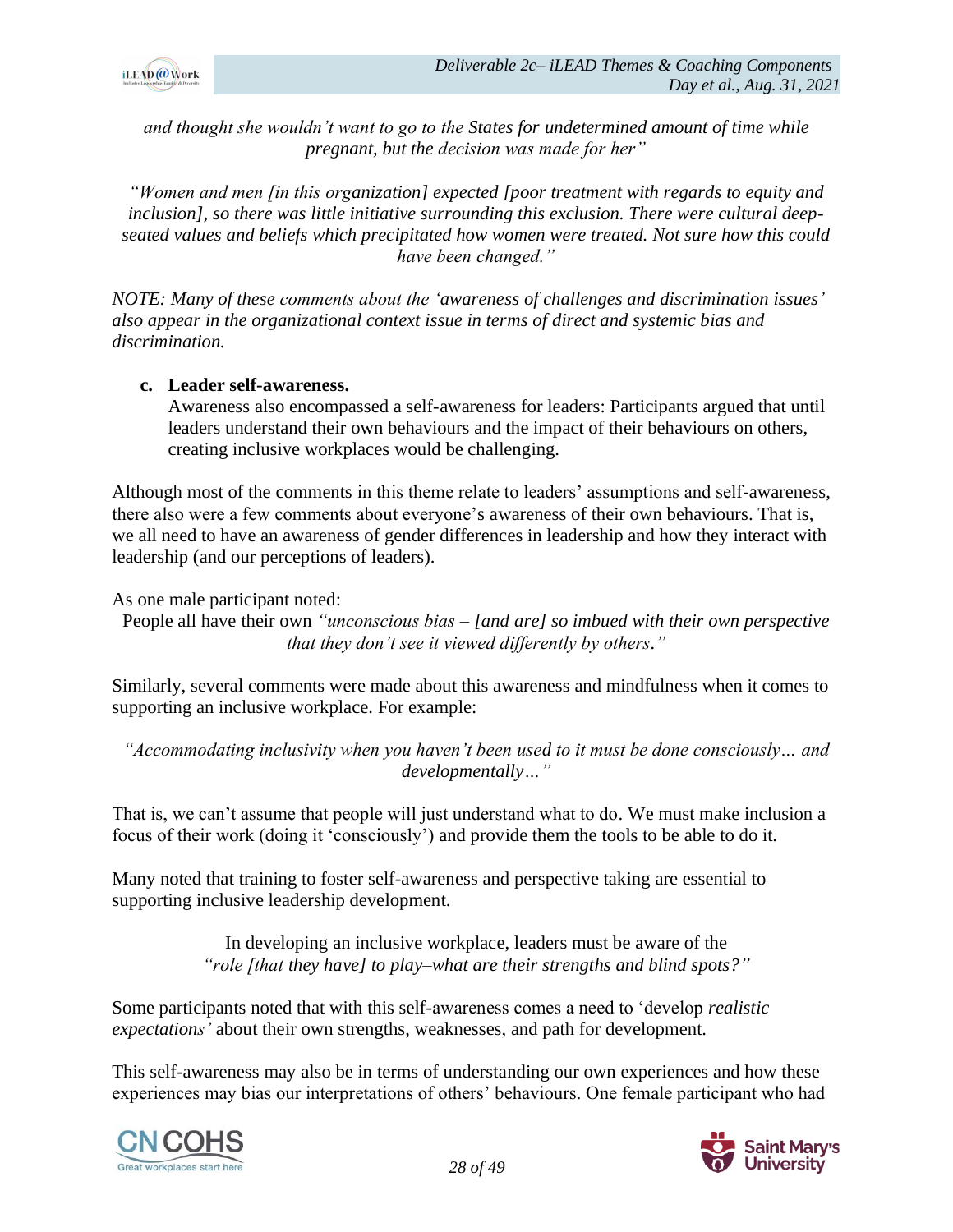

been a vice principal during her career told a story about people misinterpreting language and behaviours of a student:

*"A [minority] student … mispronounced something…. and it was taken the wrong way. He was trying to say something nice, but he was misunderstood… he was taken to the principal's office. But I was there and I knew what he was trying to say. Instead of trying to understand and show empathy, we want to 'correct' the behaviour.*

The participant argued that *'we should be helping his friends to support and defend him*". This example also highlights perspective taking and the need to give others the benefit of the doubt in our interpretations as well as provide the resources to support understanding and not focus on correcting behaviours.

Moreover, some female participants noted they became aware of their own behaviours (e.g., perhaps negatively adapting to a male culture) and wanted to understand specific steps to take to handle inappropriate situations, career pitfalls, and/or how to excel as a female leader.

One male participant connected this awareness to the next step of behaviour change and development, noting that

Leaders must understand *"…how to develop personal strategies to change [one's own] behaviour and gain support from higher organizational levels."*

#### **2.b. Skill Development: The "HOW" of Training**

Once we have developed the 'what' of training, including the actual behaviours, coaching content, and increasing awareness, there is still a huge gap in identifying the "how". There were many comments that focused on the importance of skill development and the "how": That is, how do leaders put this knowledge (the 'what') into action in their daily jobs?

#### **The "How" of Training**

*"People need the 'how'. People know the 'what'. The research grows, but how do I prevent or change things in the future."*

*"Leaders want more practical tools to actually make changes. For example: how to manage training, make people feel included in training…"*

*"Our organization has a men's groups that talks about how to include women. The 'how' part is in its infancy, the 'how' is something that is missing. There seems to be an assumption that once you have the training [i.e., the 'what'] that people will immediately be able to apply the language. I don't think changes can happen in a day. People need help, people of different back grounds and ages, give them the opportunity to learn."*

There were many comments about how training/coaching should occur, with examples of best practices as well as examples of poor training and coaching experiences. Some of the comments linked the ideas of the "how" part of training and the need to take action. For example:



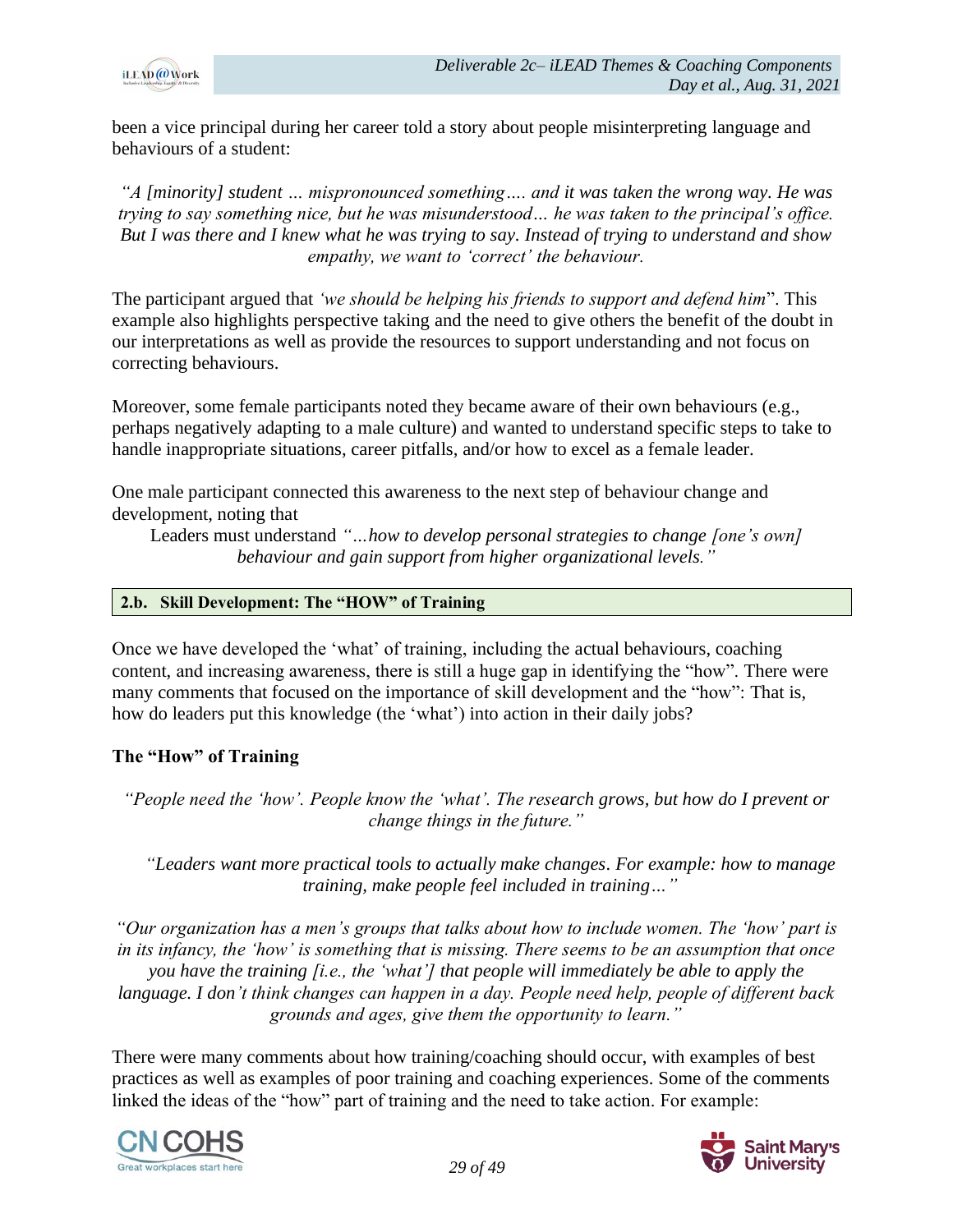

*"[Training] needs to impact leaders so that they clearly indicate that EDI is important and that employees get involved. Creating action plans and commencing initiatives."*

*"I would like to see more practical tools to actually make changes and what to do."*

Participants had a lot of experience with different types of training and coaching—some good experiences, as well as some negative experiences. They provided suggestions for planning effective training to improve EDI goals within organizations. Many participants reflected on both good and bad training and coaching experiences, and they identified best practices to help develop and support inclusive leadership and an inclusive culture as well as behaviours and organizational practices that detracted from an inclusive workplace.

A lot of the comments overlapped with the Inclusive Leadership Behaviour Theme. In addition to those subthemes, we highlight other subthemes and comments that specifically addressed training, development, and coaching.

#### **2.c. Target of Training**

# *"One of the challenges with developing women leaders [is that it] often feels like you're trying to change women without changing the context."*

Interestingly, a consistent theme throughout the focus groups and interviews was that even though we talk about 'leader training', we really mean developing the entire organization and all workers. Some participants talked about incorporating group members into the training, and the importance of training everyone in the group or organization was noted several times, highlighting the irony of asking women to change without changing the barriers. For example:

*"We used to think that women needed to change, so we would provide behavioural feedback, leadership skills, networking skills, but there were so many barriers to women… [women] did not need to change, we needed to eliminate barriers."*

Training isn't just *"about the participants, [it's] about rest of ecosystem."*

Training and coaching must involve *"having real conversations and bringing in stakeholders from across the organization."*

*The only way to support inclusion is to "train everyone in organization to support inclusion."*

*"inclusion is fluid... [it involves] learning...& communal development of knowledge"*



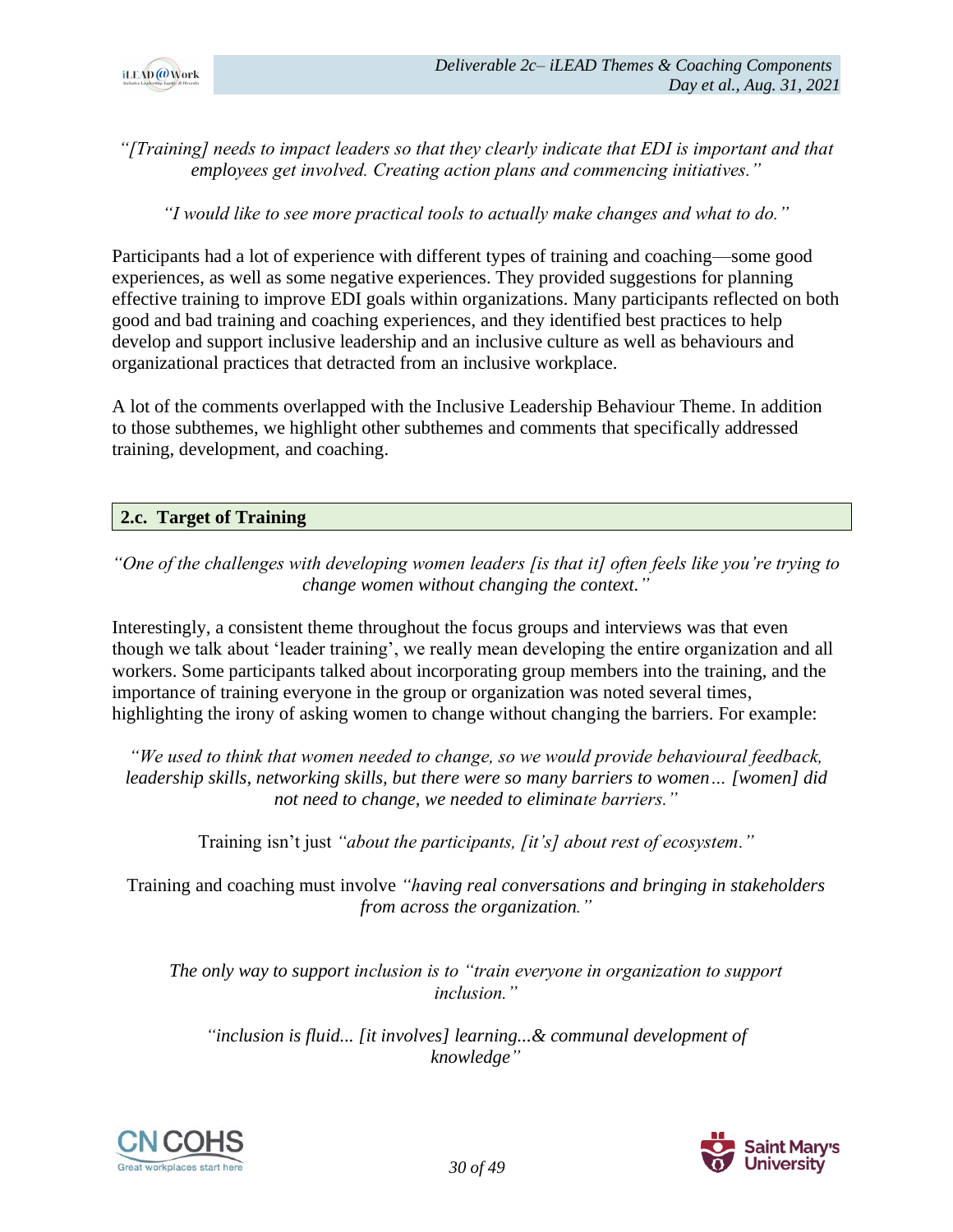

*"I have been involved in a 'Women in Leadership' program in Toronto along with several other women in leadership programs. One of the main take ways, often it seems we are targeting the women to change, but there needs to be a supportive context, such as, policies, practices, etc. The context is important, while also giving women information on being courageous and assertive."*

Despite the many comments around including all stakeholders, there also was some discussion about women-only training vs. blended training. For example,

*"Women-only support programs are beneficial… supplemented with blended training–safe spaces for women to learn, also spaces for other groups to get out the uncomfortable ideas and conversations (working groups/break out groups), but everyone should get the same starting place, same language to be part of solution, feel like they own a piece of it, not someone else's problem–then integrate groups. Takeaway should be value of diversity."*

*"Training is important… but who are you training? Women? Or all people in an organization that need to be supported?"*

Training needs to involve educating men specifically because *"they need to be part of the solution."*

This theme of integrating stakeholders and all of the organization also is linked to the next section on "Organizational Context", sub-theme of 'Context Matters.' That is, the culture of the organization is integral to the success of any initiatives, and thus, we must take steps to address organizational context and culture.

# **2.d. Training & Coaching Best Practices**

*"It would be powerful to go through a 6-12 month program run by women to have a safe space to learn and grow."*

*"I've received training through my formal one-on-one mentoring... More effective than maybe other training or education. Presenting problems and getting strategies to help deal with that individual"*

Many of the Training & Coaching Best Practices have been touched on in the previous training sections in terms of the target of training and the how and what of training. We wanted to highlight some of the examples, comments, as well as the aspects of training participants thought were most useful (see Table 5).



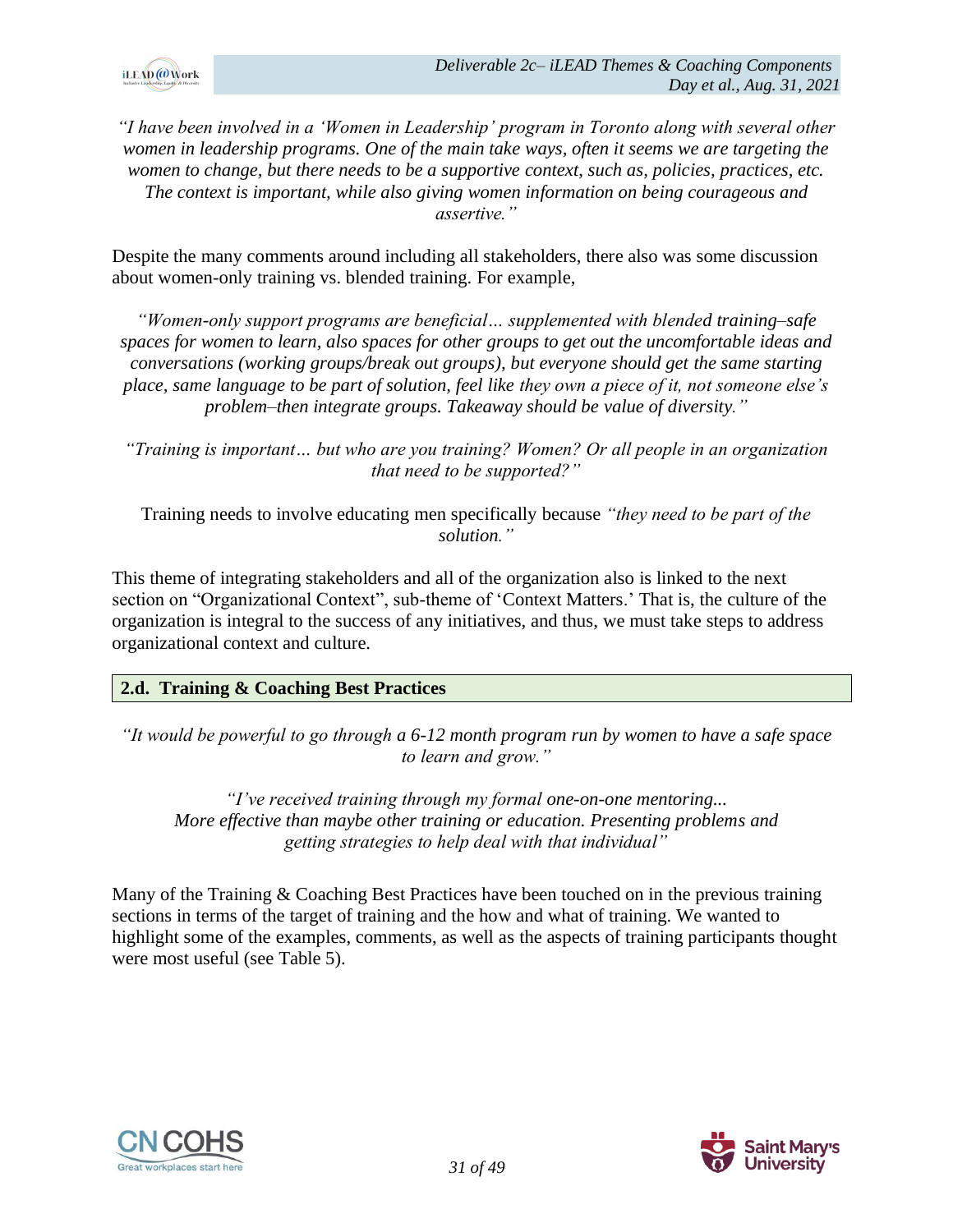

| <b>Best Practices</b>                                        | <b>Participant Comments &amp; Suggestions</b>                                                                                                                                                                                                                                                                                                                                                                                                                                                                                                                                                                                                                                                                         |
|--------------------------------------------------------------|-----------------------------------------------------------------------------------------------------------------------------------------------------------------------------------------------------------------------------------------------------------------------------------------------------------------------------------------------------------------------------------------------------------------------------------------------------------------------------------------------------------------------------------------------------------------------------------------------------------------------------------------------------------------------------------------------------------------------|
|                                                              | (direct quotes are in italics)                                                                                                                                                                                                                                                                                                                                                                                                                                                                                                                                                                                                                                                                                        |
|                                                              | "Start with a workshop or conference so that people can come together<br>(even virtually), and ensure to use goal setting to help identify what they<br>wanted to take away from the training/coaching."                                                                                                                                                                                                                                                                                                                                                                                                                                                                                                              |
|                                                              | "Create or find videos of women telling their stories of their successes<br>and failures as part of training."                                                                                                                                                                                                                                                                                                                                                                                                                                                                                                                                                                                                        |
| <b>Sharing</b><br><b>Experiences &amp;</b><br><b>Stories</b> | Share the stories, quotes, and examples from the subject matter experts<br>in the focus groups and interviews in the coaching program.                                                                                                                                                                                                                                                                                                                                                                                                                                                                                                                                                                                |
|                                                              | "Get narratives from women - understand their real-life<br>dynamics[host a] panel of women from different industries to talk<br>about their personal experiences and how they climbed the<br>ranks [include a] narrative component of women telling their stories<br>both their success and failuresvery powerful."                                                                                                                                                                                                                                                                                                                                                                                                   |
|                                                              | One leader stated that "I rarely speak at EDI meetings because I'm not<br><i>the expert in that area.</i> " Instead, she asks employees from various<br>groups to attend the meeting and share a story with the group to bring<br>light to EDI issues. As the leader, she helps employees to prepare these<br>presentations, but always allows the employees to share their<br>experiences through storytelling, as she sees this as one of the most<br>powerful ways to invoke behaviour change.                                                                                                                                                                                                                     |
|                                                              |                                                                                                                                                                                                                                                                                                                                                                                                                                                                                                                                                                                                                                                                                                                       |
|                                                              |                                                                                                                                                                                                                                                                                                                                                                                                                                                                                                                                                                                                                                                                                                                       |
|                                                              | We need to "focus on skill development and behaviour change, and<br>allow participants opportunities to role-play or practice these                                                                                                                                                                                                                                                                                                                                                                                                                                                                                                                                                                                   |
| <b>Focusing on Skill</b><br><b>Development</b>               | behaviours in a safe environment with their coach."<br>Coaching and training should be about "practice and ability to try out<br>new skills, implement, and report back [to the team]." It is about<br>accountability to apply [new skills] on-the-job job in a real way." For<br>example, allow trainees to tackle real business problems specific to that<br>group or industry. If it is a "smaller organization/department, integrate<br>the senior leadership team more. For example, "invite senior leaders to<br>[the end of the training] and have participants share their vision with<br><i>team</i> " to create interactivity and transparency. For larger organizations,<br>have mentorship opportunities. |
|                                                              | "Training is important, but biggest risk is doing training with nothing<br>else. Unless you are able to exercise [what you learned] and be<br>supported [in moving forward], training won't be effective."                                                                                                                                                                                                                                                                                                                                                                                                                                                                                                            |
|                                                              | Training must be "engagingconnected to real day-to-day work."                                                                                                                                                                                                                                                                                                                                                                                                                                                                                                                                                                                                                                                         |
|                                                              | "things are only [trained] in terms of educating people-the 'how' is<br>sometimes missed."<br>There is an "assumption that as soon as you are done training, people                                                                                                                                                                                                                                                                                                                                                                                                                                                                                                                                                   |

# **Table 5. Best Practices in Training and Coaching and Participant Comments**



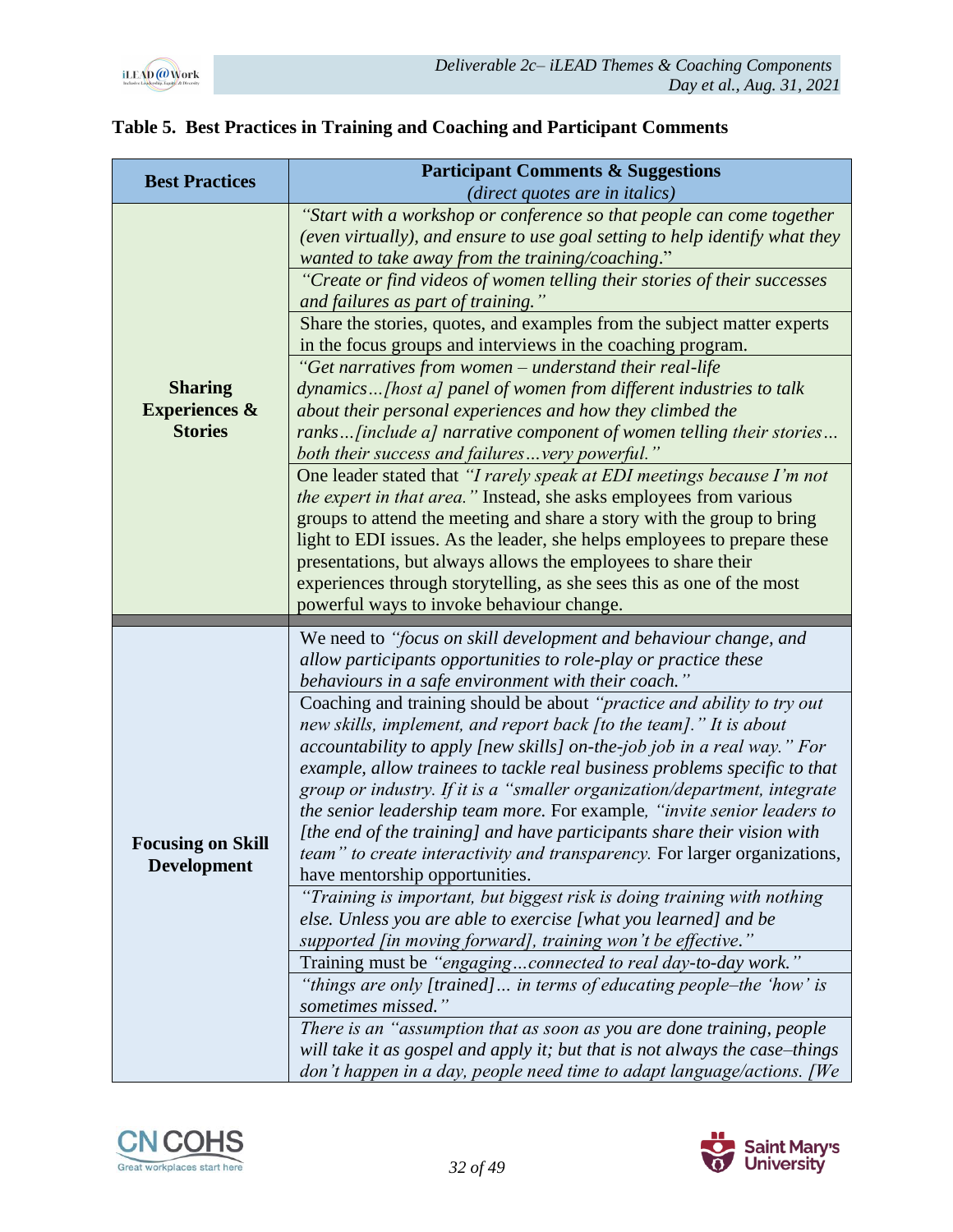|                                                                    | shouldn't] discipline people while they're learning-don't expect them<br>to be perfect right after training."                                                                                                                                                                                                                      |
|--------------------------------------------------------------------|------------------------------------------------------------------------------------------------------------------------------------------------------------------------------------------------------------------------------------------------------------------------------------------------------------------------------------|
|                                                                    | "I want more practical tools to actually make changes and what to do<br>how to manage training, make people feel included in training, how to<br>address situations where observe incident.                                                                                                                                        |
|                                                                    | "We break training into smaller segments–a few hours a day here and<br><i>there instead of full days to keep interest</i> "                                                                                                                                                                                                        |
| Timing & On-going                                                  | Participants emphasized that much training failed because they were a<br>short-term lecture style without giving participants an opportunity to<br>role play new behaviours or practice and get feedback on behaviours.                                                                                                            |
| <b>Nature of Training</b>                                          | Some of the comments reflected the on-going nature of learning and<br>being inclusive. For example, one participant noted that: "you can't<br>have misalignment in what you say and do. When clients say, 'we are<br>inclusive', I would ask 'when was the last time you looked at your<br>policy, and have you received feedback' |
| Mentorship                                                         | "I would have liked to be set up with a mentor outside of the company,<br>not necessarily formal, but being connected with mentors around career<br>and career aspirations"                                                                                                                                                        |
|                                                                    |                                                                                                                                                                                                                                                                                                                                    |
|                                                                    | "The best training is formal one-on-one mentoring."                                                                                                                                                                                                                                                                                |
| <b>Inclusion of Men</b><br>$&$ all group/<br>organization members) | "One thing they do that's really good–[they have] a men's group to<br>discuss how they can empower women, make them feel more included as<br>male leaders-Just a group of men who got together to do this."                                                                                                                        |
|                                                                    | Broad training, leadership types, leadership styles, advanced leadership<br>training. We need to get Men comfortable in dealing in a more diverse<br>setting. I have tried to figure out the how, you(I) try and if that doesn't<br>work out you(I) try something else."                                                           |
|                                                                    | "EDI is now becoming a focus of fairness."                                                                                                                                                                                                                                                                                         |
| <b>Broaden Training</b><br>$(Content - e.g.,$<br><b>Justice</b> )  | In order to help recognize unfair situations or behaviours or language, "I<br>would suggest having [training to] recognize those red flag situations,<br>where language may be normalized but it needs to be made apparent<br>that this is inappropriate. It is difficult to recognize unfairness"                                 |
|                                                                    | "EDI training is particularly effective when it comes from different<br>people at different times"                                                                                                                                                                                                                                 |
| <b>Miscellaneous</b>                                               | Include key terms up front so "everyone is on the same page." For<br>example, inclusivity is about making "people feel welcome"                                                                                                                                                                                                    |

Finally, some participants shared a certain degree of pessimism about the power of training alone to make and sustain change, and they argued for the importance of culture and systemic (policy) change that, in turn, may change culture. Without specific policies surrounding EDI, accountability measures, leadership to create and maintain these initiatives, and training people in how to behave differently, changes to culture and specifically EDI are likely to fail. One of the



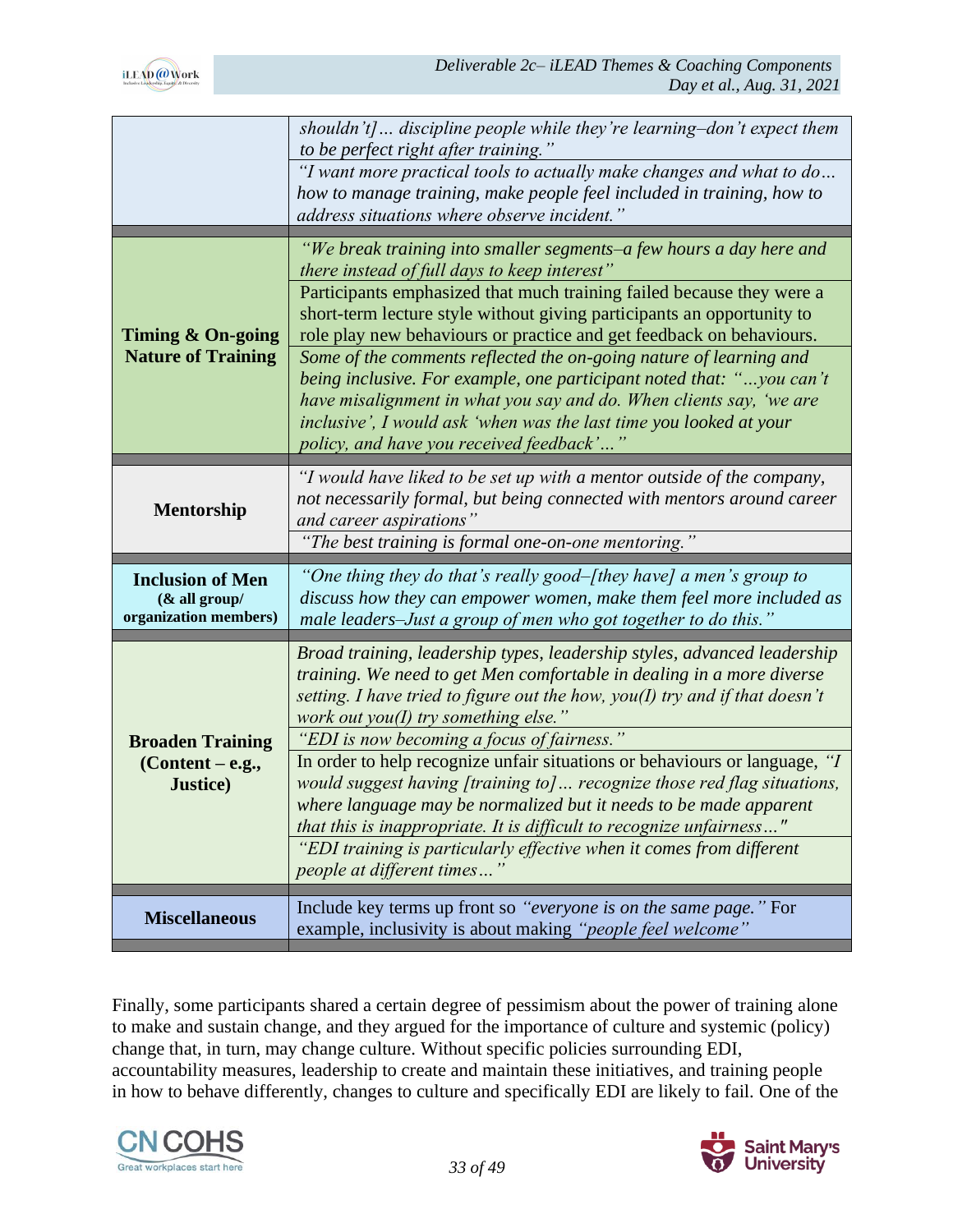

participant's quotes identified not only best practices in training, but also the explicit link between training and organizational context and culture:

*"Training….It's not training… it is policies and practices. Training is important to provide the tools, but the ecosystem is important to provide a culture/context for women to practice EDI. For example, having real conversations, bringing in people from around the organization to have these conversations. Also, to provide space for people to practice skills (and make mistakes) in their job, practice what they are being taught."*



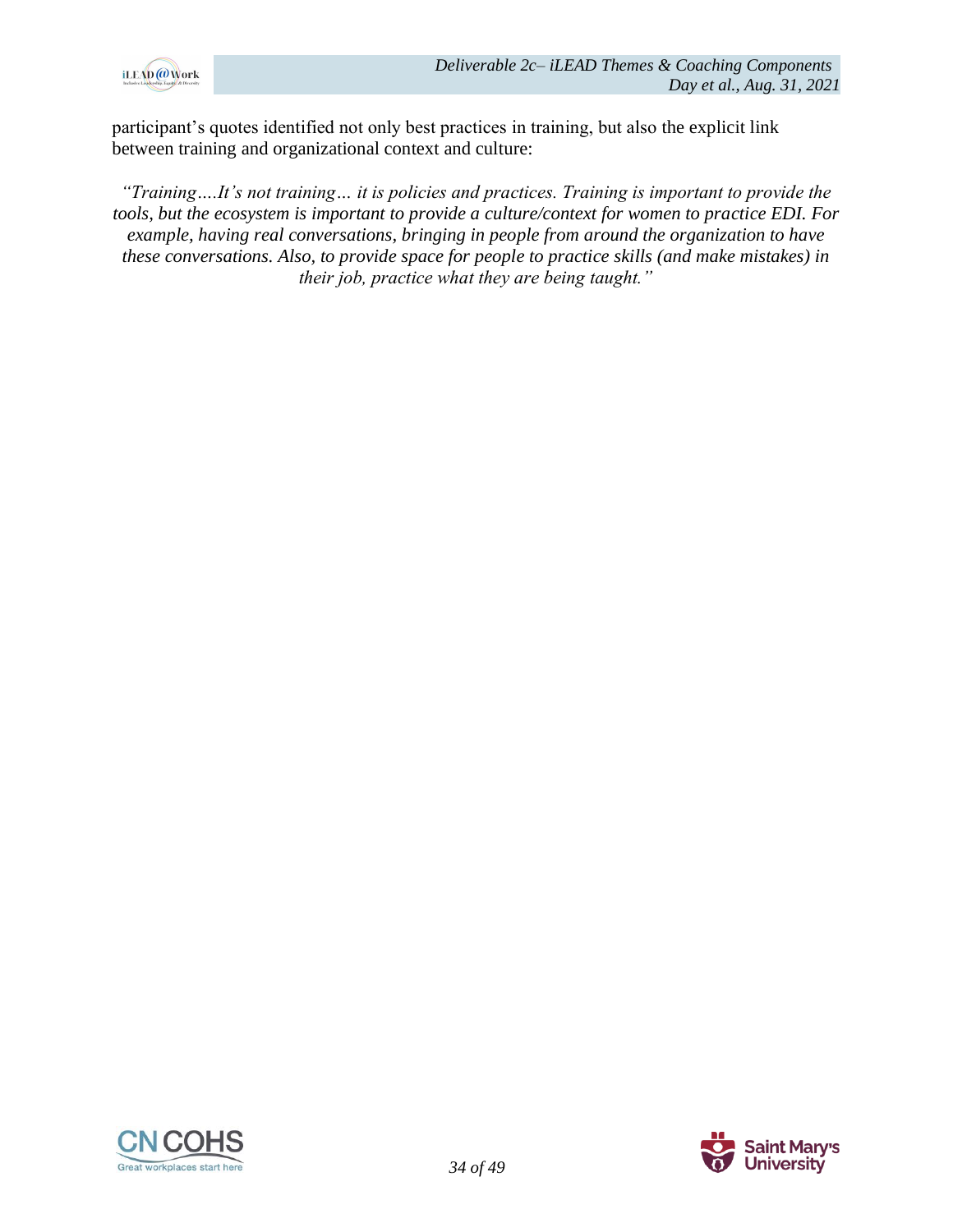

# **THEME 3: ORGANIZATIONAL CULTURE & CONTEXT**

*"[EDI] needs real buy-in from the top. Real, not superficial. Making sure there is communication with women leaders, provide support, and provide opportunities for them to use these skills."*

Many participants directly or indirectly mentioned the real impact that the environment and organizational culture (both in terms of negative and positive effects) has on the success of inclusive workplace goals. Moreover, they highlighted that the support of top management was integral to its success. That is, context matters.

Comments around organizational culture and context were all interconnected, but they revolved around four main areas:

- a. Culture & Culture Change
- b. Direct vs. Systemic Discrimination
- c. Organizational Support & Fairness
- d. Inclusive Representation

#### **a. Culture & Culture Change**

*"…to grow the org, you need to adapt to be inclusive on order for the organization to survive. What language is used is important. We need to be open to creativity and inclusiveness."*

The willingness to change (the company, the department, behaviours, and policies) as well as an openness to hear and respond to employees' (e.g., women's) voices (their feedback, disagreements, discussions, etc.) were identified as being key to developing an inclusive workplace.

*"If you want to change culture, you need to change three things: Values, language, and behaviour. All are required and are interdependent on the other…If you don't know what your culture is, you may not know how to change it. I began looking on how to assess the culture, every environment is different. What I have to say to a new tech company is different than what I would say to a construction company."*

*"At [our organization] we had a very diverse workplace, we celebrated difference. This created a great environment of curiosity."*

*"… there needs to be a supportive context, such as, policies, practices, etc. The context is important, while also giving women information on being courageous and assertive."*

Although a few of the female participants felt that the organizational culture (and 'male' culture) are changing, others reported feelings of frustration that certain men are *'willfully or inexplicably unable to be retrained.'*



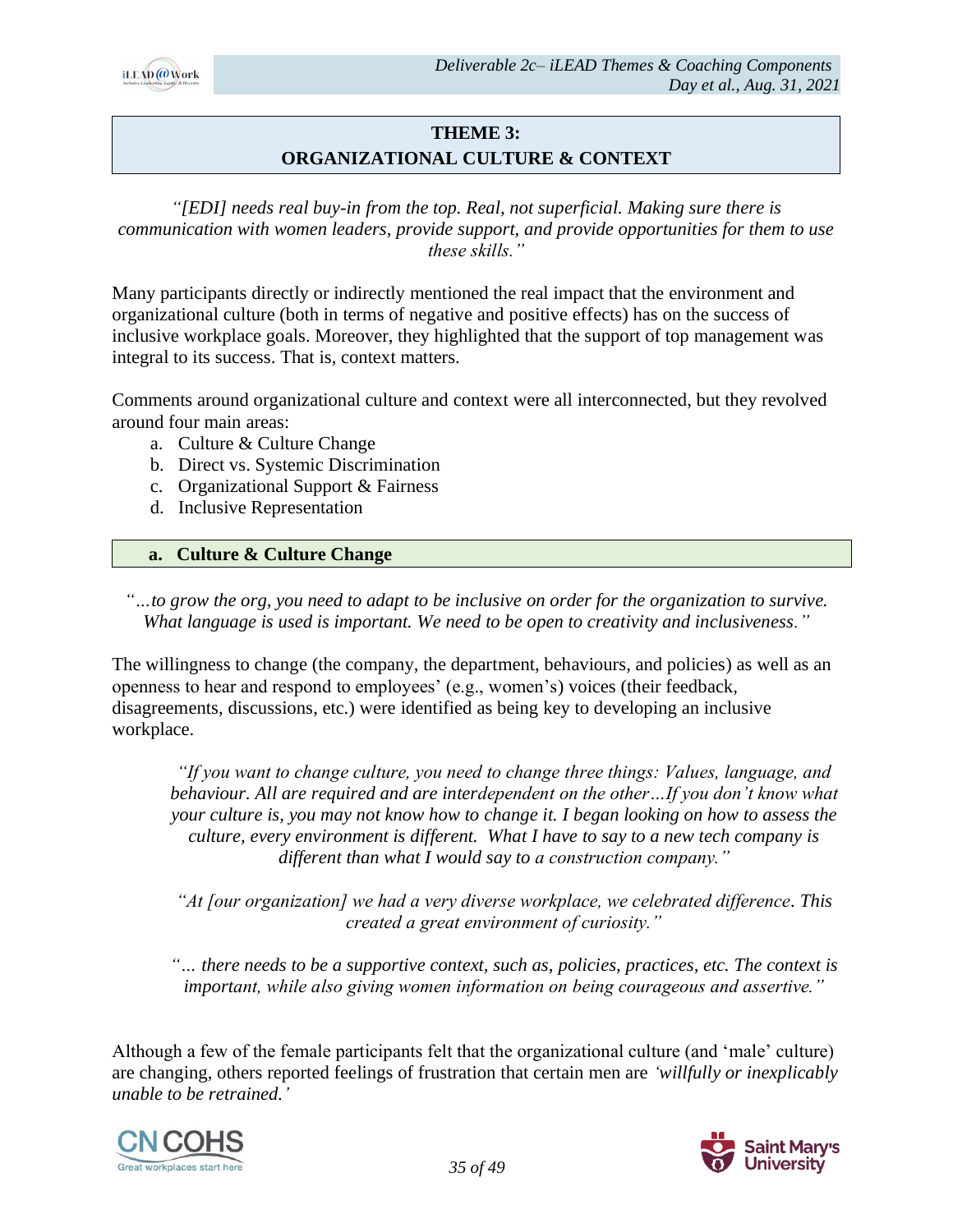

*"We take the culture survey through Ops not through HR to evaluate if culture is changing…we do not have to do a new survey, ideally you want it done independently, but you need to measure how comfortable people are and if there are other issues. We have recommended culture surveys and contracted with a company to do a culture survey. And look at their recommendations on actions after receiving the data."*

In addressing how to be a mentor and support women in leadership roles, one participant also noted that the organizational context must be taken into consideration, and we must *"develop a tool to assess environment"* in order to better help support female leaders. Others referred to assessment in terms of organizational change. For example:

*"How do you 'assess a culture': A culture survey. It important, because we can get boots in the door, but if women want to leave, we are not successful. We can mandate diversity, but you have to support/foster inclusivity."*

#### **b. Direct vs. Systemic Discrimination**

*"to improve [direct and systemic discrimination] … we need broader organizational cultural changes rather than leader training"*

Some of the comments around organization and culture included the presence of bias and discrimination (both direct and indirect) in the workplace that was visible in discriminatory practices and policies and leader behaviours.

*"Even if women gave no indication that they were planning to have children, women of a certain age were excluded from advancement cycles in organization just in case they decided to go on maternity leave."*

*"There were biases and policies in place that discouraged women [who] expressed interest in advancing… there could have been a better mentoring program."*

*"We had a woman who was a power pole technician and fell off the pole and got injured. The people that came to do the investigation, there was so much bias in the process, inappropriate recommendations, sexist language. I leaned over and said 'are you seeing this?' The VP said 'I was right' he shut down the meeting, restructured the process and restarted the investigation with people aware that the process was previously sexist/bias. He was leaning in to support women. Once he was aware of the sexism…. he changed the process."*

In dealing with a case of sexual harassment, a participant noted that: *"We could not get … [the male worker who was behaving inappropriately] to understand. They simply laughed and did not take it seriously."*

However, to reduce these types of discrimination, we need broader organizational cultural changes rather than simply relying on leader training.



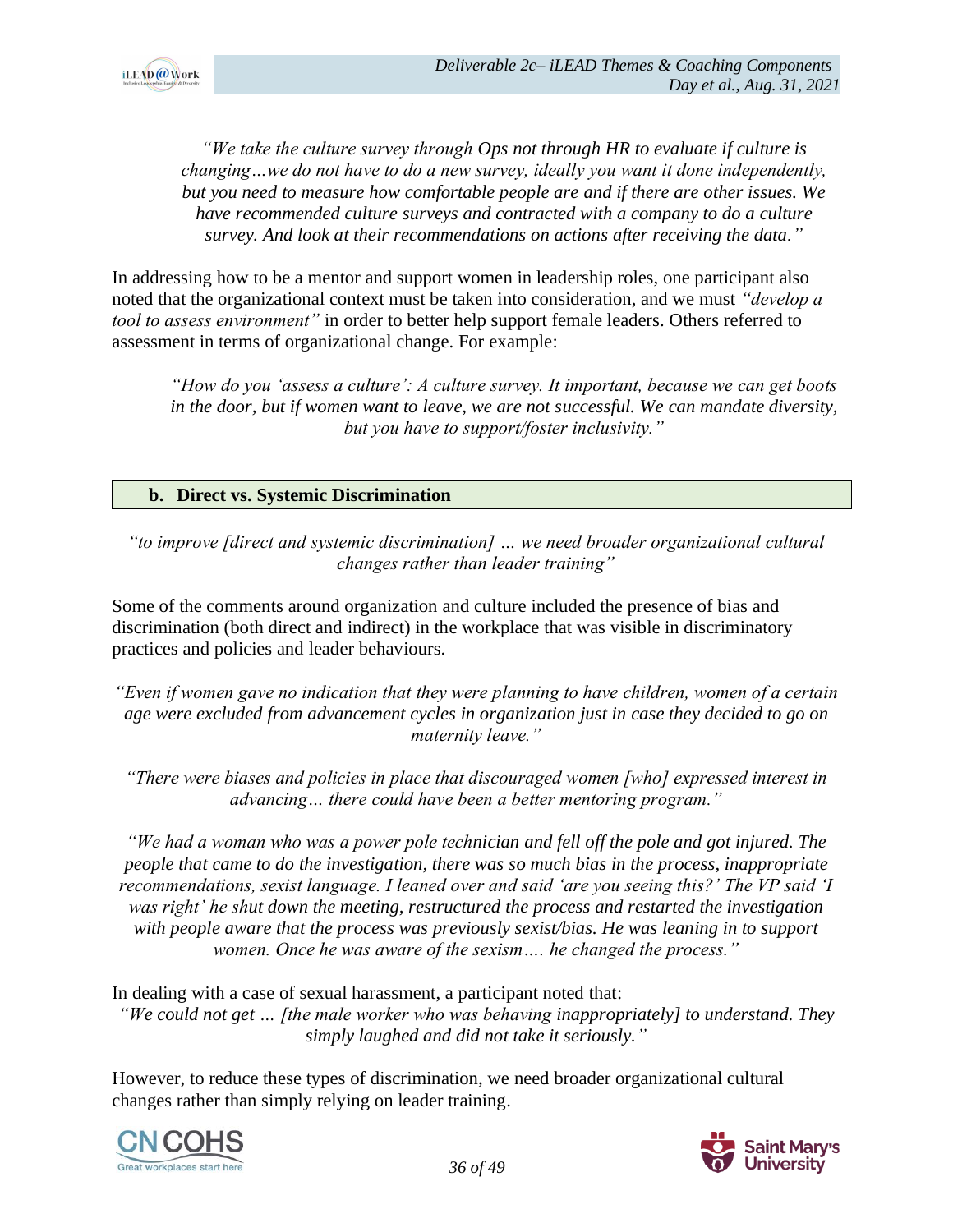

#### **c. Organizational Support & Fairness**

We must *"…make sure everyone has the same chance, everyone is given the same opportunity, removing those things that prevent women from doing well, help with their leadership, if you have a dream to be a leader, you need the support. Women are smart but need the help…."*

We address the topic of supportive leadership in Section 1. However, in addition to support from inclusive leaders, there were comments reflecting overall support and fair practices on an organizational level. That is, participants noted a more general, overall support from the organization and its upper leadership toward EDI goals and women in leadership positions. Participants identified that there is a need for explicit policies, behavioural expectations, and metrics around EDI issues (e.g., pay equity/transparency, acceptable behavioural standards) and accountability for a failure to change or attain/maintain these expectations.

Specific topics identified throughout the focus groups and interviews included:

- ensuring accountability
- creating job flexibility
- supporting training and development
- providing mentoring programs
- being respectful of work-family issues (e.g., taking childcare responsibilities into account; revisiting maternity leave and pay)
- improving selection processes and improve transparency (pay, selection, promotion) to reduce bias
- providing people with time to reflect; create a clear EDI plan
- involving senior leaders in EDI

Conversely, there also were several comments that reflected a lack of organizational support and a lack of organizational fairness.

*"I had an analytical show I wanted to produce, got turned down, wasn't sure why… but still thought it was a good idea, so took it to different set of producers. Once it was on network and was being led by a guy, it was very accepted, so I felt a bit slated that it was my idea–not sure if it was because of my gender, but it feels like it might have been"*

Finally, one participant noted that it may be challenging to see a lack of fairness, especially if the inappropriate behaviour or language has been normalized in the organizational culture:

*"I would suggest having women recognize those red-flag situations, where language may be normalized but it needs to be made apparent that this is inappropriate. It is difficult to recognize unfairness…"*

#### **d. Inclusive Representation**

*"A certain percentage of people must be of a particular gender. Also, there needs to be roles for minorities and [different] gender."*



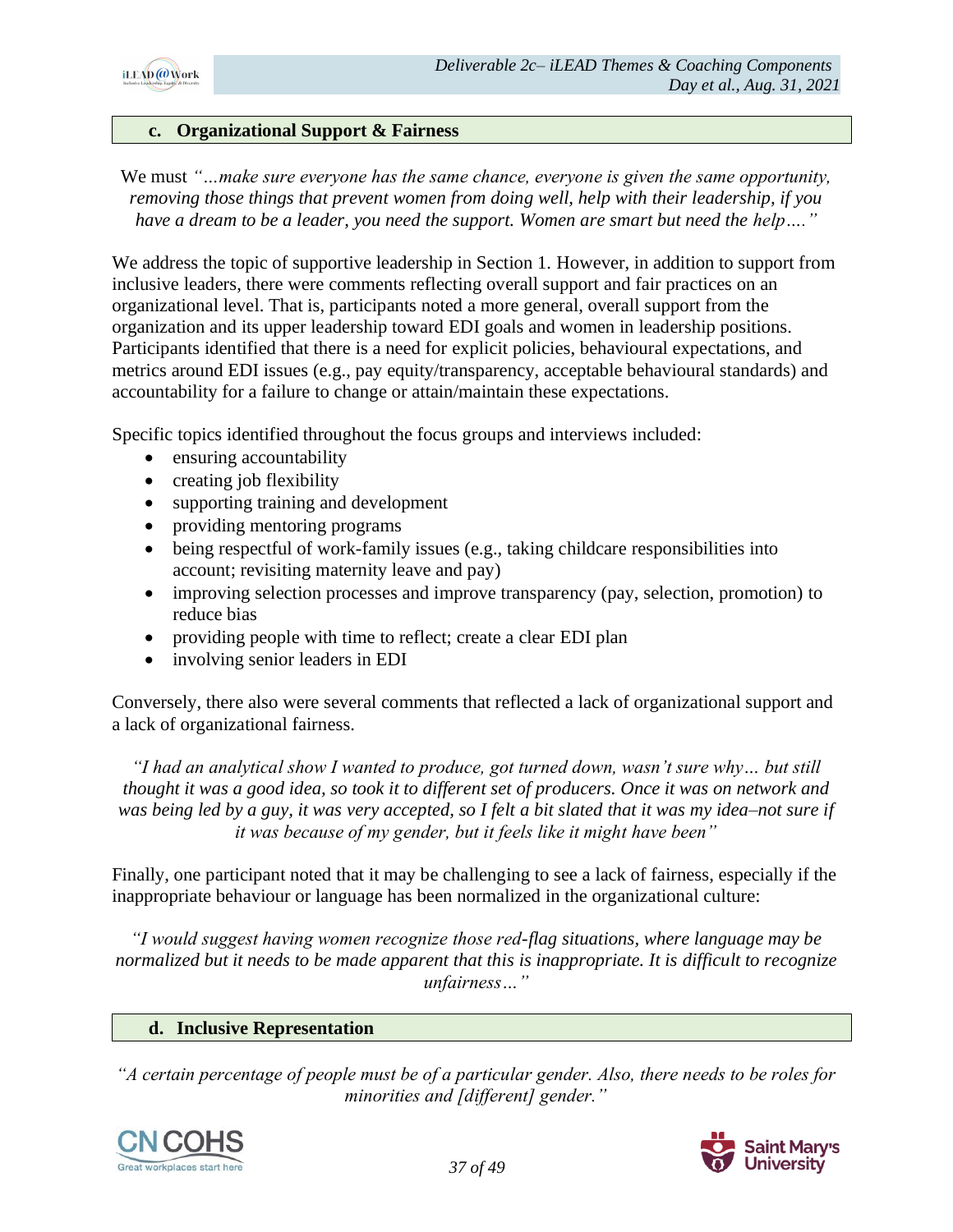

One final sub-theme that emerged in the Organizational Context Theme was the need to have diversity more visible in organizations, to increase awareness about the value of diversity, and to have actionable plans to support diversity and create fair representation.

*"I work in a financial institution, but work in a HR function, so it is heavily weighted to women working environment, specifically a white women majority. I realize it is important when considering intersectionality that all voices are heard, selection, who gets a promotion opportunity, mentoring,…"*

Part of this representation is linked to the sub-theme of discrimination: Fair practices are required to ensure fair representation. For example, one participant noted:

*"You need to understand that in healthcare, we serve everyone. Those that we serve need to [be reflected by] who we are. There needs to be race, cultural, gender reflected in our workforce."*

*"Formally working in a subsidiary of a larger company, I was at the ground stage/level of recruitment, the person I was working with gave me a lot of latitude for EDI so we ended up with 50% women. He mentioned 'You/women are so competent, I would take you over any of these men'. I asked 'If this is the case, why are these men still employed? Do you know how them being here impacts us (getting paid the same)?'…Let's face it, the conversations change with more women in the room, the discussion quality changes, it is noticeably different (from my experience in both). …Some senior men have openly stated 'In the cold light of day having women in the room would have changed how we do business, it would have made us better.'…Now as a female CEO, it is up to me to create gender equity."*

*"One organization had very specific rule about/around [equitable]group committee representation [based on gender] and race."*



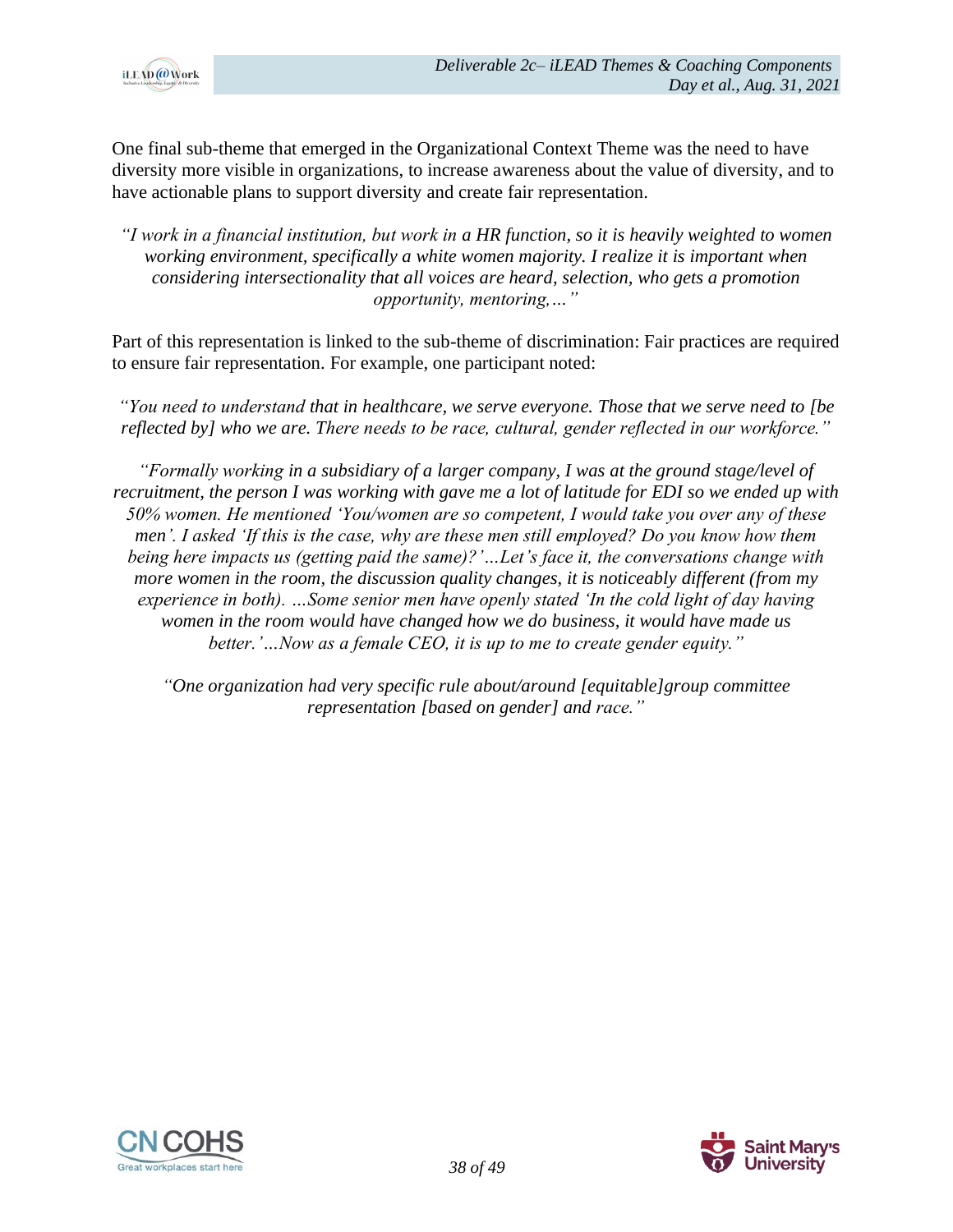

# **THEME 4: COWORKER & GROUP BEHAVIOURS**

*"…my counterpart was hiding her pregnancy, so I filled in for her so that she could go to appointments. I did this without compensation. I came in to help when I was not busy, I was able to create content for her. To this day, I believe that management team does not know that I helped… that some of the content was mine."*

We specifically asked participants about how coworkers, colleagues, direct reports, and others in the workplace can help to support women in leadership positions and foster inclusive workplaces. Participants gave several examples around different types of supportive behaviours, including ally behaviours, mentorship, and sponsorship, and talked about group functioning and culture, and relationships.

#### **a. Allies & Mentors**

*"That is one thing I am most proud of in my career, I was able to support women who were going through similar experiences that I was going through. Men cannot relate to being a single mom, only women can know what it is like to be a single mom. Many times, I would sit down [with a direct report] to talk about a performance issue and never got there because it was a personal issue that was causing the performance issue."*

We must *"train male leaders to make room for females." "More than mentorship, but sponsorship–leaders making an effort to give women a platform"*

A male leader who is leaving his position noted that:

*"My colleague wants to take over my job, but in her biography, she did not include words around leadership, networking. So I helped her rewrite her biography."*

*"Most of us report to men, so it would be great for them to become allies. However, it is important for [women not to have the job of teaching men]… the organization must train me [and] take on the cost and time to teach men."*

Comments and examples addressed the supportive behaviours that colleagues can provide to support female leaders. Some specifically addressed how men in organizations can support women. For example:

Male allyship is important in terms of "*sharing suggestions with women and what men in organizations are doing to have advantages… correcting language of other men"* and *"encouraging women to new leadership positions."*

In order to support allies, mentors, and sponsors, training needs to provide concrete examples of what women experience for men to see issues and inequities.

There also were suggestions for specific formal mentorship (or sponsorship) initiatives. For example:



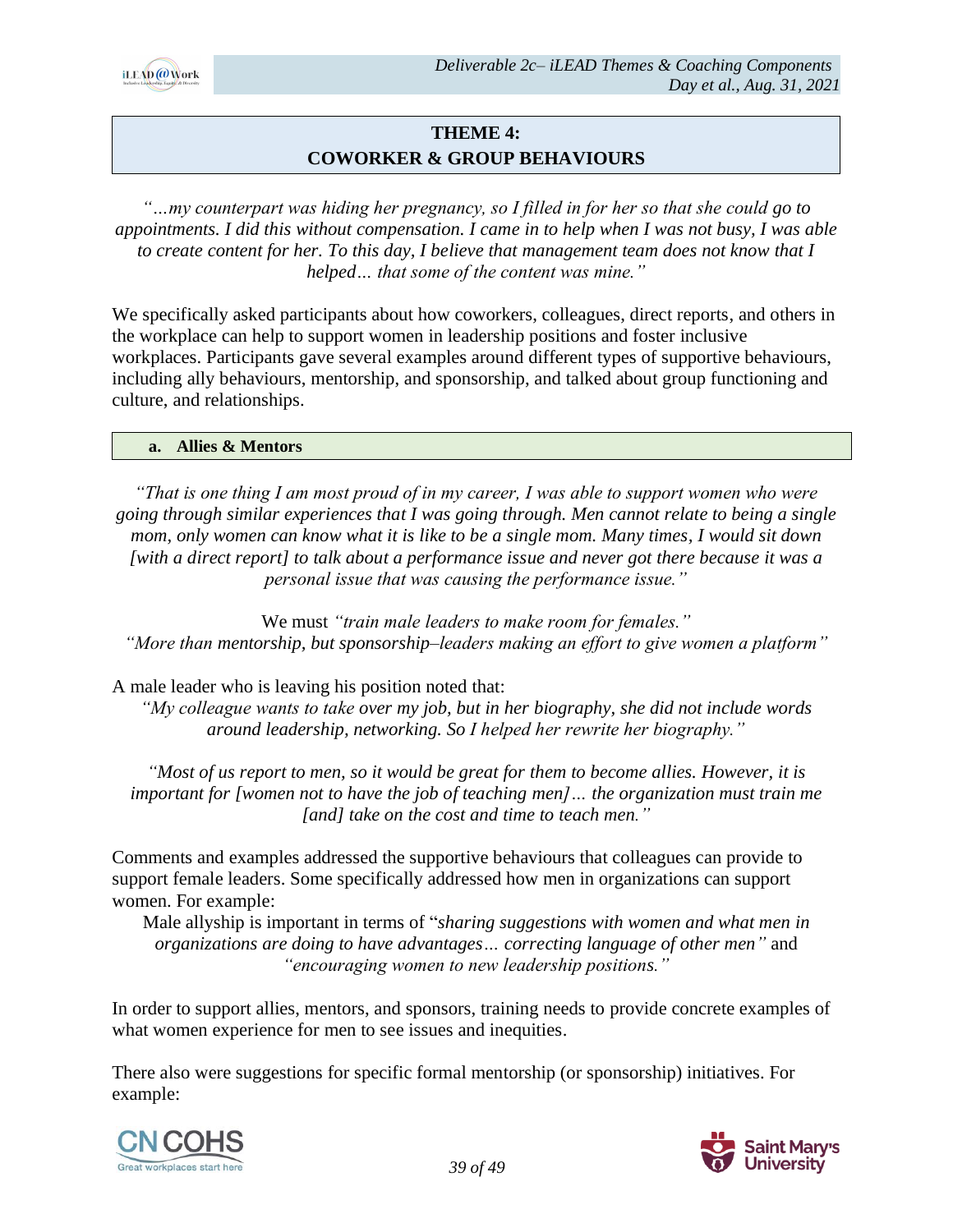

- Have a policy in which all leaders have a group of individuals to mentor (for everybody, not just those who are flagged as 'high potential' so it is an equal opportunity for everybody, not just based on personal perspectives)
- Need to match people and find good fit, and mentees must trust mentor, have good relationship
- Organizations may need to go outside the organization to find mentors (although an external mentor isn't helpful for sponsorship because those mentors can't bring women to the table)
- Leaders need awareness and understanding around what it means to be a good sponsor, bring people to table
- Communicate information on how leaders of leaders can be supportive (see "how" to section on training)
- *We "created a women's group where [we] met for informal lunches to act as solidarity for each other and discuss what organizations could do to address the pressures on women."*

*We "formed a non-mandatory women's working group during lunch to talk about our challenges, a support group to try and find solutions and to see if there is anything the company can do. We had a 2hr workshop on 'silence the inner critic,' and offered mentoring opportunities. We would discuss why women do not feel entitled to what men feel entitled to, and to talk about allyship."*

> *"Mentorship program I was involved in was run by somebody I didn't report to, so they looked at it from a different perspective, not on personality, but mentorship relationship."*

We *"should not only draw from mentors when in crisis."* It should be ongoing.

I had a *"roadmap to work from so my mentor could focus on my specific areas of development."*

*"I worked with two women who were from a theatre background. These two women have been mentors/guides throughout my career. I am in a…male-dominated industry. [The women] taught me that my perspective is important, that you can impact things. Women role models are lacking, [but]when they are available, it is amazing. Reminds me that I am bringing a women's perspective."*

It also was suggested that support from direct reports and one's team can be very valuable as well. For example, one female leader spoke of the time she was dealing with major personal and family issues:

*"We must acknowledge that these things [crises] happen to people… I look at who supported me: The best ways to support me? … [my team] really rallied around… they carried on without me because they [knew] what I [had been] doing… You train the people to work without you… we had a good routine and in my absence, they kept the routine going."*

Her anecdote also highlighted the importance of engaging, empowering, and communicating with her team on a daily basis, so they were able to take over and support her during the crises.



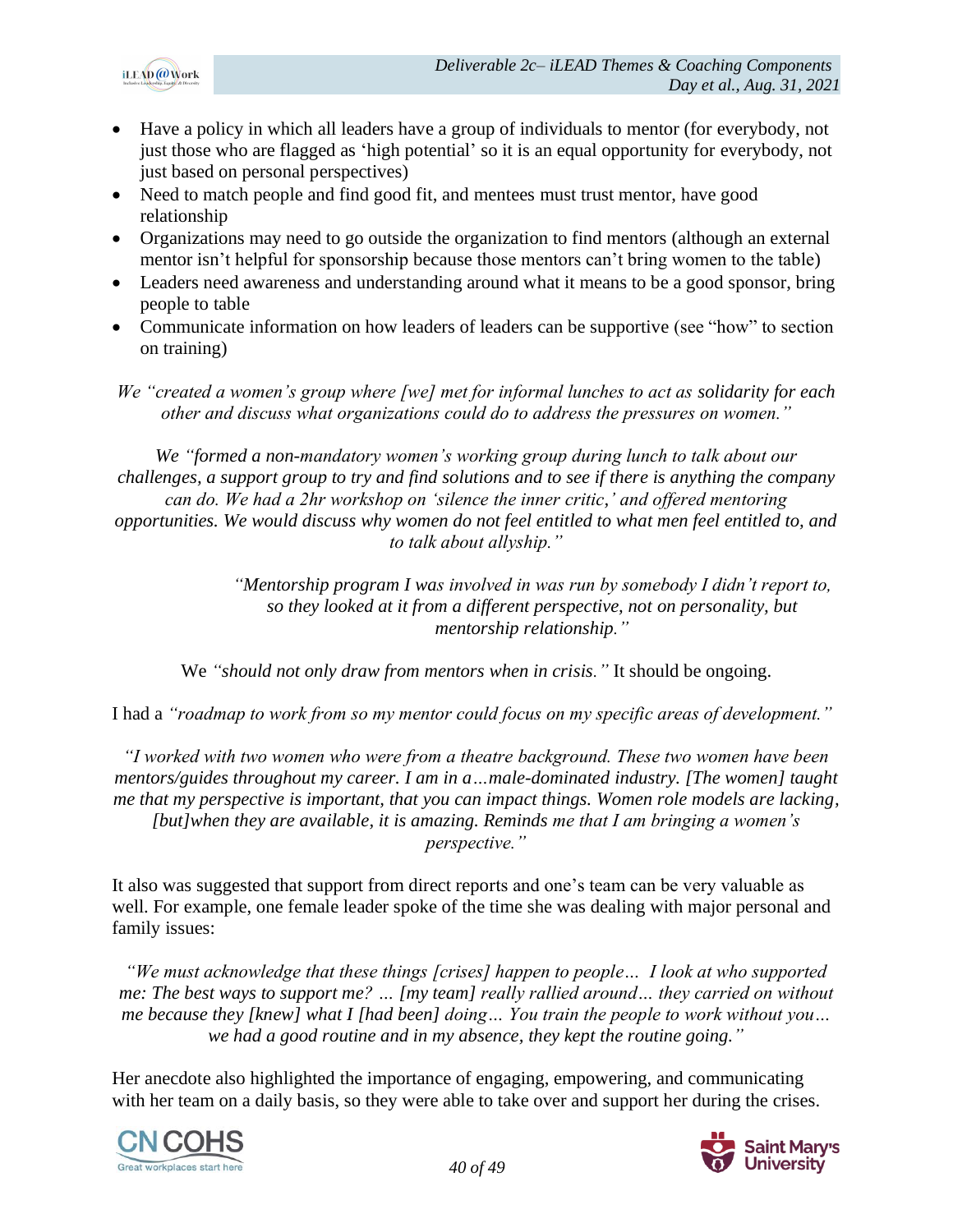

# **THEME 5:**

# **CHALLENGES FOR WOMEN & IN DEVELOPING INCLUSION**

One of the themes throughout all of the focus groups and interviews were the difficulties, challenges, stereotypes, etc. that women faced in the workplace. Although some of these issues were addressed in other sections (e.g., direct and systemic discrimination), this section offers a consolidation of these issues and highlights the negative counterpart of 'best practices' and positive behaviours reported in previous sections.

#### **a. Challenges for Women & Inclusion**

One of the challenges noted by a few participants in creating inclusive workplaces was the possibility of excluding others (e.g., minorities) and other important topics beyond those involving women in leadership.

Several participants talked about their concern about limiting training to women's issues and ignoring issues involving intersectionality. Leadership, triggers, race, coping, should all be included as topics in training. Also, much like the themes above, inclusivity (or more precisely not excluding others from fairness initiatives) is seemingly intertwined with policy initiatives.

Participants noted several challenges that women encounter which may be difficult, but important, to address through training. For example, it was noted that many female leaders take on extra work themselves when employees expressed that their workload was too significant, whereas male leaders might be more likely to offer more passive support without taking on the work themselves. Participants suggested that these behaviours may be due to high conscientiousness among women, so it may be beneficial for training programs to teach women to be supportive without burning themselves out, while maintaining their conscientiousness and dedication to the work.

Another challenge noted by participants was the (often unintentional) exclusionary behaviour that can happen when women are asked to take on additional administrative duties, such as taking notes or planning/running events. Although there may not be a direct intent to discriminate against women, taking on these tasks can cause others in meetings to downplay the woman's expertise or can even place them physically outside of the group. One participant even described a situation in which a male colleague had never been asked to take minutes before, but the colleague later came out as trans gender and transitioned to a woman. Once she presented as a woman, she was asked to take on these administrative tasks. One way that participants suggested reducing the gendering of these tasks is to rotate the tasks frequently so that all employees take a turn. Additionally, training to expose these gender biases may be beneficial.

Other issues that women described included owning their own successes and not downplaying their accomplishments.

*"I quickly learned when I moved to [a bigger city] that humility was my biggest barrier, and that I had to be more confident in way I speak"*



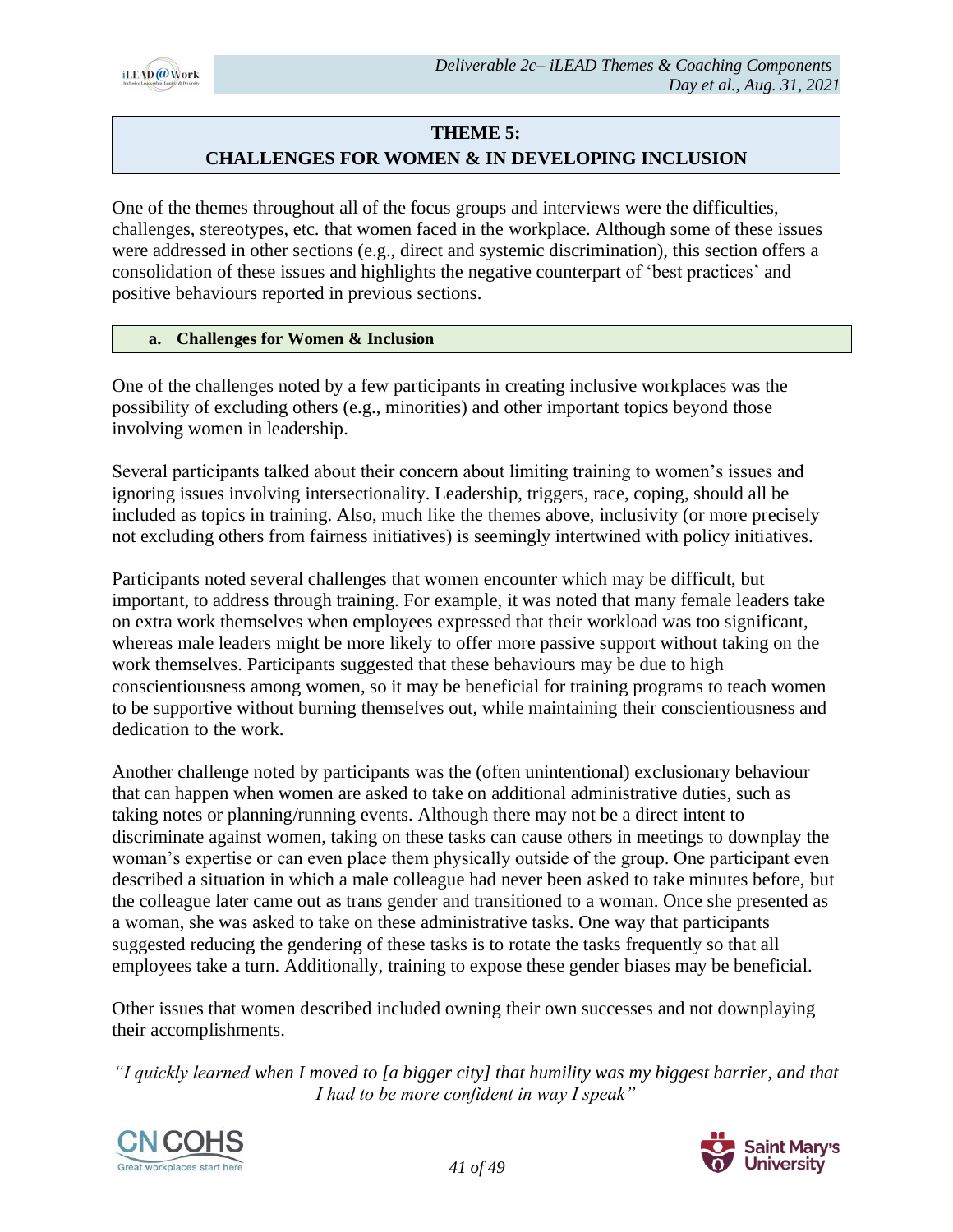

# **THEME 6: SELF-CARE, BALANCE, & WELLBEING**

The issue of wellbeing and self-care is integral for leaders and their direct reports. Moreover, when developing leadership and changing organizational culture, it can be stressful for leaders if they don't know how to address different cultures and genders. The key is not only to help leaders to become comfortable so they aren't constantly worried about doing the wrong things (awareness) and providing them with the skills to do the right things (skill development), but also to emphasize the important role of self-care.

Leaders can establish standards around good work, over-work, and self-care, and model self-care behaviour and be willing to be vulnerable/share their own struggles. Leaders need to also support/fund other's self-care. One participant linked self-care with individual-organizational resilience. Several participants offered suggestions (or their practices) for self-care (e.g., The self-care questions may have appeared to be unrelated to the rest of the questions on inclusive leadership, but we included them based on work showing that leaders may suffer high rates of burnout and health consequences (Landstad & Vinberg, 2013), and our recent work looking at the cost of training on individual functioning.

| <b>Self-Care</b>                                                                                                                                                                                                                                         | Participant comments<br><i>direct quotes are in italics</i> )                                                                                                                                                                                                                                                                                                                                                                                                                                                                                                                                                                                                                                                                                                                                                                                                                                 |  |
|----------------------------------------------------------------------------------------------------------------------------------------------------------------------------------------------------------------------------------------------------------|-----------------------------------------------------------------------------------------------------------------------------------------------------------------------------------------------------------------------------------------------------------------------------------------------------------------------------------------------------------------------------------------------------------------------------------------------------------------------------------------------------------------------------------------------------------------------------------------------------------------------------------------------------------------------------------------------------------------------------------------------------------------------------------------------------------------------------------------------------------------------------------------------|--|
| One of the consistent themes on self-care and wellbeing was the need for organizational buy-in<br>and support for the concepts of wellness, self-care, and work-life balance, in addition to having<br>practices match their policies ('walk-the-talk'). |                                                                                                                                                                                                                                                                                                                                                                                                                                                                                                                                                                                                                                                                                                                                                                                                                                                                                               |  |
| a. Organizational<br><b>Support &amp; Training</b>                                                                                                                                                                                                       | "We need training on time management and balancing work/life $-$<br>would like there to be more of a support system rather than just<br>saying "take as much time as you need" since that can't always be<br>done and may be stressful to have no limits"<br>It is important to get "the organization to accept the importance of<br>self-care It starts with the bottom-line: [the organization] needs to<br>see that this improves when employees are well [we also] need to<br>train them in how to use the data they get from wellness<br>programsso that they know if employees enjoy it, if wellness<br>improves, and whether to keep it goingand how it benefits the<br>workplace"<br>"My direct supervisor is supportive of people taking days off when<br>needed for mental health days and disconnecting, but at same time,<br>deadlines don't change, so sort of mixed messaging." |  |
|                                                                                                                                                                                                                                                          |                                                                                                                                                                                                                                                                                                                                                                                                                                                                                                                                                                                                                                                                                                                                                                                                                                                                                               |  |

# **Table 6. Self-Care, Balance, and Wellbeing Themes**

The theme of modeling behaviours came out again when discussing self-care. There were many comments about the positive impact of leaders modeling healthy behaviours and behaviours supporting work-nonwork balance (e.g., using vacation time, etc.). Moreover, while acknowledging the big role that the workplace and supervisors have on worker health and



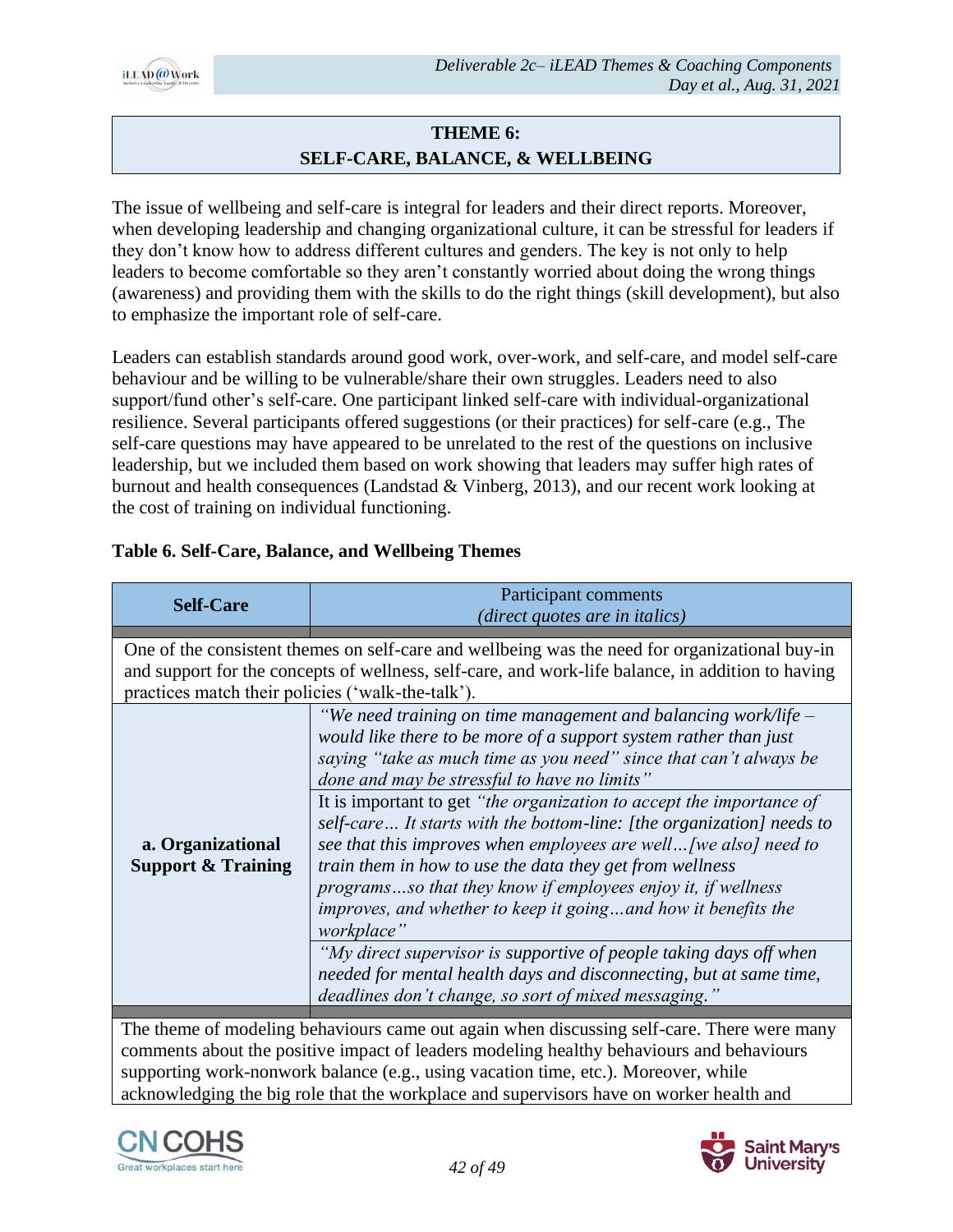

| wellbeing, several participants noted that they are ultimately in charge and responsible for their                                                                                                                                                                                                                                                                 |  |  |
|--------------------------------------------------------------------------------------------------------------------------------------------------------------------------------------------------------------------------------------------------------------------------------------------------------------------------------------------------------------------|--|--|
| own health and wellbeing and self-care.                                                                                                                                                                                                                                                                                                                            |  |  |
| "A lot of [self-care] is role modelling – seeing women take long<br>lunches, picking up kids, taking vacation unapologetically"                                                                                                                                                                                                                                    |  |  |
| "If I know I'm not good at self-care, $\{I \text{ need to find}\}\$ a supportive<br>colleague and [keep] each other accountable to make time for self-<br>care."                                                                                                                                                                                                   |  |  |
| Self-care for leaders isn't a 'one-size-fits-all' situation: "Finding the<br>right coping/stress management techniques for each individual" is<br>key.                                                                                                                                                                                                             |  |  |
|                                                                                                                                                                                                                                                                                                                                                                    |  |  |
| Connected with the issue of leaders modeling self-care behaviours was the issue of aiming for a                                                                                                                                                                                                                                                                    |  |  |
| balance between work and nonwork, with an emphasis on how many female leaders may tend to                                                                                                                                                                                                                                                                          |  |  |
| take on extra work, creating stress and work-life conflict.                                                                                                                                                                                                                                                                                                        |  |  |
| My "supervisor [female] is very quick to take on extra work<br>themselves when employees say workload is too significant, whereas<br>male leaders would tell employees to go figure it out and come back<br>to them with solution. Female leaders seem to feel need to take on<br>others work and put in. overtime-could be because they are too<br>conscientious" |  |  |
|                                                                                                                                                                                                                                                                                                                                                                    |  |  |

#### **e. Self-Care Best Practices**

From these four subthemes in wellbeing and self-care came some top suggestions for self-care best practices. However, we must highlight again— as several participants note—although there are some best practices and supports/resources from leaders and organizations, self-care is a very individual process, such that what works for one person may not work for another person.

Therefore, in addition to these individualized behaviours (or what we would call recovery behaviours; see, for example, Sonnentag & Fritz, 2005; Stevens, 2010), there are many best practices at the leader, group, and organization levels that can support individual health. For example:

- Self-care needs to be modeled by all work community members, especially at the leadership and upper management levels (e.g., using one's vacation time)
- It is important for organizations to be genuine and encourage behaviours that reflect their values (instead of saying one thing and encouraging other behaviours)
- We have to "own" our self-care: It is our responsibility; We are our own best health care professionals.
- Develop skills to allow practical strategies to prioritize and delegate work. Learn how to carve out some time away and have plan to disconnect (to fully recover)
- Engage in activities on a daily basis in order to recover.

A few participants mentioned that a lot of self-care is about taking accountability for your own actions and seeking help.



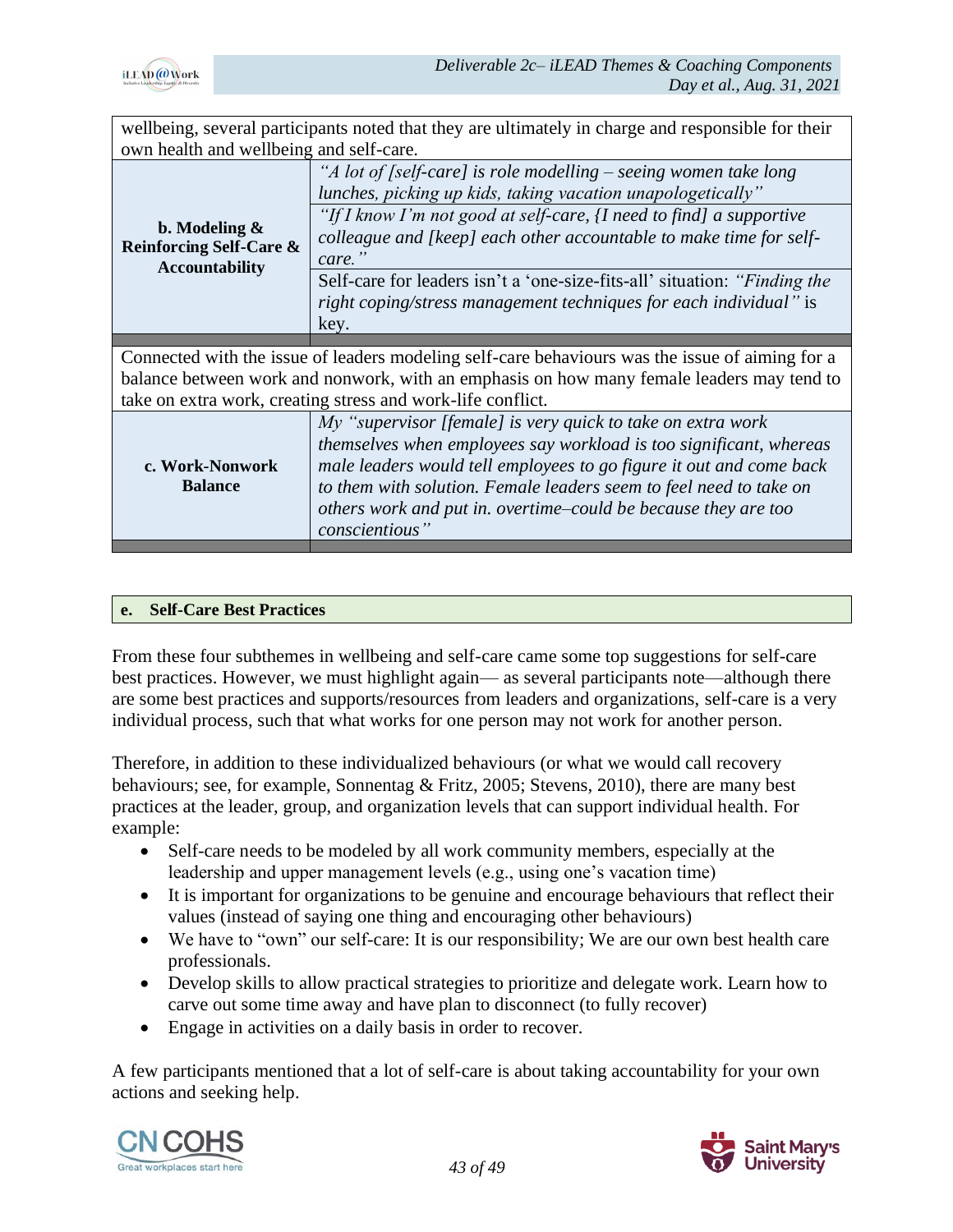

*"If know I'm not good at self-care, [my best strategy is] finding a supportive colleague and keeping each other accountable to make time for self-care."*

One participant noted that her organization had corporate check ins. She noted that she was not good at self-care. Her leader also indicated that they weren't good at this, so they both *"agreed to have weekly check ins to ask each other what we are doing to help ourselves. To me, accountability is the key to actually participate in self-care."*

In talking about wellbeing, many participants noted the role of the organization in creating stressors and demands, and leaders' responsibility to support their workers.

Leaders must be able to acknowledge organizational stress when they see it and start to address it some way so they can *"bring people together and define it and [identify] what they need to keep going and move forward."*



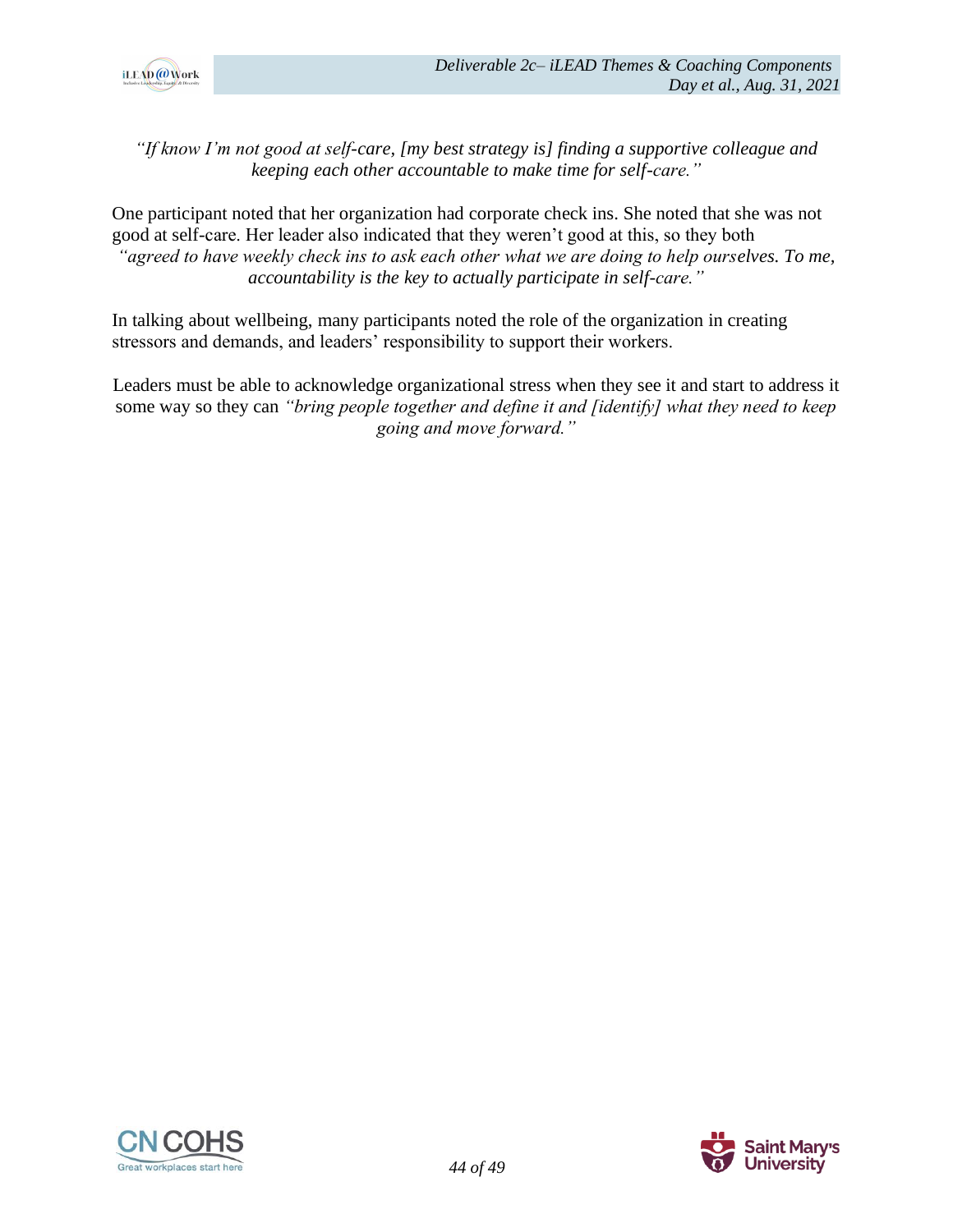

# **CONCLUSION AND MOVING FORWARD TO COACHING**

Through our systematic process of conducting focus groups and interviews, and extracting themes from the data, we have identified the key factors in moving toward a coaching program for fostering inclusive leadership and supporting inclusive workplace cultures in terms of six key themes:

| <b>Overall Themes</b>               |  |  |
|-------------------------------------|--|--|
| 1. Inclusive Leadership Behaviours  |  |  |
| 2. Coaching & Training              |  |  |
| 3. Organizational Context           |  |  |
| 4. Coworker & Group Behaviours      |  |  |
| 5. Challenges for Women & Inclusion |  |  |
| 6. Self-Care, Balance, & Wellbeing  |  |  |

We reviewed and compared the inclusive leadership behaviours to past work on highly effective leadership models, including Transformational Leadership. Although there was a lot of overlap among the key behaviours, the focus groups and interviews offered new perspectives and foci for inclusive leadership, above and beyond what is presented in many current leadership models. The data also suggested some themes/topics that may be missed in current inclusive leadership scales.

It became evident from the data that leadership behaviours were deeply intertwined with organizational policies and practices, and coaching/training initiatives. However, there often is a disconnect between policies and actual practices. When talking about how to help individual employees, one male CEO noted that one of the key aspects to remember is that:

*"Policies are there to help you make decisions for employees… not meant to be [hard] rules… … we need to tailor [policies] and be flexible"*

That is, the policies actually need to be enacted in practice, and they *"need to be flexible enough to support workers."* For example, if an accommodation is out of the scope of an existing benefit, the leader's role is to tailor it to support the individual worker. Organizations (and inclusive leaders) need to walk the talk:

*"They can't say it is important, but then do nothing about it or engage in behaviours that are counter to it."*

Developing the key themes allowed us to create a process for coaching and for organizing the participants' comments. We also delved into each of these themes to identify sub-themes that would help with the training content and process. Therefore, based on the overall themes and subthemes identified from the FGIs, and based on the coaching literature, and our past work, we developed a coaching process to maximize the learning outcomes.



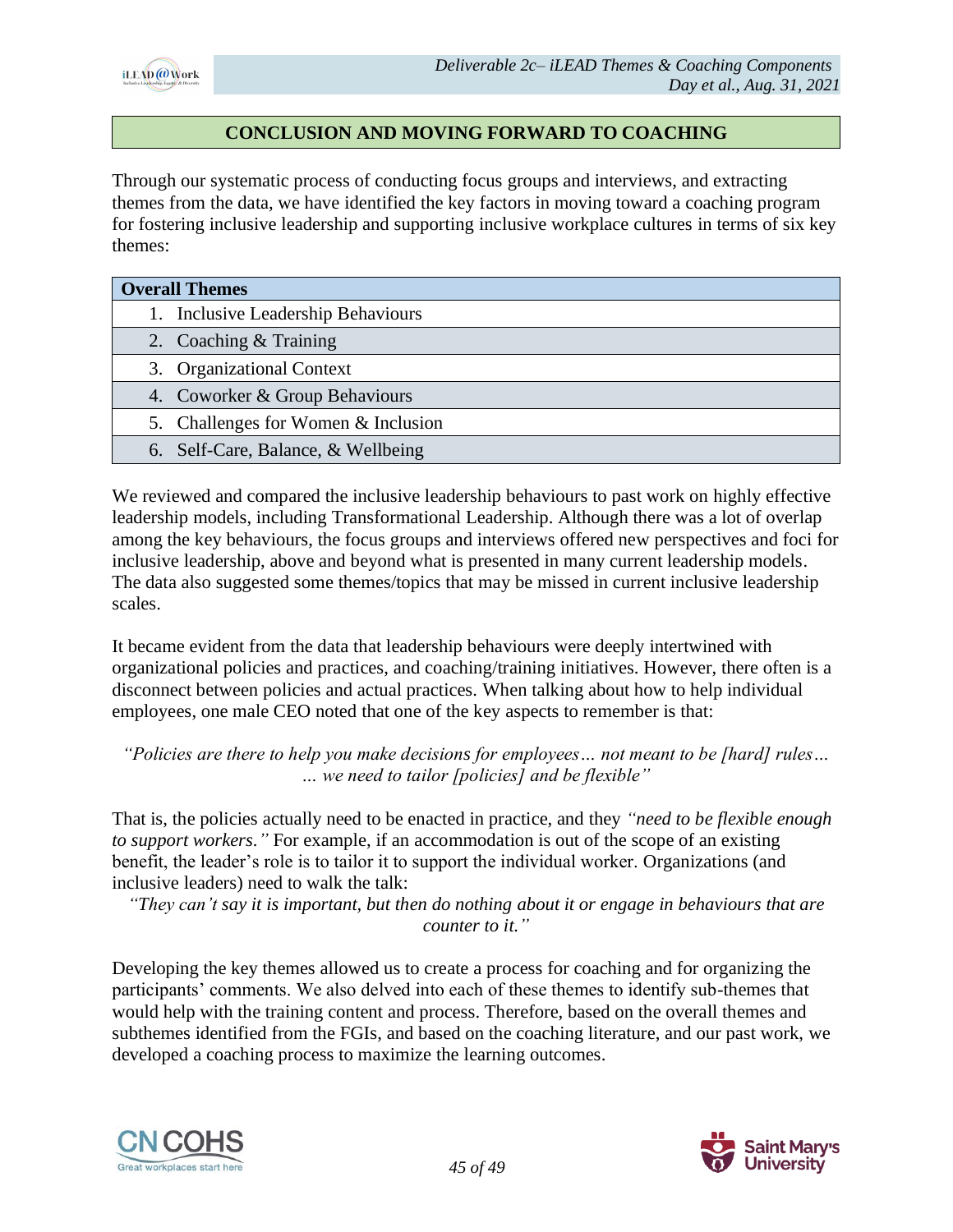

# **Table 7: Tentative Process in Developing an Inclusive Workplace**

| <b>Inclusive Workplace Coaching – Tentative Process</b> |                                                                                                                       |  |
|---------------------------------------------------------|-----------------------------------------------------------------------------------------------------------------------|--|
|                                                         | <b>LEADER-LEVEL COACHING</b>                                                                                          |  |
|                                                         | 1. Create Awareness & Buy-in                                                                                          |  |
|                                                         | Increase awareness and buy-in of top management and leaders (acceptance,<br>a.                                        |  |
|                                                         | empathy, increased visibility of issues using an evidence based approach)                                             |  |
|                                                         | b. Develop understanding and awareness around EDI issues and challenges to                                            |  |
|                                                         | women in organizations (increased visibility of issues $\&$ situate in larger                                         |  |
|                                                         | context of justice in general)                                                                                        |  |
|                                                         | c. Develop awareness of the key actions and behaviours that support inclusive                                         |  |
|                                                         | leadership and inclusive workplaces<br>d. Develop self-awareness in leaders (how our own biases and behaviours affect |  |
|                                                         | others) and hold one's self accountable                                                                               |  |
|                                                         | e. Develop awareness around the legal responsibilities and equity issues at work                                      |  |
|                                                         | 2. Develop inclusive leadership skills                                                                                |  |
|                                                         | Identify own strengths, biases, and developmental areas (self-evaluation; see<br>а.                                   |  |
|                                                         | above) and develop an individual growth plan                                                                          |  |
|                                                         | "Create a leadership skills evaluation/assessment of learning skills -<br>i.                                          |  |
|                                                         | strengths and weaknesses What do you bring to the table?"                                                             |  |
|                                                         | "Create a practical toolbox of skills in their own thinking and in their<br>ii.                                       |  |
|                                                         | organization: Create a personal pathway"                                                                              |  |
|                                                         | "Develop a leadership plan (that they can share with others)"<br>iii.                                                 |  |
|                                                         | b. Share experiences, failures, and best practices                                                                    |  |
|                                                         | c. Role model inclusive leadership behaviours                                                                         |  |
|                                                         | d. Be active, vocal, and vulnerable (admit when wrong)                                                                |  |
|                                                         | "Develop a voice"<br>i.                                                                                               |  |
|                                                         | 3. Practice behaviours/skills                                                                                         |  |
|                                                         | Integrate into your daily routine<br>a.                                                                               |  |
|                                                         | b. Repetition is important                                                                                            |  |
|                                                         | Be active and vocal<br>$\mathbf{c}$ .                                                                                 |  |
| 4. Seek out support (allies/mentors/sponsors)           |                                                                                                                       |  |
|                                                         | <b>GROUP LEVEL COACHING</b>                                                                                           |  |
|                                                         | 1. Create Awareness & Buy-in (see above)                                                                              |  |
|                                                         | a. How are you supporting an inclusive workplace?                                                                     |  |
|                                                         | b. What are your strengths and areas for development?                                                                 |  |
|                                                         | 2. Help develop a group plan to support an inclusive workgroup/workplace                                              |  |

- a. How can you support the leadership?
	- i. Developing ally/sponsor/mentor and general supportive behaviours



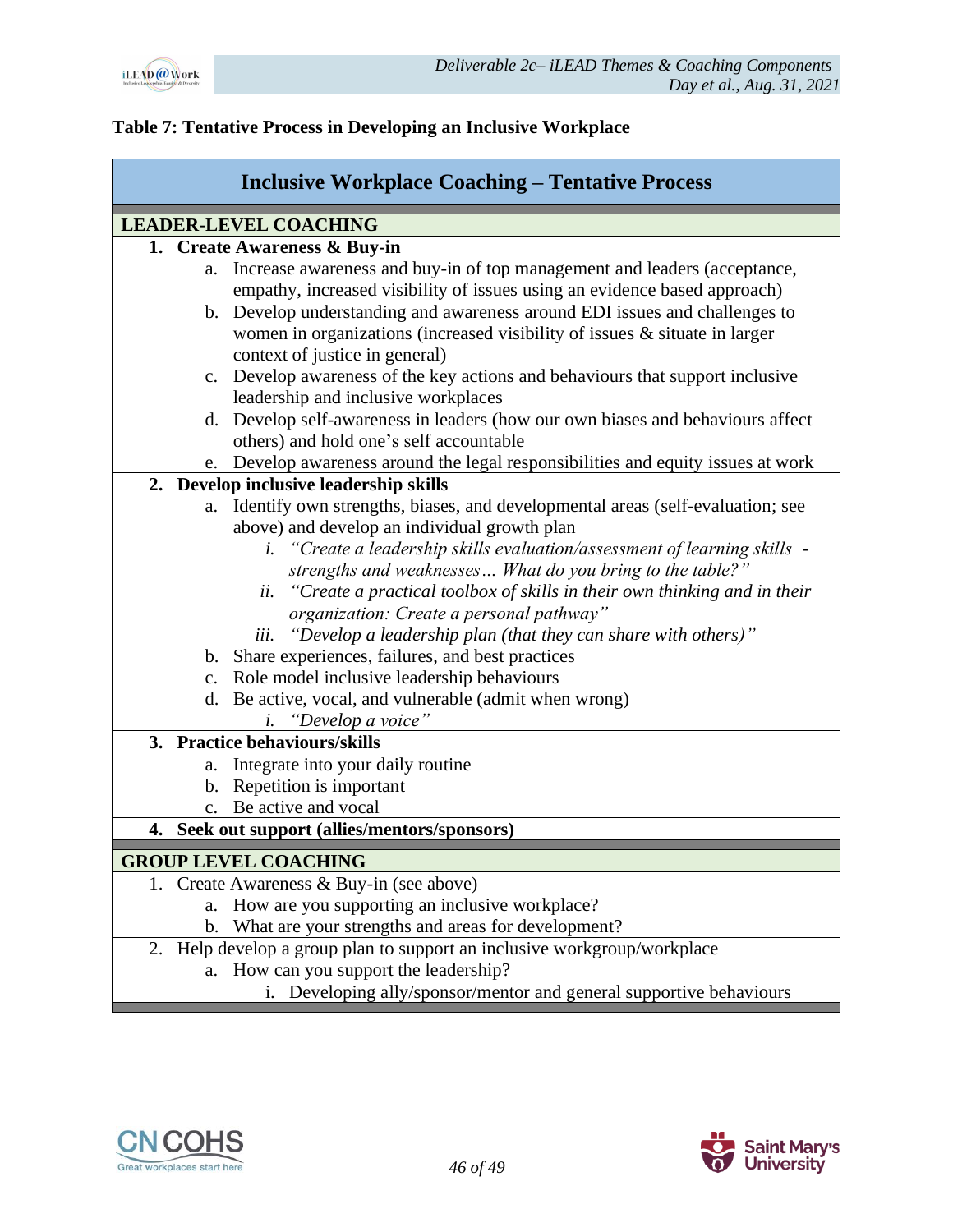

# **Inclusive Workplace Coaching – Tentative Process**

# **(Continued)**

# **ORGANIZATIONAL-LEVEL ACTIONS**

- 1. Create Awareness & Buy-in (see above)
	- a. How are you supporting an inclusive workplace?
	- b. How are you detracting from an inclusive workplace?
- 2. What are your organizational goals?
- 3. Identify organizational challenges to an inclusive workplace
- 4. Identify the resources that the organization is providing to build an inclusive workplace
	- 5. Take tangible actions Identify metrics

#### **Study Limitations**

Because of the timing of the data collection (summer; some workers and organizations were transitioning back to work while others were still working from home), people were not as available (due to holidays, transitioning back) as they otherwise would have been. Thus, it was more challenging to gather data. We took several steps to ensure a broad range of personal and work demographics to ensure a broad range of expertise and experiences. However, despite these efforts, we had fewer minorities and fewer workers from male-dominated organizations and blue-collar workplaces than expected. Despite these issues, the information we received was relatively consistent across all participants, lending confidence that we had fully addressed the issues.

# **Implications and Moving Forward**

This study has systematically reviewed and identified key themes in developing and fostering inclusive leadership and organizational culture. Participants also provided many practical best practices based on their experiences and expertise. The themes can help organizations identify areas they need to address, and the best practices can provide examples of initiatives they may implement to help support their inclusive workplace actions.

Moreover, we are integrating the skills, behaviours, training suggestions, and processes identified in this study into the coaching aspects of Phase 3. We are creating a manual of the themes, stories, examples, etc. to share with participants. Because of the leader- and groupcentric nature of the proposed coaching, we will tailor the content and process to meet individual needs. We will then further analyze the efficacy of the components, in terms of perceived utility, satisfaction, and individual leadership and wellbeing outcomes.



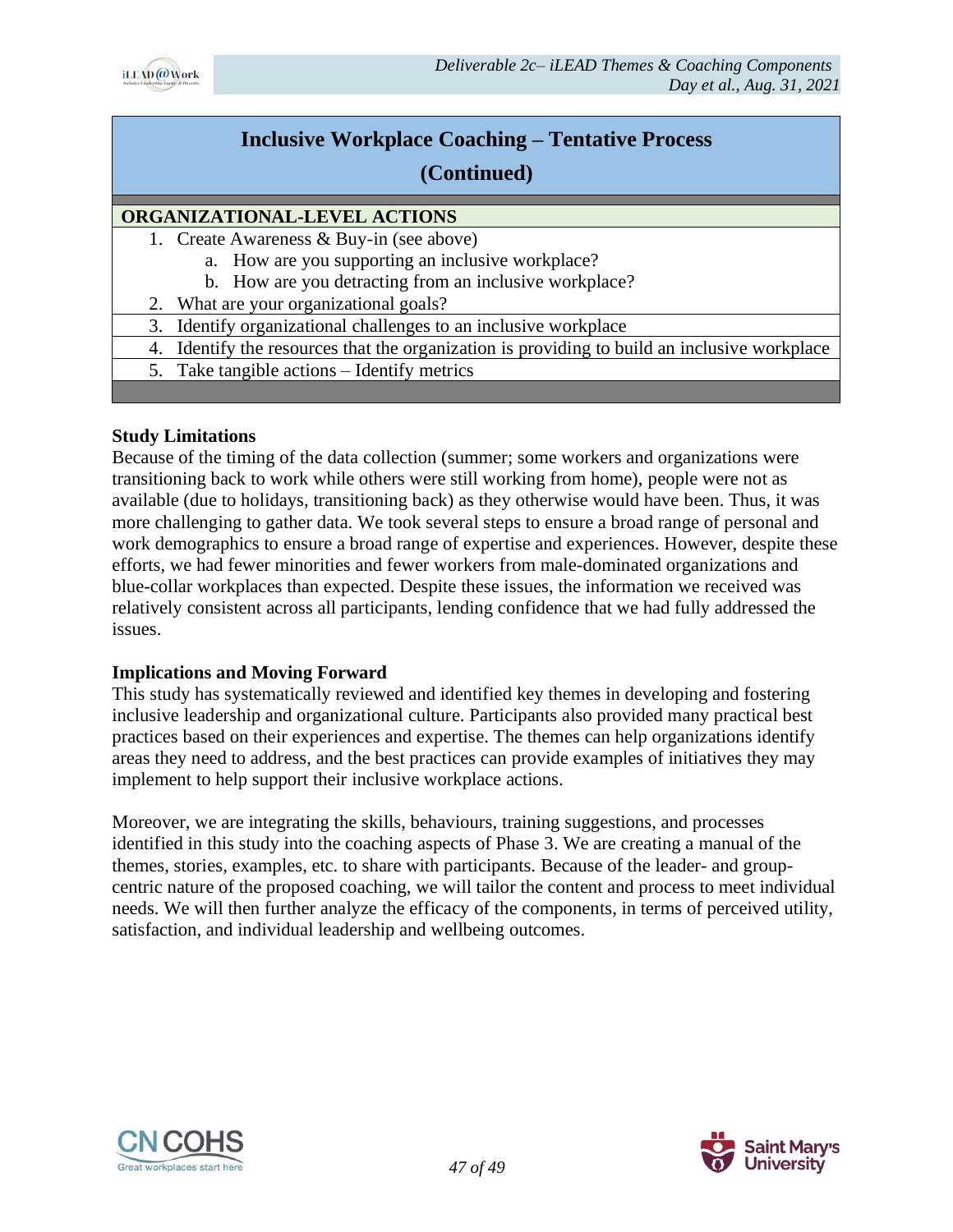

#### **Summary**

Through these focus groups and interviews, we identified the key behaviours needed for inclusive leadership and developing inclusive workplaces. Many of the behaviours and skills are similar to behaviours and skills mentioned in all leadership models. However, the emphasis on community and inclusion (both individually and as a group), as well as a self-awareness into one's own behaviours, add to our existing knowledge of inclusive leadership.

We also identified factors pertaining to the content and process of training, along with best practices for training and coaching. One of the key aspects about training and about inclusive leadership in general was that it has to be a group effort and that context matters. Therefore, we focused on the impact of the organization and how to incorporate the culture change into the program. This theme also tied into the theme of the impact of the group, and the importance of developing supportive collegial behaviours. The theme of "Challenges" was presented separately, as a way of highlighting many of the comments around the problems women have encountered in organizations and in leadership roles, as well as the difficulties associated with developing inclusive workplaces.

Finally, we looked at self-care, both of leaders and direct reports: The role of the leader is integral to the health of their direct reports, but their own health is equally important. Moreover, the support and resources provided by the overall organization can't be overstated: They are integral to the healthy and effective functioning of the workplace.

One of the more positive themes that emerged from the discussions was that times are changing, and participants are seeing behaviour changes within leaders and policy changes within organizations:

*"There has been a tremendous change in men's attitudes over the years. Younger men already accept that … decisions [and including women] have to be fair."*